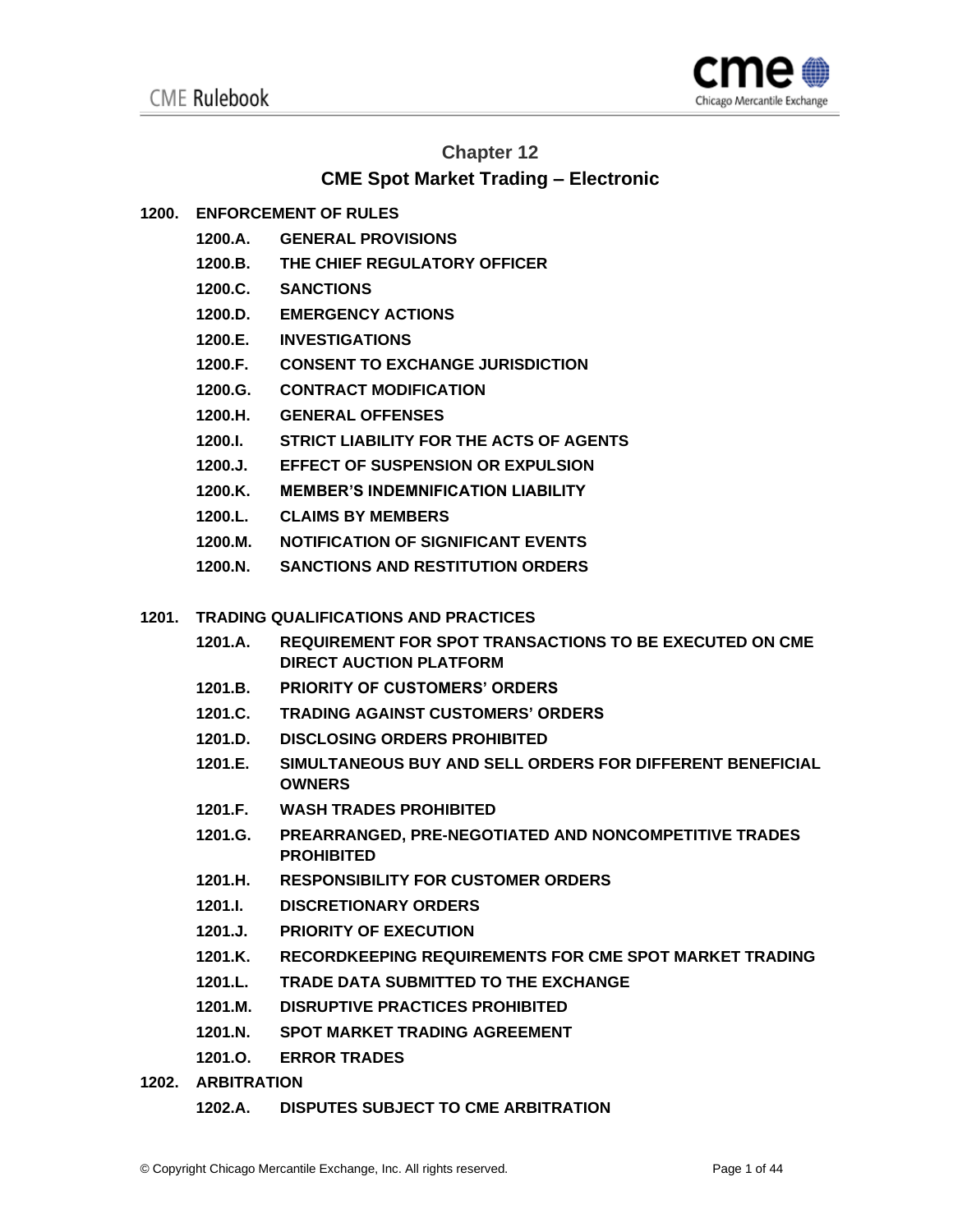

- **1202.B. INITIATING AN ARBITRATION CLAIM**
- **1202.C. ANSWERING AN ARBITRATION CLAIM**
- **1202.D. FAILURE TO ANSWER**
- **1202.E. COUNTERCLAIMS, CROSS-CLAIMS AND THIRD-PARTY CLAIMS**
- **1202.F. REVIEW OF ARBITRABILITY**
- **1202.G. CONSOLIDATION OF ARBITRATION DISPUTES**
- **1202.H. WITHDRAWAL OF CLAIMS**
- **1202.I. PERIOD OF ELIGIBILITY FOR ARBITRATION**
- **1202.J. PARALLEL PROCEEDINGS**
- **1202.K. REQUESTS FOR DOCUMENTS, INFORMATION OR TESTIMONY**
- **1202.L. DOCUMENTS AND WITNESSES TO BE PRESENTED AT HEARING**
- **1202.M. ADDITIONAL PROCEDURES**
- **1202.N. ARBITRATION PANEL**
- **1202.O. HEARING PROCEDURES**
- **1202.P. AWARDS**
- **1202.Q. CORRECTION OF AWARD**
- **1202.R. SATISFACTION OF AWARD**
- **1202.S. RIGHT TO COUNSEL**
- **1202.T. COMPUTATION OF TIME**
- **1202.U. SUBMISSIONS TO OR COMMUNICATIONS WITH THE PANEL**
- **1202.V. ARBITRATION FEES**
- **1202.W. CONFIDENTIALITY**
- **1203. DELIVERY FACILITIES AND DELIVERY PROCEDURES**
	- **1203.A. SCOPE OF RULE**
	- **1203.B. DECLARATIONS OF FORCE MAJEURE**
	- **1203.C. REGULAR WAREHOUSES**
	- **1203.D. REVOCATION, EXPIRATION OR WITHDRAWAL OF REGULARITY**
	- **1203.E. LIABILITY FOR NEGLIGENCE OF GRADERS**
	- **1203.F. FINALITY OF USDA OR OTHER REQUIRED GRADING CERTIFICATE OR CERTIFICATE OF ANALYSIS**
	- **1203.G. APPENDIX**
- **1204. SPOT CALL NONFAT DRY MILK** 
	- **1204.A. COMMODITY SPECIFICATIONS**
	- **1204.B. SPOT CALL**
	- **1204.C. SETTLEMENT PROCEDURES**
	- **1204.D. DEVIATIONS AND ALLOWANCES**
	- **1204.E. PACKAGING**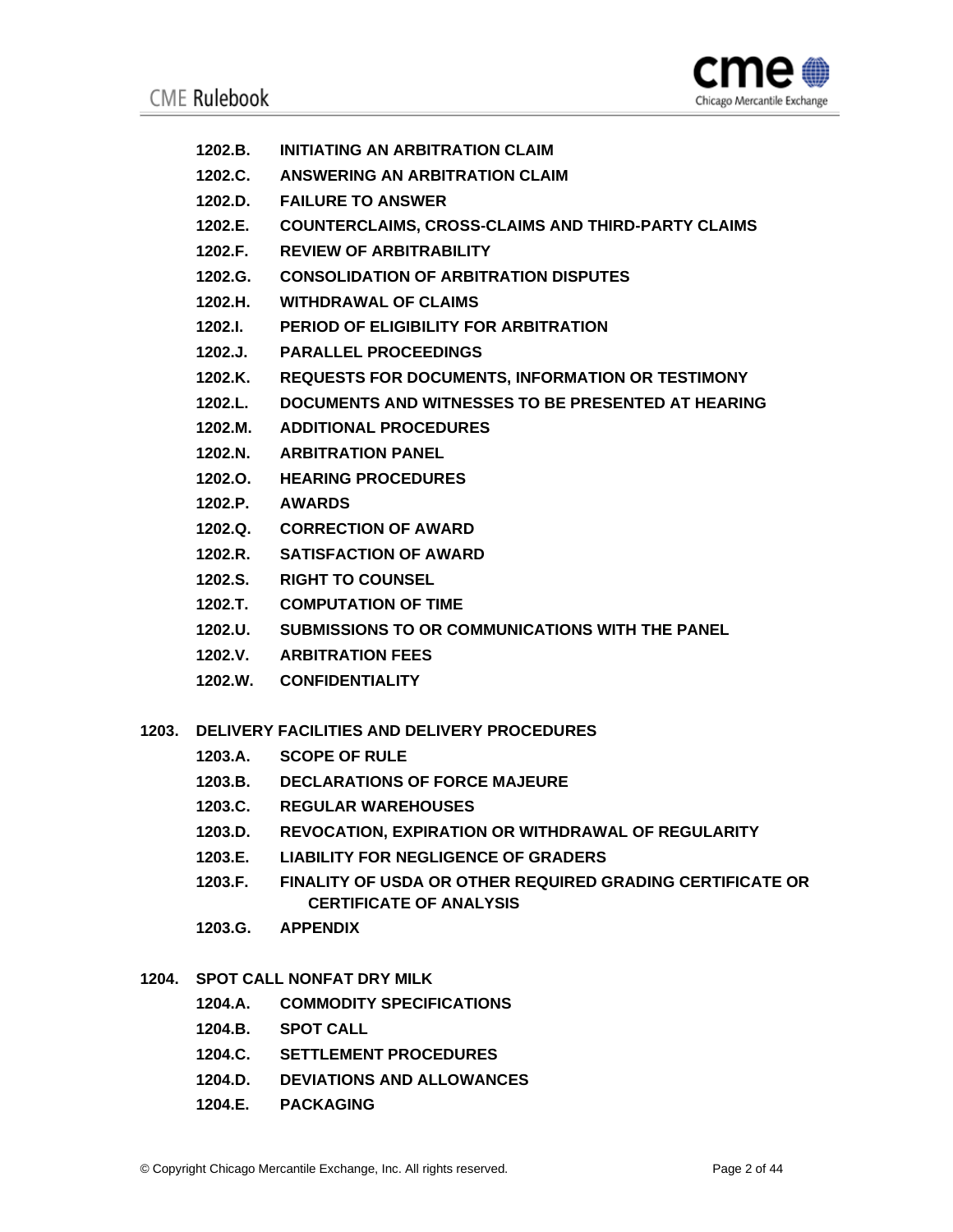

- **1204.F. INSPECTION**
- **1204.G. DELIVERY PROCEDURES**
- **1204.H. ASSOCIATED COSTS**
- **1204.I. SETTLEMENT OF DISPUTES**
- **1204.J. CME SPOT MARKET FEES**
- **1204.K. FAILURE TO PERFORM**
- **1205. SPOT CALL BUTTER**
	- **1205.A. COMMODITY SPECIFICATIONS**
	- **1205.B. SPOT CALL**
	- **1205.C. SETTLEMENT PROCEDURES**
	- **1205.D. DEVIATIONS AND ALLOWANCES**
	- **1205.E. PACKAGING**
	- **1205.F. INSPECTION**
	- **1205.G. DELIVERY PROCEDURES**
	- **1205.H. ASSOCIATED COSTS**
	- **1205.I. SETTLEMENT OF DISPUTES**
	- **1205.J. CME SPOT MARKET FEES**
	- **1205.K. FAILURE TO PERFORM**
- **1206. SPOT CALL CHEESE**
	- **1206.A. COMMODITY SPECIFICATIONS**
	- **1206.B. SPOT CALL**
	- **1206.C. SETTLE**M**ENT PROCEDURES**
	- **1206.D. DEVIATIONS AND ALLOWANCES**
	- **1206.E. PACKAGING**
	- **1206.F. INSPECTION**
	- **1206.G. DELIVERY PROCEDURES**
	- **1206.H. ASSOCIATED COSTS**
	- **1206.I. SETTLEMENT OF DISPUTES**
	- **1206.J. CME SPOT MARKET FEES**
	- **1206.K. FAILURE TO PERFOR**M

## **1207. SPOT CALL DRY WHEY**

- **1207.A. COMMODITY SPECIFICATIONS**
- **1207.B. SPOT CALL**
- **1207.C. SETTLEMENT PROCEDURES**
- **1207.D. DEVIATIONS AND ALLOWANCES**
- **1207.E. PACKAGING**
- **1207.F. INSPECTION**
- **1207.G. DELIVERY PROCEDURES**
- **1207.H. ASSOCIATED COSTS**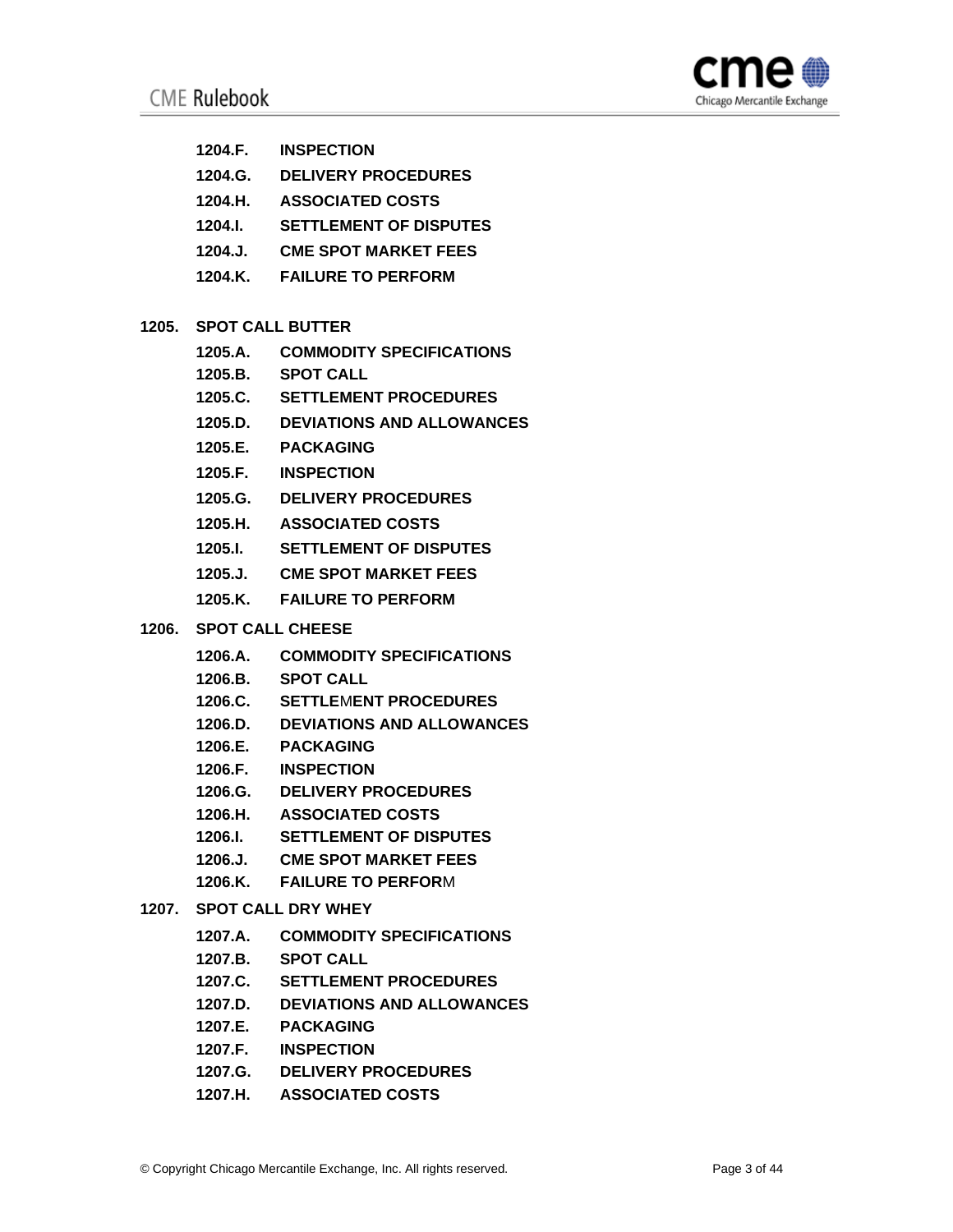

- **1207.I. SETTLEMENT OF DISPUTES**
- **1207.J. CME SPOT MARKET FEES**
- **1207.K. FAILURE TO PERFORM**
- **1208. LIMITATION OF LIABILITY**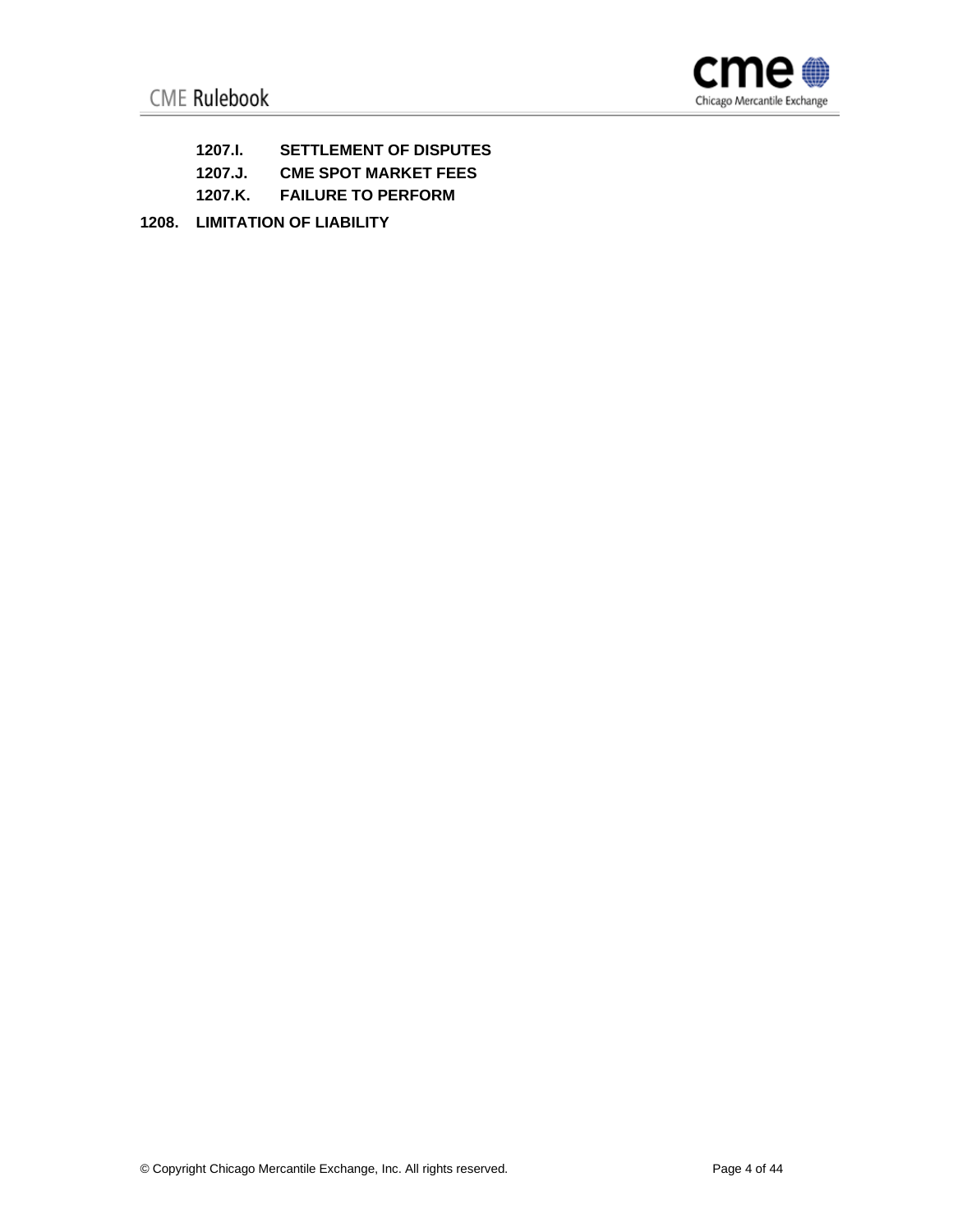

# **Chapter 12**

# **CME Spot Market Trading – Electronic**

Electronic trading of a spot commodity contract on the CME Spot Market via the CME Direct Auction Platform ("CDAP") is facilitated by Chicago Mercantile Exchange Inc. and governed by the Rules of this Chapter. Unless otherwise specified in this Chapter, CME Spot Market trades are not subject to the Rules applicable to trading of other contracts offered by CME or any of the CME Group Designated Contract Markets. Defined terms of this Chapter are included in the Definitions Section of the CME Rulebook.

## **DISCLAIMER**

**CME SPOT MARKET IS NOT REGISTERED WITH, OR DESIGNATED, RECOGNIZED, LICENSED OR APPROVED BY THE CFTC.**

## **1200. ENFORCEMENT OF RULES**

## **1200.A. General Provisions**

The Board has adopted Rules, and from time to time adopts amendments and supplements to such Rules, to promote a free and open market on CME Spot Market and to maintain appropriate business conduct. The Board has delegated responsibility for the investigation and imposition of penalties for violations of CME Spot Market Rules to staff of the CME Group Market Regulation Department ("Market Regulation Department") and to certain committees as set forth in these Rules. The delegation of such responsibility and authority shall in no way limit the authority of the Board with respect to all Rule violations.

For purposes of Chapter 12, the term "Member" shall mean: 1) individuals or entities trading in CME Spot Market, including individuals and entities described in CME Rule 106; 2) employees, authorized representatives, contractors, and agents of a Member in regard to the CME Spot Market related activities of such individuals or entities; 3) warehouses and plants deemed regular for delivery of CME Spot Market contracts; and 4) individuals and entities that have agreed in writing or via electronic signature to comply with the Rules of CME Spot Market.

Members are deemed to know, consent to and be bound by all CME Spot Market Rules. Former Members shall be subject to the continuing jurisdiction of the Board and the Market Regulation Department including, without limitation, the application of Rule 1200.H., with respect to any conduct that occurred while a Member.

## **1200.B. The Chief Regulatory Officer**

It shall be the duty of the Chief Regulatory Officer of the Market Regulation Department to enforce CME Spot Market Rules, and he shall have available to him at all times the resources of the Market Regulation Department and such other resources as may be necessary to conduct investigations of potential or alleged Rule violations and market conditions. The Chief Regulatory Officer shall have the authority to inspect the books and records of all parties subject to the jurisdiction of CME Spot Market pursuant to CME Spot Market Rule1200.F. and the authority to require any such party to appear before him and produce his or its books and records and answer questions regarding alleged violations of CME Spot Market Rules, at the time, place and in the manner he designates. The Chief Regulatory Officer may also delegate his authority to staff of the Market Regulation Department.

## **1200.C. Sanctions**

If the Market Regulation Department finds that a party, including a Member, has violated a CME Spot Market Rule, the Market Regulation Department may take one or more of the following actions:

- 1. Order the party to cease and desist from the conduct found to be in violation of these Rules;
- 2. Restrict, suspend or terminate the party's access to CME Spot Market, the CME Direct Auction Platform ("CDAP"), the Globex platform, the Trading Floor or any other trading or clearing platform or facility owned or controlled by CME Group, or right to supervise the entry of any orders into such platforms by others;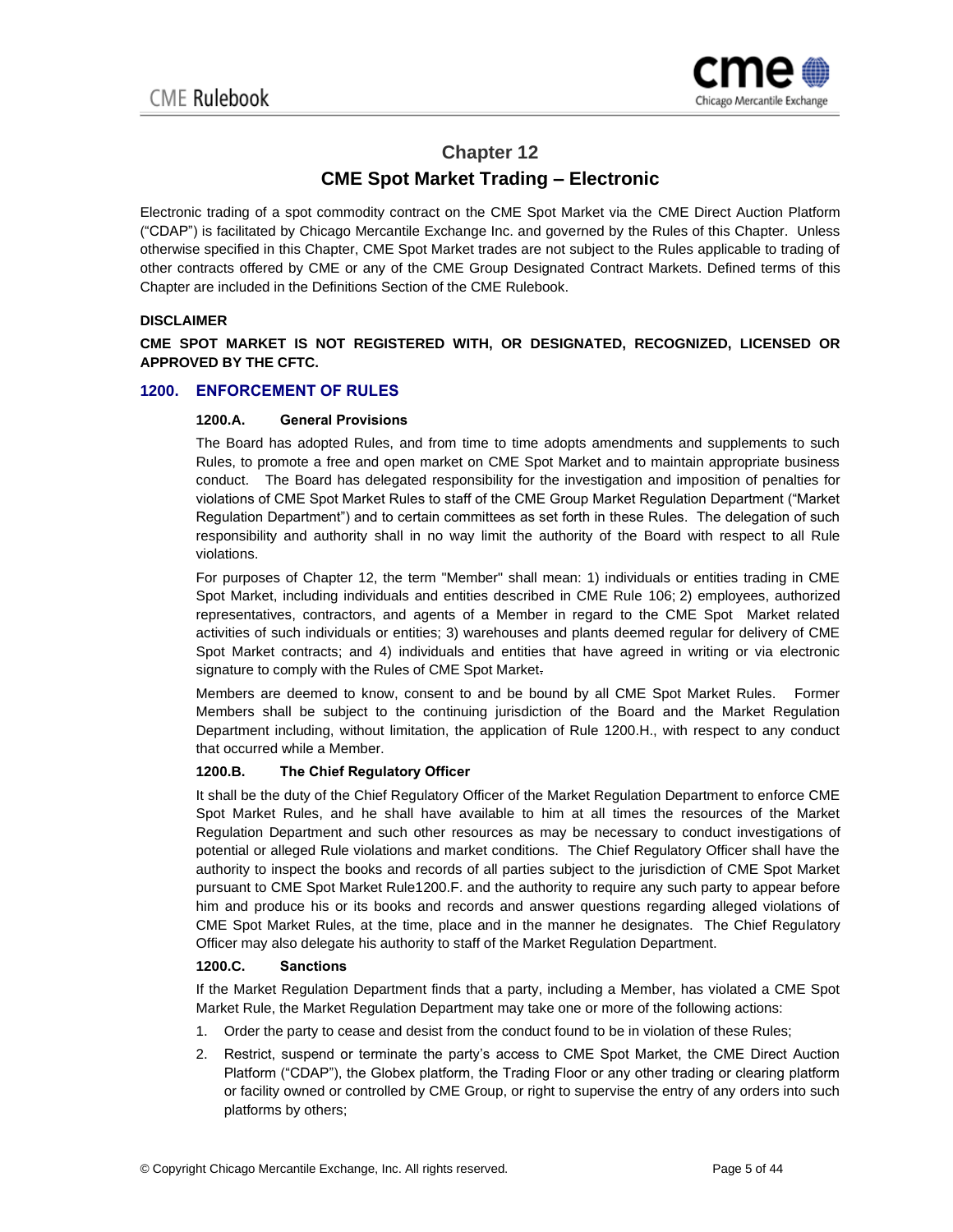

- 3. Impose a fine upon the party not to exceed \$100,000 per violation;
- 4. Order a party to disgorge any monetary benefit resulting from a violation of a CME Spot Market Rule whether by that party or another party. For purposes of this provision benefit includes, without limitation, profit, whether realized or unrealized, and avoided losses,
- 5. Prescribe limitations on transactions of the party as may be appropriate;
- 6. Order a party to make restitution to the account of anyone damaged by the conduct;
- 7. Order a party or its legal counsel or other representative to pay out of pocket expenses incurred by the Market Regulation Department in connection with the matter if such party or counsel engaged in vexatious, frivolous or bad faith conduct during the course of an investigation or enforcement proceeding; and/or
- 8. Order such action as is necessary to prevent a threat to the contract or violation of these Rules.

#### **1200.D. Emergency Actions**

1. The Chief Regulatory Officer, or his designee, is authorized to determine whether an emergency exists and whether emergency action is warranted. The following events and/or conditions may constitute emergencies:

- a. Any actual, attempted, or threatened market manipulation;
- b. Any actual, attempted, or threatened corner, squeeze, congestion, or undue concentration of positions;
- c. Any action taken or considered by the United States or any foreign government or any state or local government body, any other contract market, board of trade, or any other exchange or trade association (foreign or domestic), which may have an impact on trading on CME Spot Market;
- d. The actual or threatened bankruptcy or insolvency of any Member or the imposition of any injunction or other restraint by any government agency, self-regulatory organization, court or arbitrator upon a Member which may affect the ability of that Member to perform on its contracts;
- e. Any circumstance in which it appears that a Member or any other Person or entity has failed to perform contracts or is in such financial or operational condition or is conducting business in such a manner that such Person or entity cannot be permitted to continue in business without jeopardizing the safety of Members or CME Spot Market;
- f. Any other circumstance which may have a severe, adverse effect upon the functioning of CME Spot Market, except that declarations of Force Majeure and actions taken with respect to such declarations will be governed by the provisions of CME Spot Market Rule 1203.B.

2. In the event that the Chief Regulatory Officer determines, in the good faith exercise of his sole discretion, that an emergency exists, he may take any of the following emergency actions or any other action that may be appropriate to respond to the emergency:

- a. Suspend, curtail or terminate trading in any or all spot contracts;
- b. Restrict, suspend or terminate a party's access to the CDAP, the Globex platform, the Trading Floor, or any other trading or clearing platform or facility owned or controlled by CME Group, or right to supervise the entry of any orders into such platforms by others;
- c. Order liquidation or transfer of delivery obligation when a holder is unwilling or unable to make or take delivery;
- d. Modify the trading days or hours;
- e. Modify conditions of delivery; and/or
- f. Order any other action or undertaking to address or relieve the emergency.

The Market Regulation Department shall give appropriate notice of such action. As soon as practicable, the Board shall be notified of the emergency action. Nothing in this section shall in any way limit the authority of the Board, other committees, or other appropriate officials to act in an emergency situation as defined by these Rules.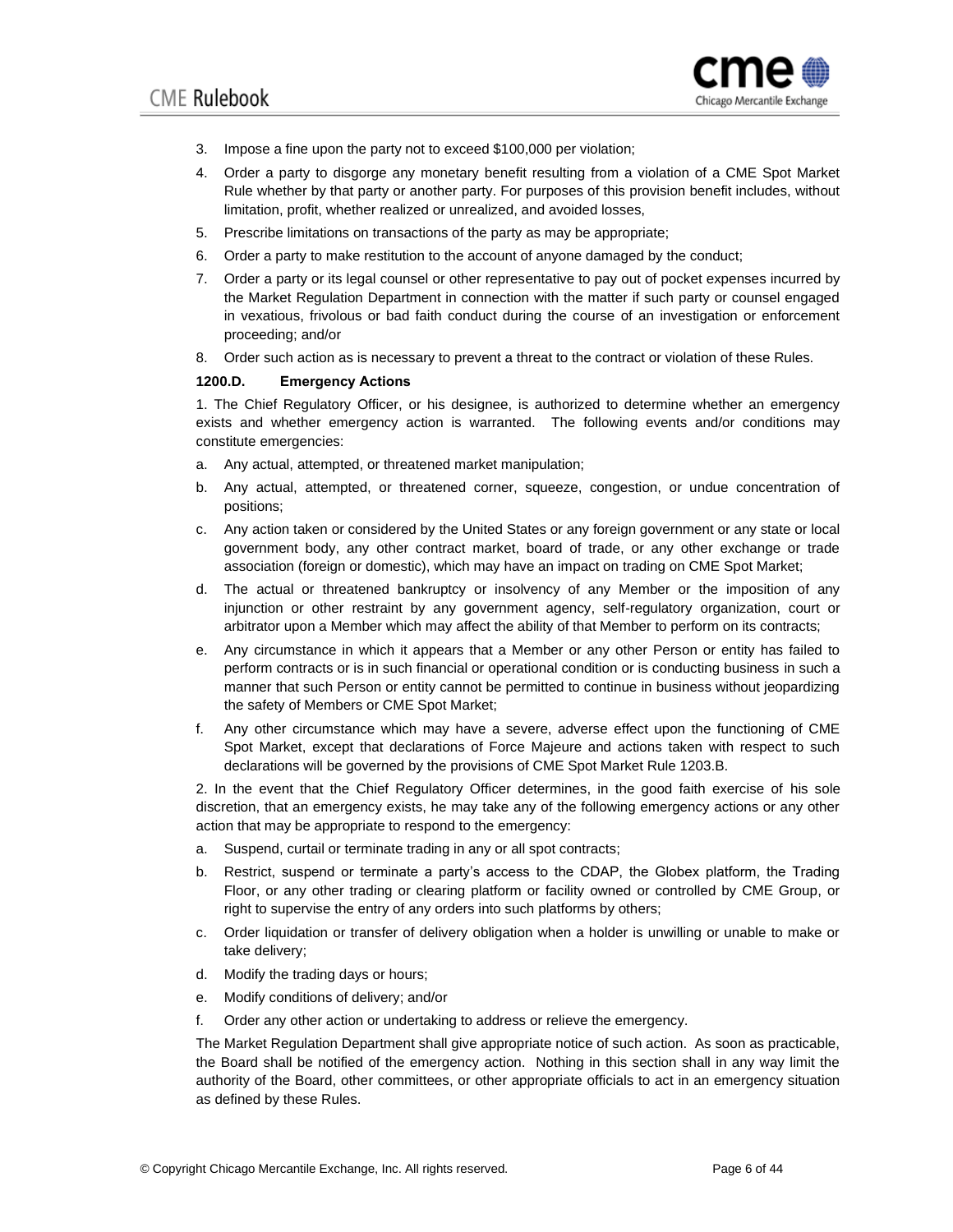

## **1200.E. Investigations**

The Market Regulation Department shall investigate potential or alleged Rule violations. Investigations and all information and documents obtained during the course of an investigation shall be treated as non-public and confidential and shall not be disclosed by any party, except as necessary to further an investigation by the Market Regulation Department or as required by law. The Market Regulation Department is authorized to take recorded interviews pursuant to an investigation. Parties and witnesses being interviewed shall have the right to representation, at their own cost, by legal counsel or anyone other than a member of the Board or an employee of CME Group or a Person related to the investigation.

Upon conclusion of an investigation, the Market Regulation Department may issue a warning letter to any party as a result of the investigation. Such letter shall not constitute either the finding of a Rule violation or a penalty. The Market Regulation Department may also impose one or more of the sanctions set forth in CME Spot Market Rule 1200.C. on the party. The decision of the Market Regulation Department shall be final and the party sanctioned shall not have any right to appeal.

#### **Investigation File**

The Market Regulation Department shall maintain a file once an investigation is initiated. The file shall include any materials in the possession of the Market Regulation Department that are relevant to the conduct being investigated.

## **1200.F. Consent to Exchange Jurisdiction**

Any Member initiating or executing a transaction on or subject to the Rules of CME Spot Market directly or through an intermediary, and any Member for whose benefit such a transaction has been initiated or executed, agrees to be bound by and comply with the Rules of CME Spot Market in relation to such transactions, including, but not limited to, Rules requiring cooperation and participation in investigatory and disciplinary processes, and expressly consents to the jurisdiction of the Exchange and its Market Regulation Department in order to enforce such Rules.

## **1200.G. Contract Modification**

All deliveries must conform to government regulations in force at the time of delivery. Unless specifically provided otherwise in the applicable product section of this chapter, if any duly authorized U.S. government agency or body with appropriate jurisdiction issues an order, ruling, directive or law that conflicts with the requirements of these Rules, such order, ruling directive or law shall be construed to take precedence and become part of these Rules, and all contracts shall be subject to such government orders.

## **1200.H. General Offenses**

It shall be an offense:

- 1. a. to engage in fraud or bad faith;
	- b. to engage in conduct or proceedings inconsistent with just and equitable principles of trade;
- 2. to engage in dishonest conduct;
- 3. to create or report a false or fictitious trade;
- 4. to extort or attempt extortion;
- 5. to buy or sell any CME Spot Market contracts with the intent to default on such purchase or sale;
- 6. to engage in, or attempt to engage in, the manipulation of prices of CME Spot Market contracts; to corner or squeeze, or attempt to corner or squeeze, the market; or to purchase or sell, or offer to purchase or sell CME Spot Market contracts for the purpose of upsetting the equilibrium of the market or creating a condition in which prices do not or will not reflect fair market values;
- 7. to make a verbal or written material misstatement to a committee, or any Market Regulation Department employee;
- 8. to knowingly disseminate false, misleading or inaccurate information concerning market information or conditions that affect or may affect the price of any CME Spot Market contract.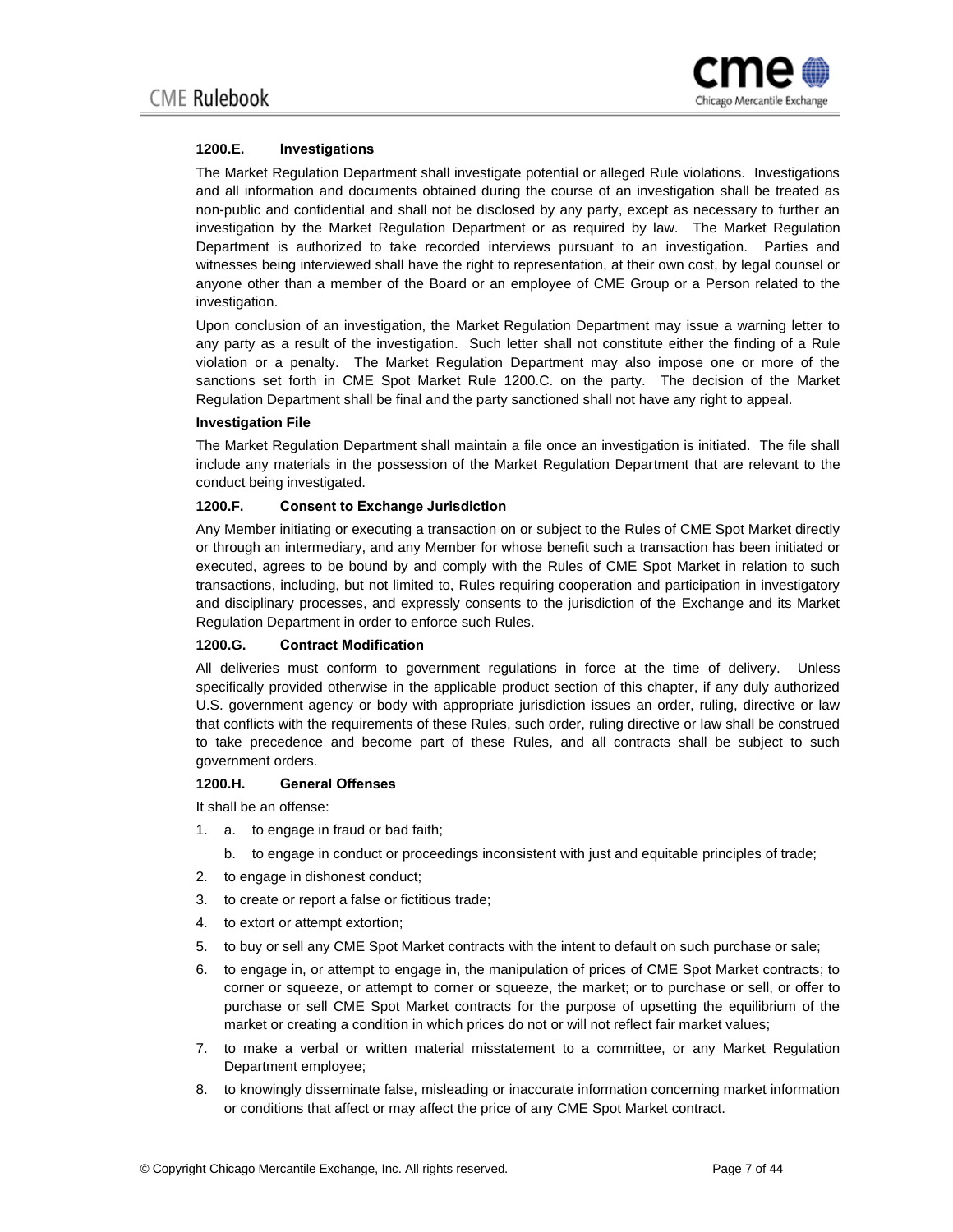

- 9. a. to fail to appear before Market Regulation Department staff or any committee at a duly convened hearing, scheduled staff interview or in connection with any investigation;
	- b. to fail to fully answer all questions or produce all books and records at such hearing or in connection with any investigation, or to make false statements;
	- c. to fail to produce any books or records requested by duly authorized Market Regulation Department staff, in the format and medium specified in the request, within 10 days after such request is made or such shorter period of time as determined by the Market Regulation Department in exigent circumstances;
- 10. to use or disclose, for any purpose other than the performance of an individual's official duties as a member of any committee any non-public information obtained by reason of participating in any committee meeting or hearing;
- 11. for a Member to permit the use of facilities in a manner that is detrimental to the interest or welfare of CME Spot Market or results in a violation of CME Spot Market Rules;
- 12. to commit an act which is detrimental to the interest or welfare of CME Spot Market or to engage in any conduct which tends to impair the dignity or good name of CME Group;
- 13. to fail to submit to arbitration any dispute which Market Regulation Department staff or an arbitration panel decides should be arbitrated pursuant to the Rules of this Chapter; or to fail to comply with a final arbitration award;
- 14. to fail to comply with an order of the Market Regulation Department staff or any hearing committee;
- 15. to engage in dishonorable or uncommercial conduct;
- 16. except where a power of attorney or similar document has been executed, for any party to accept or transmit a customer order which has not been specifically authorized;
- 17. for any party to fail to diligently supervise its employees and agents in the conduct of their business relating to CME Spot Market; and/or
- 18. to aid or abet the commission of any violation of CME Spot Market Rules.

## **1200.I. Strict Liability for the Acts of Agents**

Notwithstanding Rule 1200.H.17., the act, omission, or failure of any official, agent, or other Person acting for any party within the scope of his employment or office shall be deemed the act, omission or failure of the party, as well as of the official, agent or other Person who committed the act.

### **1200.J. Effect of Suspension or Expulsion**

Unless otherwise determined by the Market Regulation Department with jurisdiction over such matters, a suspended or expelled Member shall not be entitled to any of the privileges of membership during the period of such suspension or expulsion, including, but not limited to, the right to access any trading floor or electronic trading platform owned or controlled by CME Group.

#### **1200.K. Member's Indemnification Liability**

A Member or former Member shall indemnify and hold harmless Chicago Mercantile Exchange Inc., including each of its respective affiliates (collectively, the indemnified parties) and their officers, directors, employees, and agents, for any and all losses, damages, costs and expenses (including attorneys' fees) incurred by the indemnified parties as a result (directly or indirectly) of such Member's use of the CDAP and any violation or alleged violation of these Rules or state or federal law.

Any monetary obligations arising out of this Rule shall be subject to liens as provided in CME Rule 110(a).

## **1200.L. Claims by Members**

A Member who commences a legal action against Chicago Mercantile Exchange Inc., its directors, officers, employees, or agents, or another Member of the Exchange without first resorting to and exhausting the procedures and the mandatory arbitration provisions of CME Spot Market Rule 1202, or any other Rules relating to settlement of disputes arising out of transactions or matters pertaining to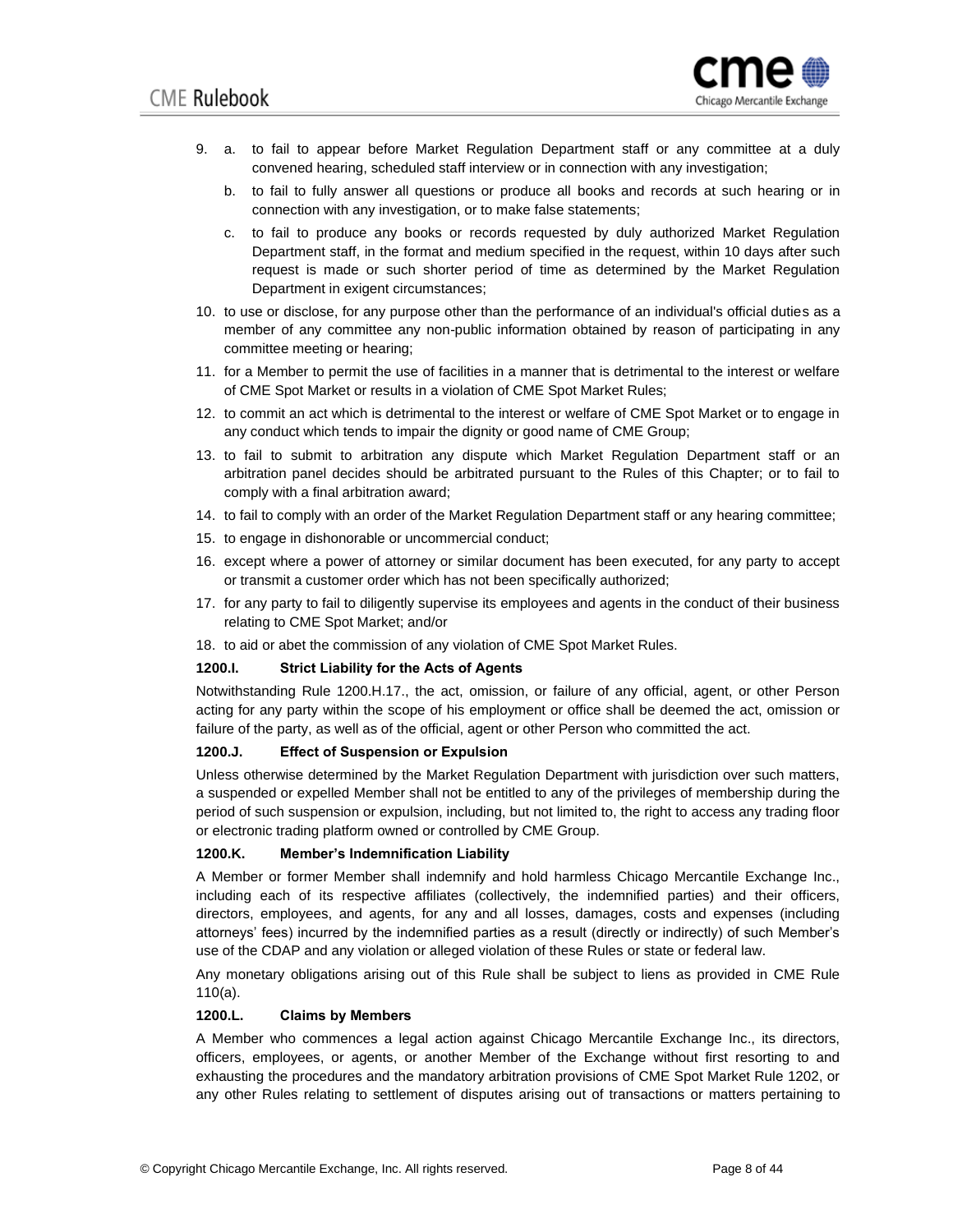

CME Spot Market shall be deemed to have committed an act detrimental to the interest or welfare of the CME Spot Market.

## **1200.M. Notification of Significant Events**

Each Member shall provide immediate notice to the Market Regulation Department in writing upon becoming aware of any of the following events relating to such Member:

- 1. any suspension, expulsion, revocation or restriction of such Member's trading privileges or any fine in excess of \$25,000, through an adverse determination, voluntary settlement or otherwise, by any court, commodity or securities exchange or related clearing organization, the Securities and Exchange Commission, the Commodity Futures Trading Commission or the securities commission or equivalent authority of any state, territory, the District of Columbia or foreign country, the National Futures Association, the Financial Industry Regulatory Authority, Inc. or any self-regulatory or regulatory organization;
- 2. any indictment of the Member or any of its officers for, any conviction of the Member or any of its officers of, or any confession of guilt or plea of guilty or nolo contendere by the Member or any of its officers to 1) any felony or 2) any misdemeanor involving, arising from, or related to the purchase or sale of any commodity, security, futures contract, option or other financial instrument or involving or arising from fraud or moral turpitude; and/or
- 3. any filing of a bankruptcy petition or insolvency, receivership or equivalent proceeding of which the Member is a subject. In the case of a voluntary bankruptcy, insolvency, receivership or equivalent proceeding, the Member also shall notify the Market Regulation Department when such Member forms a definite intention to file such proceeding.

Nothing in this Rule shall limit or negate any other reporting obligations that any Member may have to CME, the other CME Group exchanges or any other regulator or Person.

## **1200.N. Payments of Disciplinary Fines, Disgorgement Orders and Restitution**

Disciplinary fines, disgorgement and restitution amounts ordered by the Market Regulation Department must be submitted to the Market Regulation Department no later than the date specified in the notice of decision. An individual who fails to provide proof of payment within the time prescribed will forfeit the following privileges until the payment has been received: 1) access to all CME Group markets; 2) access to the Globex platform; and 3) access to any other electronic trading or clearing platform or facility owned or controlled by CME Group. Any Member Firm that fails to make the required payment within the time prescribed will automatically forfeit preferred fee treatment for its proprietary trading until the payment has been received. Any party that fails to make the required payment shall immediately forfeit eligibility for any incentive or rebate program until the amount is paid in full. Any party that fails to pay a disciplinary fine, disgorgement order or restitution within the prescribed time period may also be subject to sanctions pursuant to CME Spot Market Rule 1200.H.14.

Parties may, subject to a determination by the sanctioning entity, be liable for unpaid fines or unpaid disgorgement and restitution orders imposed upon their employees.

## **1201. TRADING QUALIFICATIONS AND PRACTICES**

## **1201.A. Requirement for Spot Transactions to be Executed on CME Direct Auction Platform**

All CME Spot Market transactions must be executed electronically on the CME Direct Auction Platform ("CDAP").

## **1201.B. Priority of Customers' Orders**

All CME Spot Market transactions shall be made competitively on the CDAP designated for the trading of CME Spot Market contracts. No bid or offer shall be specified for acceptance by a particular trader. CME Spot Market transactions may take place only at the best price available on the CDAP at the time the trade occurs.

A member shall not buy (sell) a CME Spot Market contract for his own account, an account in which he has a direct or indirect financial interest, or an account over which he has discretionary trading authority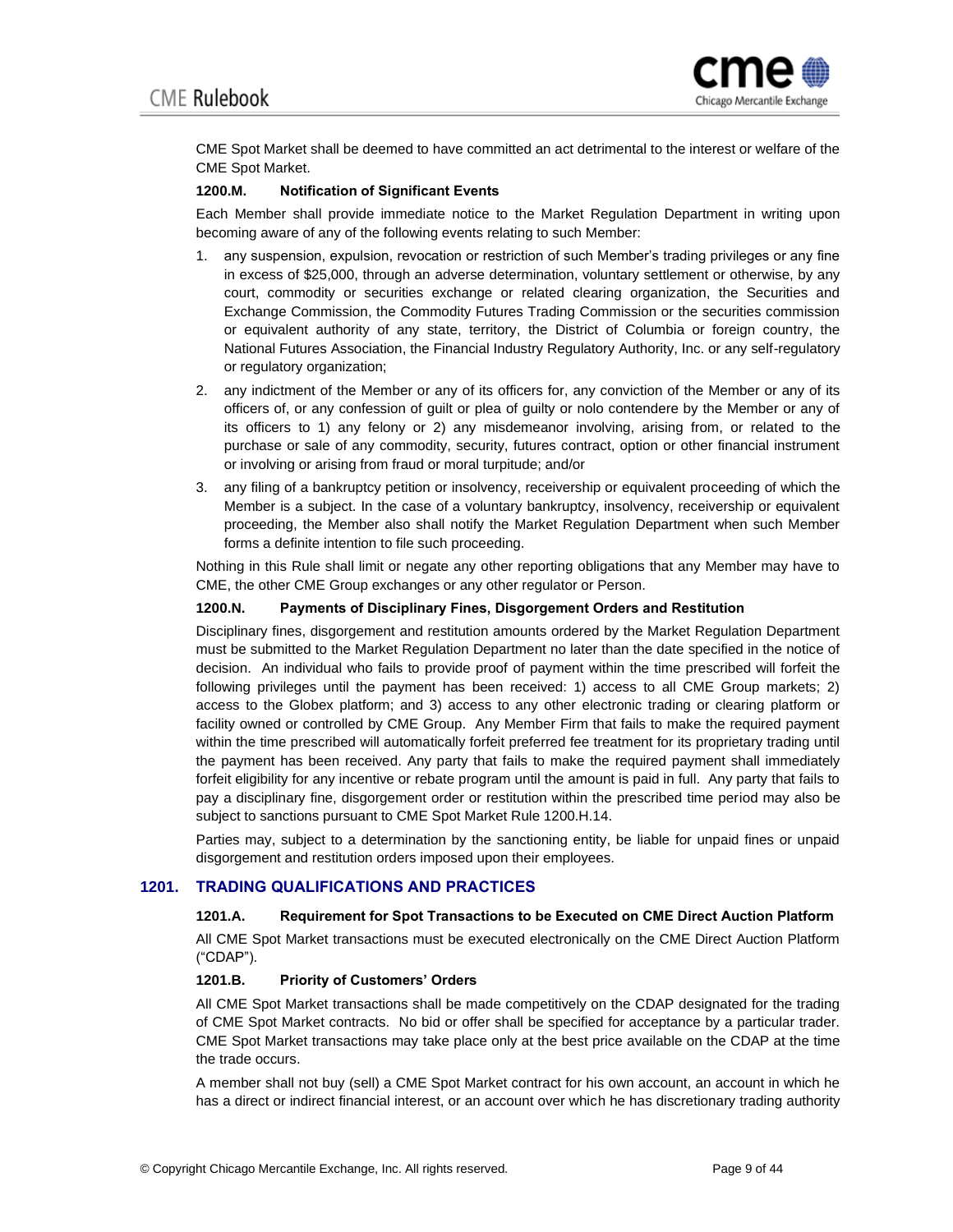

when he is in possession of an executable order for another Person to buy (sell) a CME Spot Market contract.

The foregoing shall not apply to DRT orders provided that the customer has previously consented in writing and evidence of such general consent is indicated on the order with the "WP" (with permission) designation. In the case of a party holding a discretionary order for an account described in Rule 1201.N., a "WP" designation on the order shall constitute sufficient evidence of prior consent.

## **1201.C. Trading Against Customers' Orders**

No Person in possession of a customer order shall knowingly take, directly or indirectly, the opposite side of such order for his own account, an account in which he has a direct or indirect financial interest, or an account over which he has discretionary trading authority, unless the customer order has been entered immediately upon receipt and has first been exposed on the CDAP for a minimum of 5 seconds.

#### **Exceptions**

The foregoing restriction shall not apply to transactions where the customer has consented in writing no more than 12 months prior to the transaction to waive the application of CME Spot Market Rule 1201.F.. Such transactions shall further be subject to the following requirements: (i) the member complies with the requirements set forth in Rule 1201.H.; (ii) the member clearly identifies, by appropriate descriptive words, all such transactions, and (iii) the member ensures that it is reported to Exchange price reporting staff for entry into the Exchange Price Reporting System as a cross trade.

## **1201.D. Disclosing Orders Prohibited**

No Person shall disclose another Person's order to buy or sell except to a designated Exchange official and no Person shall solicit or induce another Person to disclose order information. No Person shall take action or direct another to take action based on non-public order information, however acquired. The mere statement of opinions or indications of the price at which a market may open or resume trading does not constitute a violation of this Rule.

## **1201.E. Simultaneous Buy and Sell Orders for Different Beneficial Owners**

Opposite orders for different beneficial owners that are simultaneously placed by a party with discretion over both accounts may be entered into the CDAP provided that one order is exposed for a minimum of 5 seconds. An order allowing for price and/or time discretion, if not entered immediately upon receipt, may be knowingly entered opposite another order entered by the same firm only if this other order has been entered immediately upon receipt and has been exposed on the CDAP for a minimum of 5 seconds

## **1201.F. Wash Trades Prohibited**

No Person shall place or accept buy and sell orders in the same contract where the Person knows or reasonably should know that the purpose of the orders is to avoid taking a bona fide market position exposed to market risk (transactions commonly known or referred to as wash sales). Buy and sell orders for different accounts with common beneficial ownership that are entered with the intent to negate market risk or price competition shall also be deemed to violate the prohibition on wash trades. Additionally, no Person shall knowingly execute or accommodate the execution of such orders by direct or indirect means.

## **1201.G. Prearranged, Pre-Negotiated and Noncompetitive Trades Prohibited**

No Person shall prearrange or pre-negotiate any CME Spot Market purchase or sale or noncompetitively execute any transaction.

## **1201.H. Responsibility for Customer Orders**

## **Standard of Responsibility**

A Member shall exercise due diligence in the handling and execution of customer orders. Failure to act with due diligence shall constitute negligence. In the case of a dispute as to whether a Member has exercised due diligence, the appropriate arbitration panel or Chief Regulatory Officer or his designee is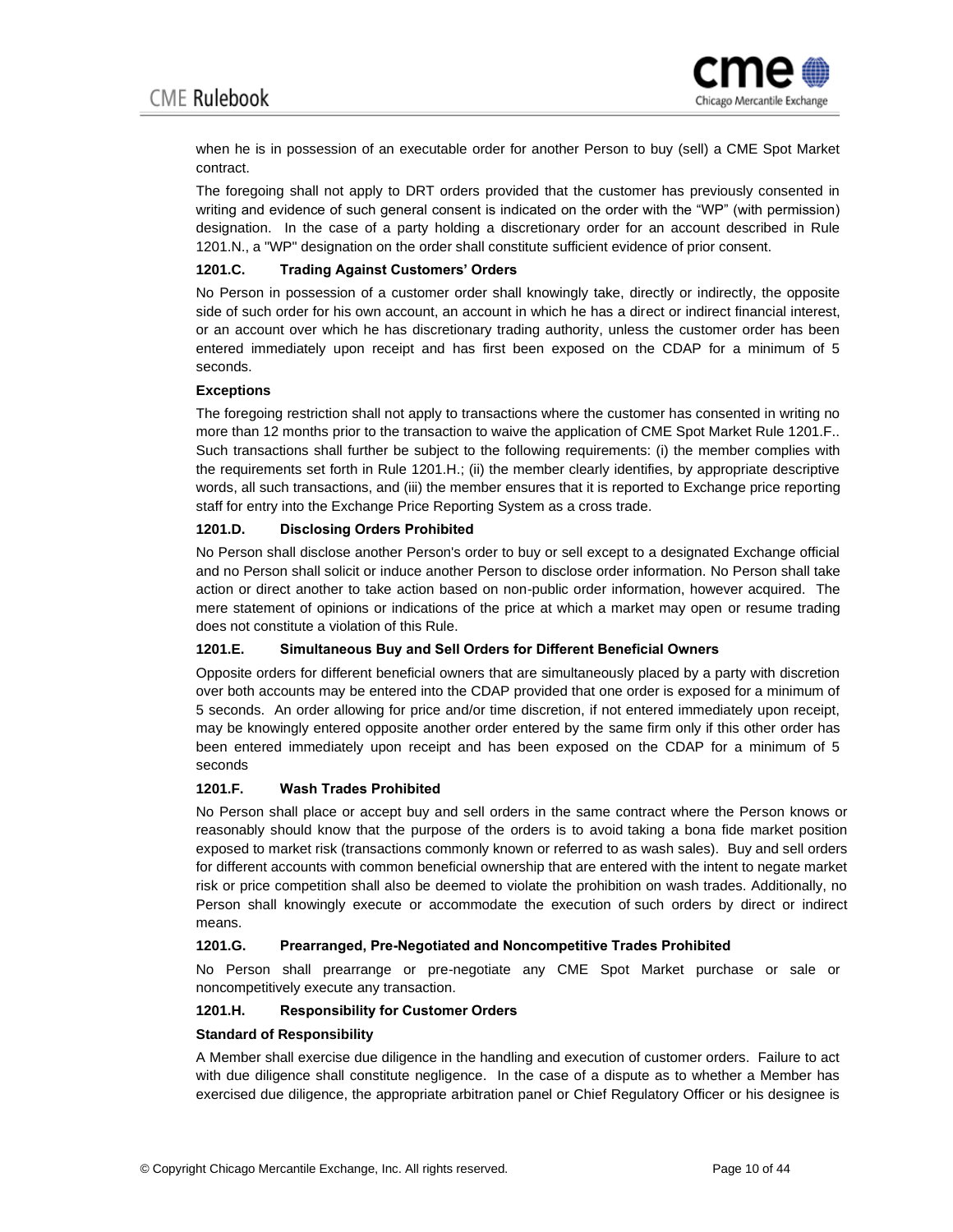

authorized to determine whether the Member was negligent and, if so, whether an adjustment is due to the customer. The panel or Chief Regulatory Officer or his designee may take into consideration the nature of the order and existing market conditions at the time the Member acted or failed to act. However, no market condition nullifies a Member's responsibility to exercise due diligence.

A Member is prohibited from directly or indirectly guaranteeing the execution of an order or any of its terms such as the quantity or price. A Member may only report an execution that has been effected through the CDAP. This rule shall not be construed to prevent a Member from assuming or sharing in the losses resulting from an error or the mishandling of an order.

#### **Liability for Negligence**

A Member may not adjust the price at which an order was executed or be held responsible for executing or failing to execute an order unless such Member was negligent or is settling a bona-fide dispute regarding negligence.

A Member Firm may not compel an adjustment from a Member in the absence of a bona-fide dispute regarding negligence.

## **1201.I. Discretionary Orders**

Other than DRT orders, no Member shall accept an order that gives more latitude than price and time in execution of the order.

The above restriction shall not apply to those orders:

- 1. placed by another member for an account owned by such member;
- 2. placed by the member's immediate family which includes a spouse, parent, child, grandparent, grandchild, brother, sister, aunt, uncle, nephew, niece or in-law;
- 3. placed for proprietary accounts of Member Firms.

## **1201.J. Priority of Execution**

A member shall not execute a discretionary order, including, without limitation, an order allowing the member discretion as to time and price, while in possession of an executable customer order. No Person shall allocate executions in any manner other than an equitable manner.

Non-discretionary customer orders received by a CDAP terminal operator shall be entered into CDAP in the sequence received. Non-discretionary orders that cannot be immediately entered into CDAP must be entered when the orders become executable in the sequence in which the orders were received.

## **1201.K. Recordkeeping Requirements for CME Spot Market Trading**

#### **General Requirements**

Each CDAP terminal operator entering orders into the CDAP shall accurately input for each order: a) the user ID b) the price, quantity, product, and account number.

With respect to orders received by a CDAP terminal operator which are capable of being immediately entered into CDAP, no record other than that set forth above need be made. However, if CDAP terminal operator receives an order which cannot be immediately entered into CDAP, the CME Spot Market terminal operator must prepare a written order and include the account designation, date, time of receipt. The order must be entered into CDAP when it becomes executable.

#### **Retention of Records**

Each member must keep full, complete and systematic records, including records created or transmitted electronically, together with all pertinent data and memoranda, of all transactions relating to its business of dealing in spot contracts and related cash or forward transactions. Written and electronic records must be retained for a minimum of five years in permanent form. Oral communications must be recorded and must be retained for a minimum of one year past the date on which the oral communication occurred. All records required to be retained shall at all times be open to inspection by Exchange staff.

## **1201.L. Trade Data Submitted to the Exchange**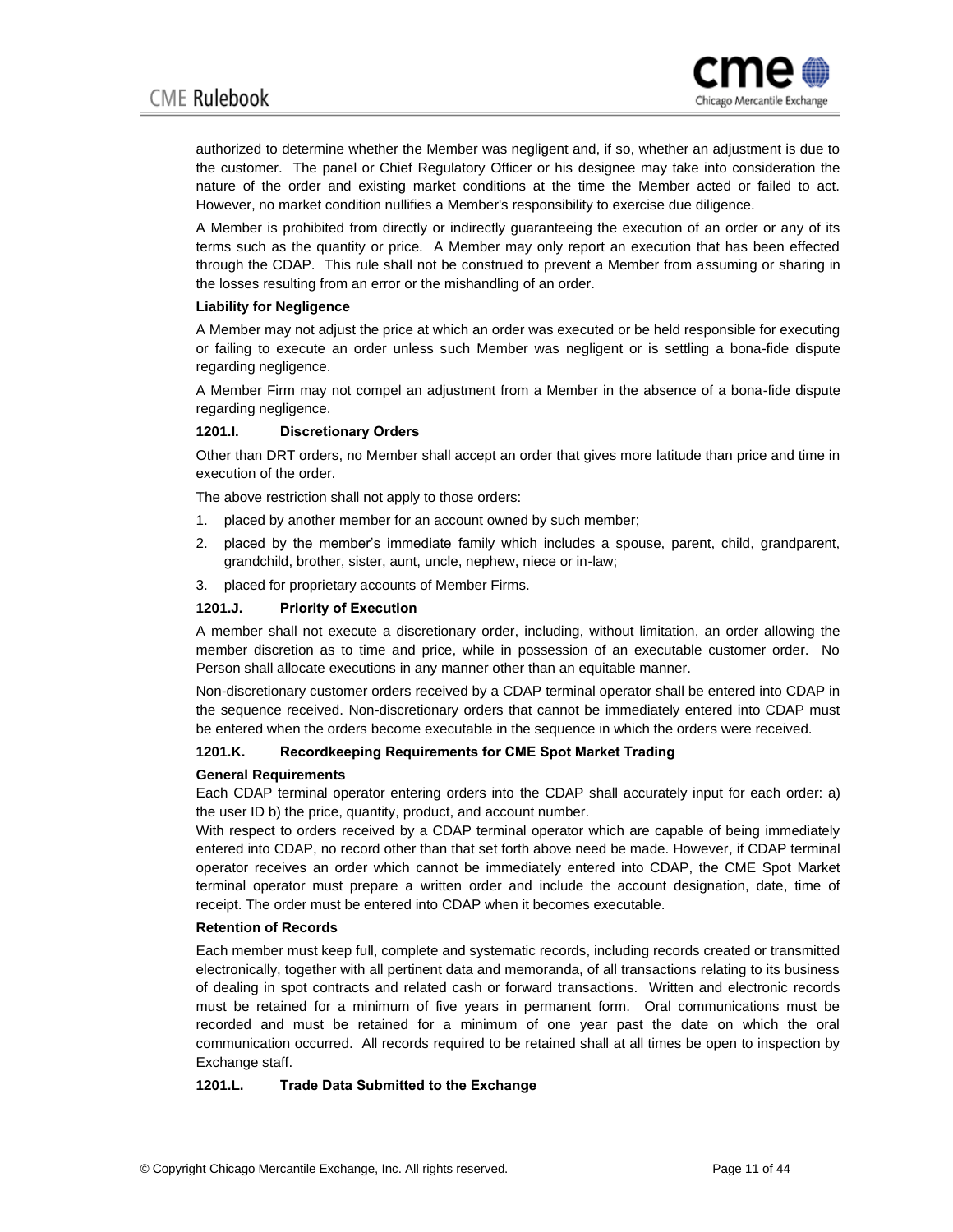

Subject to each market participant's rights with respect to its own data, the Exchange and CME Spot Market shall own all rights, title and interest, database rights and trade secret rights in and to all trade data and related information submitted in connection with trading on CME Spot Market. CME Spot Market has the exclusive right to use, distribute, sub-license, disclose and sell anonymized trade data and derivative works in any manner, media and jurisdiction. Market participants shall not redistribute trade data or derivative works based thereon unless licensed by the Exchange. The restriction on redistribution shall not apply to a market participant's own data.

## **1201.M. Disruptive Practices Prohibited**

All orders must be entered for the purpose of executing bona fide transactions. Additionally, all nontradeable messages must be entered in good faith for legitimate purposes.

1. No Person shall enter or cause to be entered an order with the intent, at the time of order entry, to cancel the order before execution or to modify the order to avoid execution;

2. No Person shall enter or cause to be entered an actionable or non-tradeable message or messages with intent to mislead other market participants;

3. No Person shall enter or cause to be entered an actionable or non-tradeable message or messages with intent to overload, delay, or disrupt the systems of the Exchange or other market participants; and

4. No Person shall enter or cause to be entered an actionable or non-tradeable message with intent to disrupt, or with reckless disregard for the adverse impact on, the orderly conduct of trading or the fair execution of transactions.

#### **1201.N. Spot Market Trading Agreement**

All users must submit a completed and signed spot market trading agreement to the Exchange before gaining trading access to the CDAP.

#### **1201.O. Error Trades**

If a participant consummates a CME Spot Market trade in error, such participant must adhere to the following procedures to attempt to transfer the trade and the corresponding delivery obligation to another party:

- 1. The participant must report the erroneous trade execution to Market Regulation and CME Clearing no later than 30 minutes after execution.
- 2. The participant must make every effort to find another party willing to accept the trade and the corresponding delivery obligation, which must occur prior to the delivery deadline established by CME Spot Market.
- 3. The party accepting the trade and delivery obligation must assume the trade at the original execution price.
- 4. The error maker must notify the Exchange of the identity of the party willing to accepting the trade and the corresponding delivery obligation.

The error maker will be assessed a fee of \$500.00.

All error notifications are subject to review and approval by the Exchange. Notwithstanding the error procedures set forth above, if an error maker does not identify another party willing to accept the trade and the corresponding delivery obligation, all deliveries must be completed within the delivery timelines established by CME Spot Market.

## **1202. ARBITRATION**

## **1202.A. Disputes Subject to CME Spot Market Arbitration**

## **Disputes Among Members**

Disputes between and among Members that are described below and that are based upon facts and circumstances that occurred at a time when the parties were Members shall be subject to mandatory arbitration in accordance with the Rules of this Chapter:

1. claims between Members that relate to or arise out of any transaction on or subject to the Rules of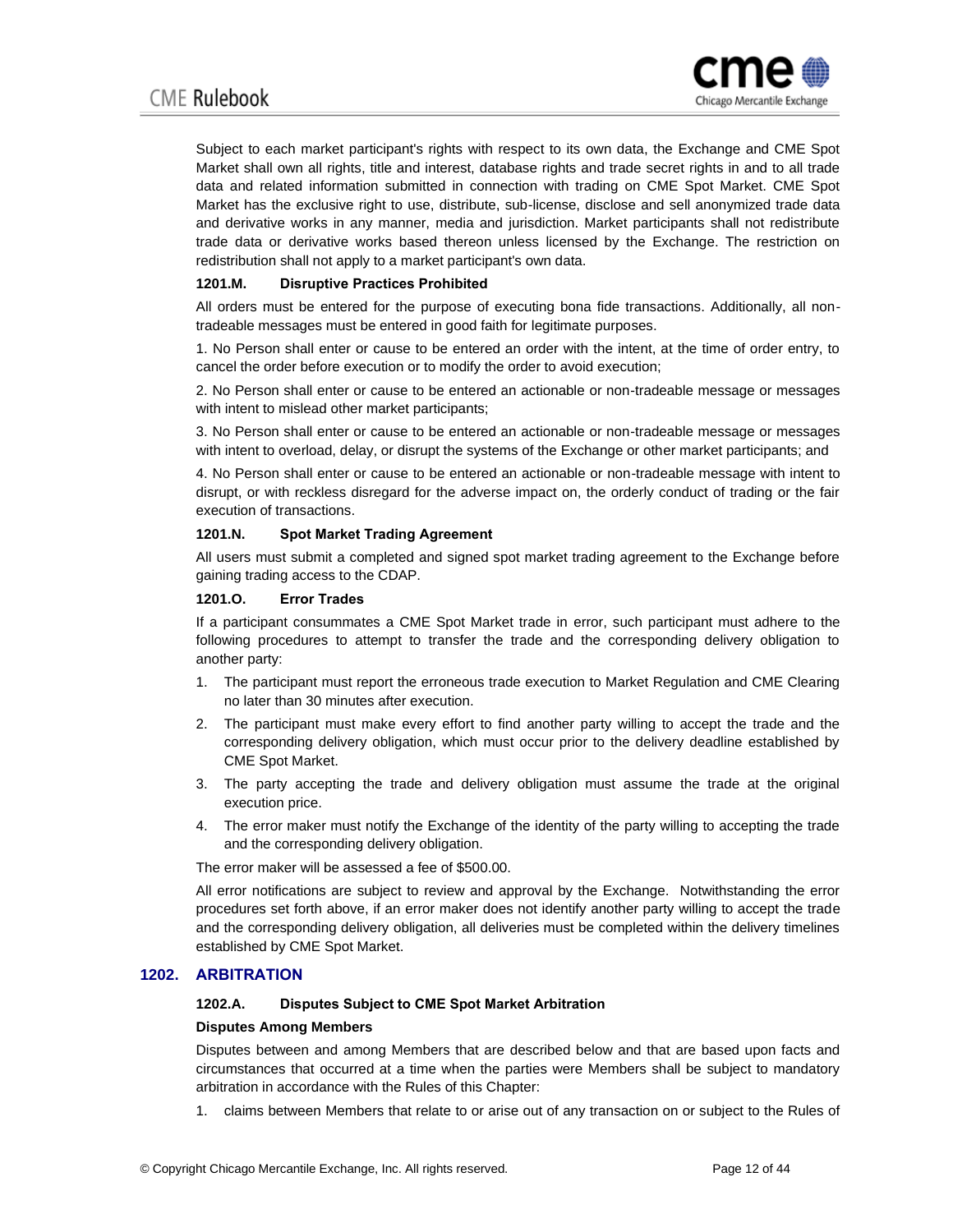

CME Spot Market;

- 2. claims between or among Members relating to trading rights on CME Spot Market; and
- 3. claims against the Exchange, CME Group and any subsidiaries and affiliates related to CME Spot Market.

#### **Permissive Arbitrations**

The following may be submitted for arbitration under this Rule and, in the event such a claim is submitted against a Member, that Member is required to arbitrate the dispute under these rules, unless otherwise provided:

- 1. claims of a customer against a Member that relate to or arise out of any transaction on or subject to the Rules of CME Spot Market;
- 2. claims of a customer against a Member responsible for the spot-call delivery performance of a transaction on or subject to the Rules of CME Spot Market;
- 3. At the discretion of the Chief Regulatory Officer, any claim involving the interests of CME Spot Market, its Members, their business relations or CME Spot Market trading in general not otherwise arbitrable under these Rules, provided the parties have consented to such arbitration.

#### **Waiver of Any Objection to Jurisdiction**

Any party who submits a claim or grievance to arbitration shall be conclusively presumed to have voluntarily recognized and agreed to the jurisdiction of the arbitration panel to hear and determine the claim.

A customer who submits a claim for arbitration in accordance with these Rules consents thereby to the jurisdiction of the arbitrators and agrees to the arbitration of any counterclaims, cross-claims or thirdparty claims by any respondent which arise out of the transaction that is the subject of the customer's claim. The claim shall comply with the requirements of this Rule.

## **Hearing Panel**

Any arbitration, whether mandatory or permissive, shall be heard by a Member Panel and its decision shall be rendered in accordance with this Rule. A Member Panel shall mean an arbitration panel consisting of a co-chairman of the subcommittee of the CME and CBOT Arbitration Committee established for hearing arbitrations under this Rule and three Member panelists from such subcommittee.

## **Refusal to Hear Certain Disputes**

A chairman may, but shall not be required to, order that a dispute that is otherwise arbitrable under these Rules not be arbitrated hereunder if the dispute requires for adjudication the presence of essential witnesses or third parties over whom the Panel has no jurisdiction or who are not otherwise available, or if the dispute requires the application of the rules of another exchange.

## **1202.B. Initiating an Arbitration Claim**

In the event that a complaint is received it shall be referred to the Market Regulation Department, which shall, when appropriate, forward to the complainant a Consent Form for arbitration under this Rule. Such form shall inform the claimant, by attachment of all pertinent Rules, of his or her rights and obligations, including costs associated with arbitration.

A claimant may initiate a claim by submitting a written description of the dispute, a completed Arbitration Cover Sheet and depositing the appropriate arbitration fee with the Market Regulation Department within the period of eligibility for arbitration claims. The written claim shall include a clear description of the facts and circumstances involved in the dispute, including the transaction(s) or agreement(s) complained of, the names of the Persons and firms alleged to be responsible for any loss to the claimant, the dates of all acts or omissions relevant to the claim, a detailed calculation of the amount claimed and any other information necessary to fully describe the dispute. In the case of a request for punitive damages, the claim shall set forth the facts the party intends to present in support of the claim that the misconduct was willful and wanton.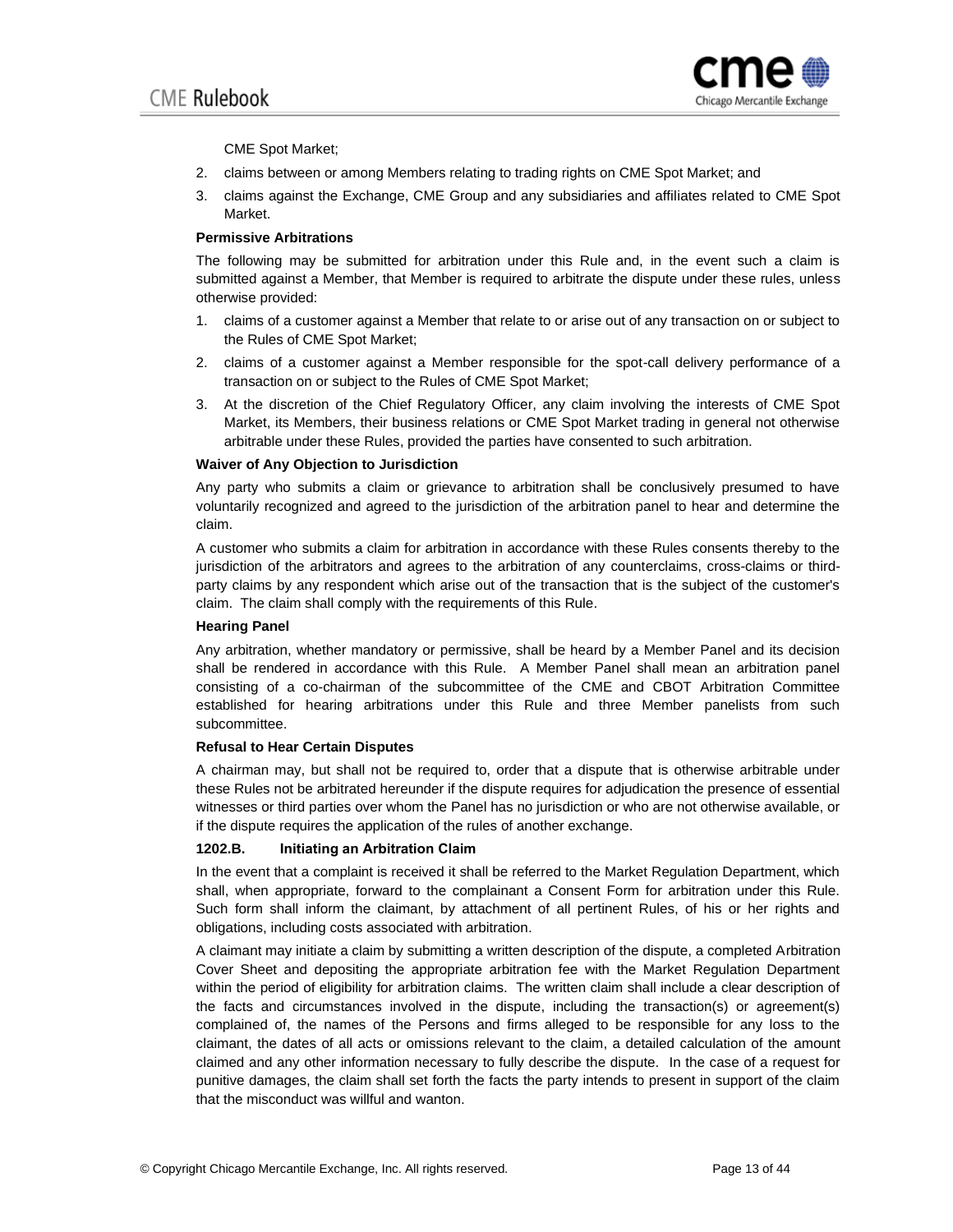

Notice shall then be given by the Market Regulation Department to the party against whom the claim is asserted, who shall respond to the claim in accordance with [this Rule.](http://rulebook.cme.com/rulebook10886.html#BM_602#BM_602)

The Market Regulation Department shall reject for filing any claim that does not fully describe the dispute, is clearly filed after the period of eligibility has expired or is clearly not arbitrable under this Rule. Such a claim will be promptly returned to the filing party with a notice describing the deficiency. A claimant seeking to correct the deficiency and file an amended claim may do so within 30 days of receiving notice describing the deficiency despite any expiration of the period of eligibility prescribed by this Rule during that 30-day period. The acceptance for filing by the Market Regulation Department shall not preclude a challenge to the arbitrability of the claim nor create a presumption that the claim is arbitrable.

## **1202.C. Answering an Arbitration Claim**

Each respondent shall file a written response within 21 days after receipt of the written claim. However, if a party has timely filed a challenge to the arbitrability of the dispute, its response shall be due 21 days after receipt of the written decision confirming the arbitrability of the dispute.

The written answer must admit the claim or describe the respondent's basis for denying liability to the claimant(s). The answer may include an admission or denial of each specific allegation contained in the claim and/or the respondent's narrative description of the facts and circumstances involved in the dispute. A respondent may assert in an answer any defense that would be available in a court of law or equity, including any affirmative defense.

#### **1202.D. Failure to Answer**

A respondent's unexcused failure to file a timely answer shall constitute an admission of the facts alleged in a claim.

#### **1202.E. Counterclaims, Cross-Claims and Third-Party Claims**

A respondent may assert any counterclaim, cross-claim and/or third-party claim to the extent such claim would be allowable as an original claim under these Rules and, in response to claims by a customer against a Member, the Member may assert any counterclaim, cross-claim and/or third-party claim arising out of the same transaction or incident that is the subject of the customer's claim. Each respondent must file any counterclaim, cross-claim or third-party claim at the same time an answer to a claim is due. Initiating counterclaims, cross-claims, third-party claims and answers thereto shall conform to the requirements for initiating and answering original claims.

A respondent who believes that another Member may have a claim to any money or property which is the subject of a dispute in arbitration and that the failure of that other Member to assert a claim in the pending arbitration could prejudice the interests of the respondent may submit a request to the chairman to compel the participation of the other Member. If a Member fails to file such claim after being ordered to assert that claim in the pending arbitration, then notwithstanding any other Rule, that Member shall be barred from asserting in the future any claim against the respondent that is based on the same transaction, occurrence or subject.

## **1202.F. Review of Arbitrability**

Any party may file a challenge to the arbitrability of a dispute submitted for arbitration under this Rule. A party's failure to file a timely challenge to arbitrability shall waive any right to object thereafter to the arbitrability of the dispute.

A challenge to arbitrability by a claimant must be filed no later than 5 days after the claim is submitted for arbitration. A challenge to arbitrability by a respondent must be filed no later than 10 days after the respondent has received notice of the claim. The request must be in writing and state the reasons why the dispute is not arbitrable. Any other party may file a written response in support of or opposition to the challenge no later than 10 days after receiving notice of the challenge to arbitrability.

The chairman may decide the arbitrability of a dispute based on his consideration of the written submissions of the parties. The chairman's decision shall be final and is not appealable.

## **1202.G. Consolidation of Arbitration Disputes**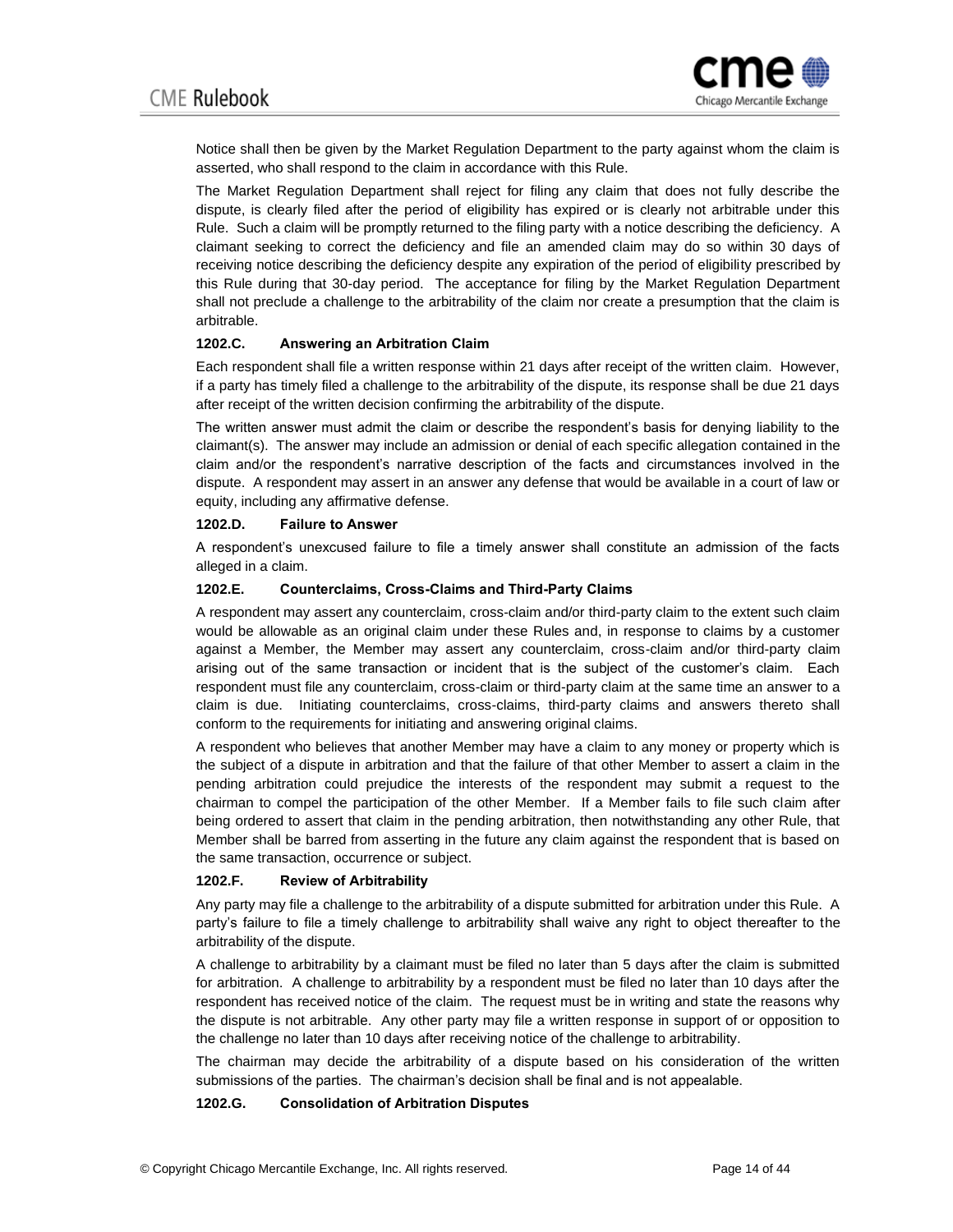

If a chairman receives notice that two or more arbitration disputes are related, the chairman may order that any or all of the disputes be consolidated for purposes of conducting a hearing on the disputes. In determining whether to consolidate the disputes the chairman may consider the efficiencies of consolidation as well as the burdens and benefits to the parties in consolidating the disputes.

## **1202.H. Withdrawal of Claims**

- A. A party may voluntarily withdraw its claim, counterclaim, cross-claim or third-party claim without prejudice at any time before an answer thereto has been filed by notifying the Market Regulation Department in writing of such withdrawal.
- B. After an answer to any claim, counterclaim, cross-claim or third-party claim has been filed, the claimant seeking to withdraw the claim, counterclaim, cross-claim or third-party claim must submit to the chairman a written request to withdraw with prejudice or upon such terms and conditions as may be imposed by the chairman.
- C. A withdrawal with prejudice under this Rule shall bar the claimant from re-filing any claim based on the same acts, transactions or omissions as the dismissed claim.

## **1202.I. Period of Eligibility for Arbitration**

An arbitration must be initiated within one year of the date the claimant knew or should have known of the dispute on which the claim is based.

Counterclaims, cross-claims and third-party claims must be submitted no later than the date on which the answer is due.

## **1202.J. Parallel Proceedings**

No claim will be accepted for arbitration if the Market Regulation Department receives notice that another arbitration, reparations action or civil court proceeding based on the same act, transaction or omission as the arbitration claim is pending at the time of filing.

No claim, counterclaim, cross-claim or third party-claim will be accepted for arbitration against a respondent if the Market Regulation Department has received notice that a stay exists due to the pendency of any bankruptcy proceeding against that respondent. If such a stay arises after a claim is accepted for arbitration or if the Market Regulation Department subsequently learns that such a stay is pending, the claim shall be dismissed without prejudice as to each respondent who is the subject of the stay. Nothing in this Rule shall prevent a claim in arbitration from proceeding against any remaining respondent.

## **1202.K. Requests for Documents, Information or Testimony**

A. The initial schedule for document requests by parties and responses will be set by the Market Regulation Department. The chairman may require any Member, or any Person employed by or associated with a Member to produce relevant documents in his possession or control at any time after a claim has been filed.

Upon the failure of a party or Member to voluntarily produce relevant documents in its possession or control upon request by a party, the party seeking the documents may submit a written request to the chairman for an order compelling the production of such documents.

- 1. Any request for an order compelling production of documents must:
	- a. identify each document or type of document sought with as much specificity as possible;
	- b. explain the relevance of each document or type of document sought; and
	- c. include a representation that the requesting party has attempted to obtain the documents from the responding party before resorting to a request to the chairman.
- 2. The party or Member against whom an order compelling production is sought shall: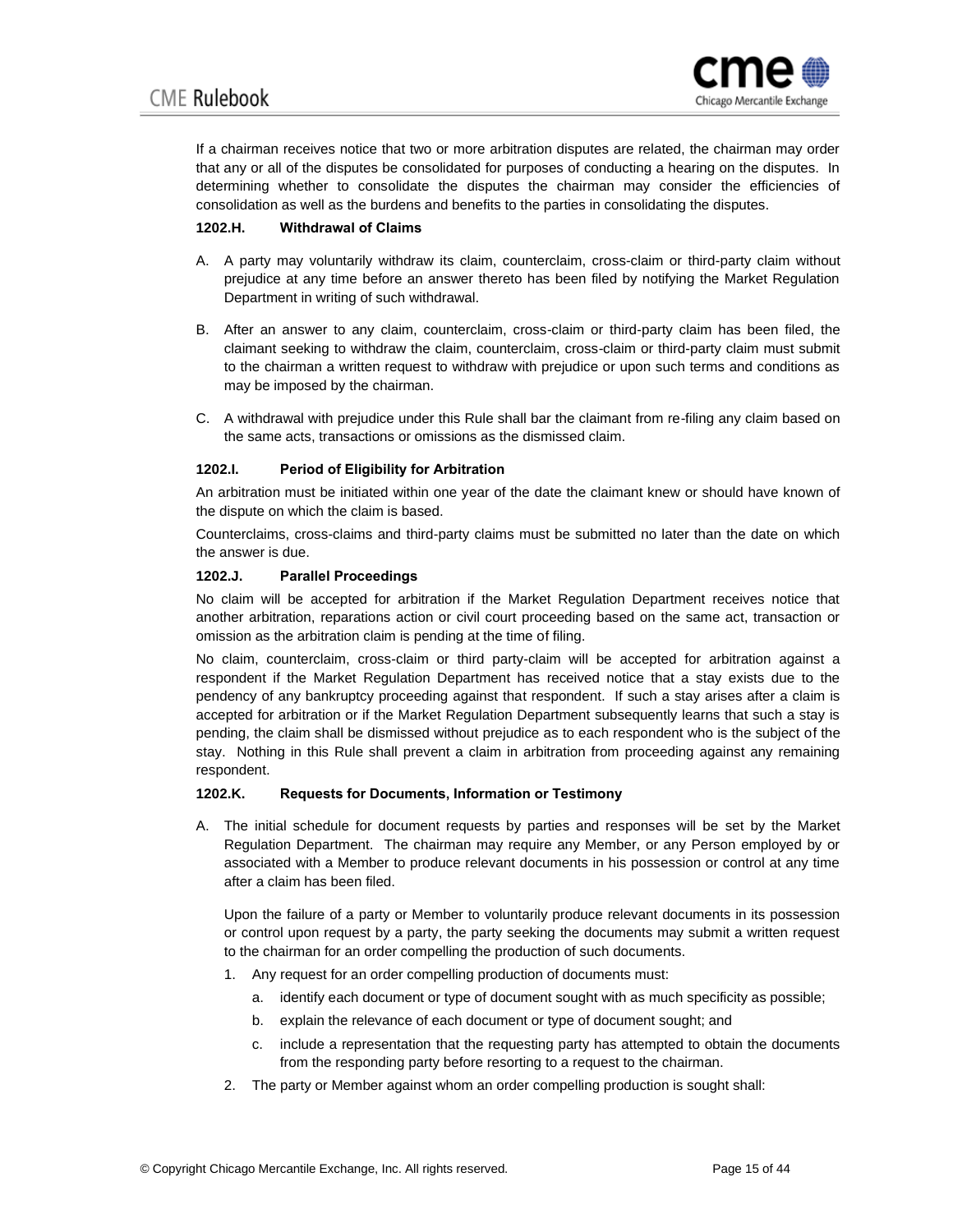

- a. produce copies of the requested documents to the requesting party and the Market Regulation Department; or
- b. represent in writing that the documents are not in his possession or control and explain the basis for such representation, and, if applicable, identify who is in possession or control of the requested documents; or
- c. object in writing to a request and provide the basis for each objection.
- C. The chairman may require any Member, or any Person employed by or associated with a Member, to appear and to testify at a hearing.
- D. Whenever such production or appearance results from the request of a party, all reasonable costs and expenses incurred shall be borne by the party making the request, unless directed otherwise by the panel. A party who incurs costs and expenses recoverable under this Rule may, no later than the close of the last hearing date in the matter, submit an application to the panel for such costs and expenses. Such application shall contain a detailed explanation of amounts claimed. The panel may grant or deny all or any portion of the application.
- E. Any Member or employee thereof failing to appear, testify or produce documents in accordance with this Rule may be charged with a violation of Rule 1200.H.

## **1202.L. Documents and Witnesses to be Presented at Hearing**

No later than 10 business days prior to the first scheduled hearing, each party must provide every other party and the Market Regulation Department with copies of all documents that the party intends to offer into evidence and a list of the names of all witnesses, including party-witnesses, who the party intends to call at the hearing in support of a claim or defense. Parties are not required under this Rule to provide copies of those documents that they may use, or to identify any witnesses whom they may call, only in cross-examination or rebuttal.

#### **1202.M. Additional Procedures**

The chairman may establish any procedures not otherwise contemplated by these Rules necessary to establish a just, equitable and efficient method of resolving a particular dispute, except that motions to dismiss and motions for summary judgment are not permitted under these Rules.

## **1202.N. Arbitration Panel**

#### **Appointment of Arbitration Panel**

The Market Regulation Department shall select a Member Panel as set forth in Rule 1202.A. to hear and decide a dispute.

#### **Requests to Remove an Arbitrator**

- 1. Each party may request the removal of any arbitrator(s) from a panel for good cause shown. Such request must be made at least 7 days before the start of the first scheduled hearing. Failure of a party to timely request the removal of any arbitrator(s) will be deemed a waiver of that party's right to any further objection to the arbitrator's participation in the hearing and decision of the dispute.
- 2. The chairman, after considering a request to remove an arbitrator, another party's objections thereto and/or the statements of an arbitrator whose removal is sought, may deny the request or excuse the arbitrator. The chairman's decision shall be final and may not be appealed.
- 3. If an arbitrator is excused prior to the date of the first scheduled hearing, the Market Regulation Department shall select another Arbitration Committee member to replace the excused arbitrator at the hearing. Parties may make any appropriate request for the removal of the replacement arbitrator under this Rule.
- 4. If an arbitrator is excused on or after the date of the first scheduled hearing, the dispute may, at the election of the non-requesting party and with the consent of the chairman be heard and decided by the remaining arbitrators.

#### **1202.O. Hearing Procedures**

#### **Arbitrations Resolved Without a Hearing**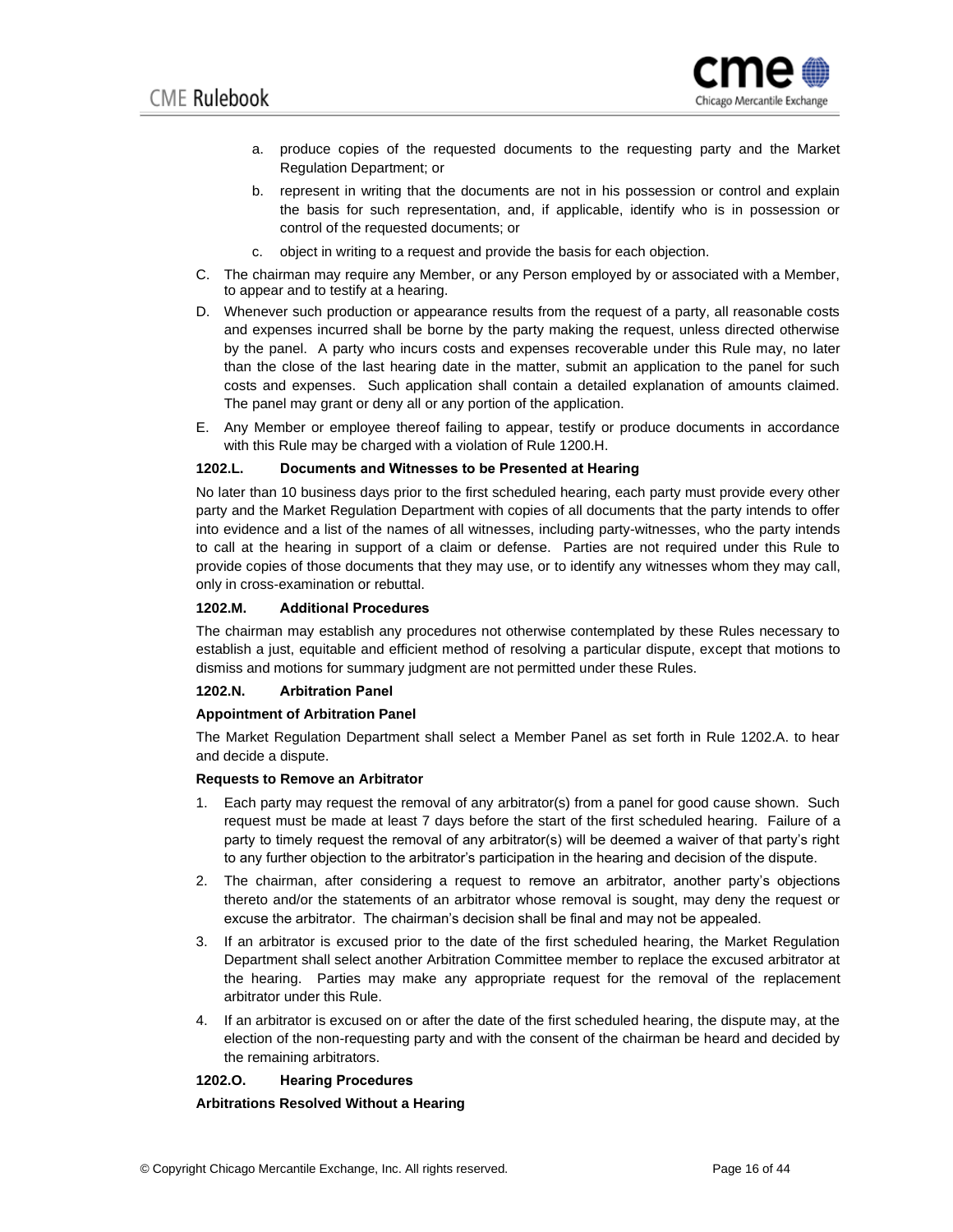

Arbitration claims, cross-claims third-party claims or counterclaims that do not exceed \$10,000 may, in the interests of efficiency and economy, be resolved without hearing. The panel shall render its decision based upon the parties' written submissions and any other relevant information obtained and provided to the panel and the parties at the direction of the chairman and/or the panel.

## **Chairman**

The panel chairman shall preside over the proceeding and shall make such determinations on relevancy and procedure as will promote a fair and expeditious adjudication of any claim. The chairman may administer oaths or affirmations by witnesses. Upon request of the panel chairman, the Market Regulation Department shall submit any documents to the panel and parties that are relevant and readily available.

## **Arbitrators**

The arbitration panel shall consider all relevant, probative testimony and documents submitted by the parties. The panel shall be the sole judge of the law and the facts, but if the panel is in doubt as to any questions of law, it may refer the question to its legal counsel who shall be one of the Market Regulation Department's Enforcement Counsel for an opinion. The panel shall not be bound by the formal rules of evidence. The final decision of the panel shall be by majority vote of the arbitrators, and the chairman shall vote only to resolve a tie.

## **Parties and their Representatives**

Each party and his representative has the right to examine all relevant documents prior to and during the hearing, to present all relevant evidence in support of a claim or defense or as rebuttal to a claim or defense, and to question during the hearing witnesses presented in connection with a claim or defense. An entity may have one corporate representative of the entity, in addition to any counsel of record, attend the arbitration hearing. Such corporate representative is not precluded from testifying in the matter.

## **Witnesses**

All testimony offered to the panel will be under oath or affirmation. Witnesses will be permitted in the hearing room only while providing testimony to the panel. Witnesses shall testify in person at the hearing, except that for good cause shown and in the discretion of the chairman, a witness may be allowed to testify by telephone or other appropriate means.

## **Hearing Record**

An audio recording or transcription of the proceeding shall be made by the Market Regulation Department. Unless otherwise ordered by a chairman of the CME and CBOT Arbitration Committee, a copy of the audio recording or transcript will be released to a party only for the purpose of an application to confirm, vacate, modify or correct an award in a court of law. The requesting party shall bear the cost of copying the recording or transcript.

## **1202.P. Awards**

## **Decision by Panel**

After a hearing, or, on customer claims that do not exceed \$10,000 upon consideration of the pleadings and other relevant information, the arbitration panel shall issue a written decision signed by the panel chairman and at least a majority of the panel. The panel may decide any matter in controversy and issue any order the panel deems necessary to fully resolve the dispute. The Market Regulation Department shall promptly serve copies on all parties. The decision of the panel shall be final and not appealable. A monetary award made by the panel may include the following:

- 1. Actual damages;
- 2. Interest thereon;
- 3. Punitive damages of no more than two times the amount of actual damages.;
- 4. The arbitration fee incurred by a prevailing party, or a portion thereof; and
- 5. All or any portion of the administrative costs of the proceeding and any other reasonable and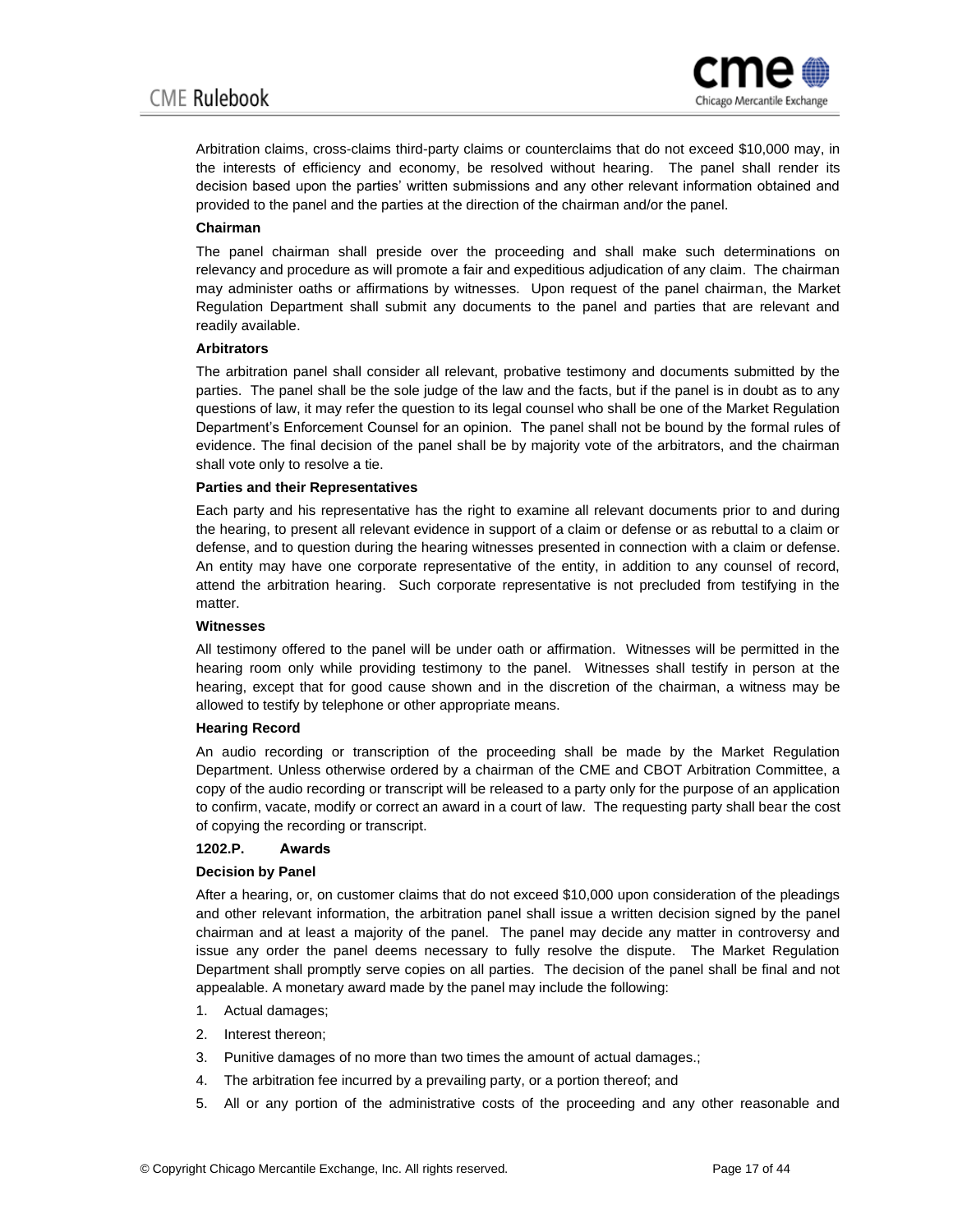

necessary expenses, including, but not limited to, attorneys' fees (a) incurred by a party by reason of another party's frivolous or bad faith claim, defense, or conduct during the arbitration or (b) where a statutory or contractual basis exists for awarding such fees. Requests for attorneys' fees and costs incurred in the arbitration proceeding must be raised in the proceeding or they are waived.

## **Failure to Prosecute**

The chairman may order a party who fails to prosecute or defend a claim to pay all or a portion of its administrative costs incurred in connection with the arbitration claim.

## **1202.Q. Correction of Award**

Any party may, within three days after receipt of the notice of decision, request the arbitration panel to modify or correct its decision where there has been an obvious material miscalculation or misdescription or where the notice is imperfect in a matter of form not affecting the merits of the dispute or decision.

## **1202.R. Satisfaction of Award**

A party directed to pay an award shall submit payment of the amount due directly to the party receiving the award. An arbitration award must be satisfied within 15 days of receipt of the notice of decision. If a request is made to correct an award pursuant to Rule 1202.Q., the award must be satisfied within 15 days of receipt of the corrected notice of decision.

A party making payment must submit proof of payment to the Market Regulation Department no later than the business day following payment. An individual member who fails to provide proof of payment within the time prescribed will forfeit the following privileges until proof of payment has been provided: 1) access to all CME Group markets; 2) access to the Globex platform; and 3) access to any other electronic trading or clearing platform owned or controlled by CME Group. A Member Firm that fails to provide proof of payment within the time prescribed will forfeit preferred fee treatment for its proprietary trading. Any Member that fails to pay an arbitration award within the time prescribed may be subject to sanctions pursuant to Rule 1200.H.13. and may be immediately removed from any trading floor owned or controlled by CME Group.

## **1202.S. Right to Counsel**

Every Person is entitled to represent his own interests, be represented by an attorney at law of his choosing and at his own expense who is admitted to practice before the highest court in any State, or be represented by any other non-compensated representative at any stage of an arbitration proceeding. An entity must be represented by an officer or owner of the entity or by an attorney at law.

## **1202.T. Computation of Time**

For the purposes of Rule 1202, when a period of time is prescribed by a number of days, and not a specific date, the first day counted for the time prescribed is the day after notice is received or other event giving rise to the period of time occurs. Any submission is due or the time to take action shall lapse by the close of business on the last day counted, unless the last day is a weekend or CME Group exchange holiday, in which case the due date shall be the next following day the CME Group exchange is open for business.

For time periods of five days or less, only days the CME Group exchange is open for business will be counted. For all other time periods calendar days will be counted.

## **1202.U. Submissions to or Communications with the Panel**

Any submission for consideration by a chairman or panel must be submitted to the Market Regulation Department with copies simultaneously served on each other party or designated representative of a party.

After a dispute has been submitted for arbitration, a Person filing the claim or required to respond to the claim and any Person asked to provide documents, information or testimony in connection with such claim shall not contact any member of a panel appointed to hear the claim for any purpose related to the dispute described by the claim.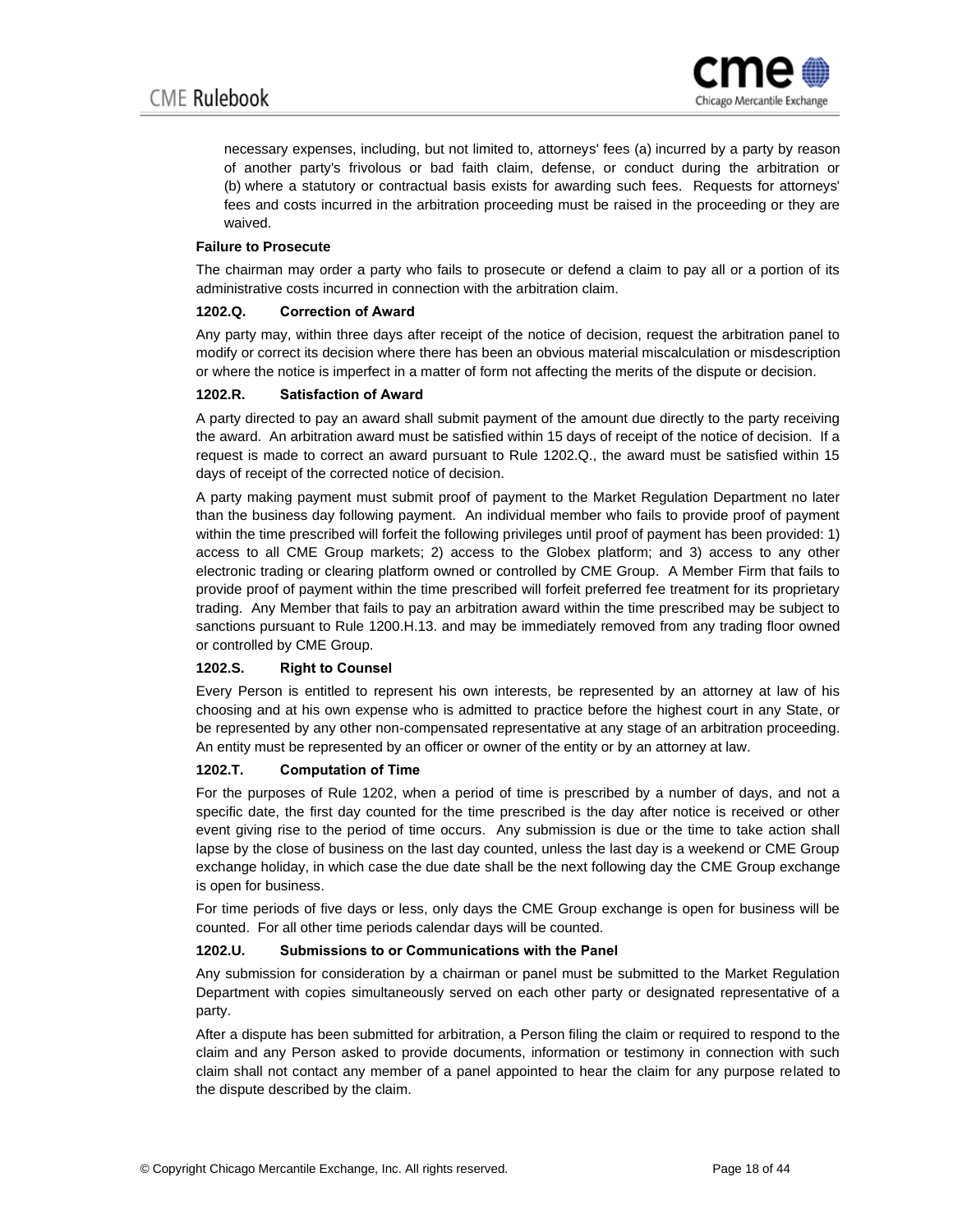

## **1202.V. Arbitration Fees**

Any Person submitting an arbitration claim shall remit the applicable fees as may be determined by the Market Regulation Department at the time of submission in order for such action to be effective.

### **1202.W. Confidentiality**

Any and all documents, data, testimony, or other information obtained as part of an arbitration pursuant to this Rule shall be treated as strictly confidential by the parties to the Arbitration and the Member Panel. Such documents, data, testimony or other information may only be used for purposes of the arbitration or to confirm, vacate, modify or correct an award in a court of law and for no other purpose.

## **1203. DELIVERY FACILITIES AND DELIVERY PROCEDURES**

## **1203.A. Scope of Rule**

Deliveries and delivery facilities shall be governed by this Rule and, where applicable, the Section of Chapter 12 which includes contract specifications for the commodities being delivered and such other requirements as CME Spot Market may prescribe.

## **1203.B. Declarations of Force Majeure**

If a determination is made by the Chief Executive Officer, President of Global Operations, Technology & Risk or Chief Operating Officer, or their designee, that delivery or final settlement of any spot contract cannot be completed as a result of Force Majeure, he shall take such action as he deems necessary under the circumstances, and his decision shall be binding upon all parties to the contract.

It shall be the duty of Members and regular facilities to notify CME Spot Market of any circumstances that may give rise to a declaration of Force Majeure.

Nothing in this Rule shall in any way limit the authority of the Chief Regulatory Officer to act in a Force Majeure situation pursuant to CME Spot Market Rule 1200.D.

## **1203.C. Regular Warehouses**

#### **Conditions for Approval**

Warehouses (hereafter "facilities") may be declared regular for delivery with the approval of CME Spot Market. Persons operating facilities who desire to have such facilities made regular for delivery shall make application for a declaration of regularity annually on a form prescribed by CME Spot Market prior to October 31.

Initial regularity shall be effective either thirty days after CME Spot Market posts a notice that a bona fide application has been received or the day after the application is approved by CME Spot Market, whichever is later.

CME Spot Market may establish such requirements and conditions for approval of regularity as it deems necessary. The application for regularity prescribed by CME Spot Market shall set forth conditions of regularity as well as other agreements with which the operator of the regular facility shall comply. In addition to any conditions and agreements contained in such application or in the relevant product section, the following shall constitute conditions for regularity and requirements with which the operator of a regular facility shall comply:

- 1. Facilities shall be a licensed, public, cold and/or dry storage warehouse and meet all local, state and federal requirements.
- 2. The operator of such facility shall be in good financial standing and credit. Financial statements must be reviewed or audited in accordance with U.S. Generally Accepted Accounting Principles or other international financial standards as deemed acceptable by CME Spot Market. On an annual basis, the facility shall provide CME Spot Market with copies of reviewed or audited financial statements of the facility, and its parent company (as applicable), as the reviewed or audited financial statements become available. Additionally, the facility must provide CME Spot Market with notice of any substantial reduction in capital as compared to the most recent filing of a financial report.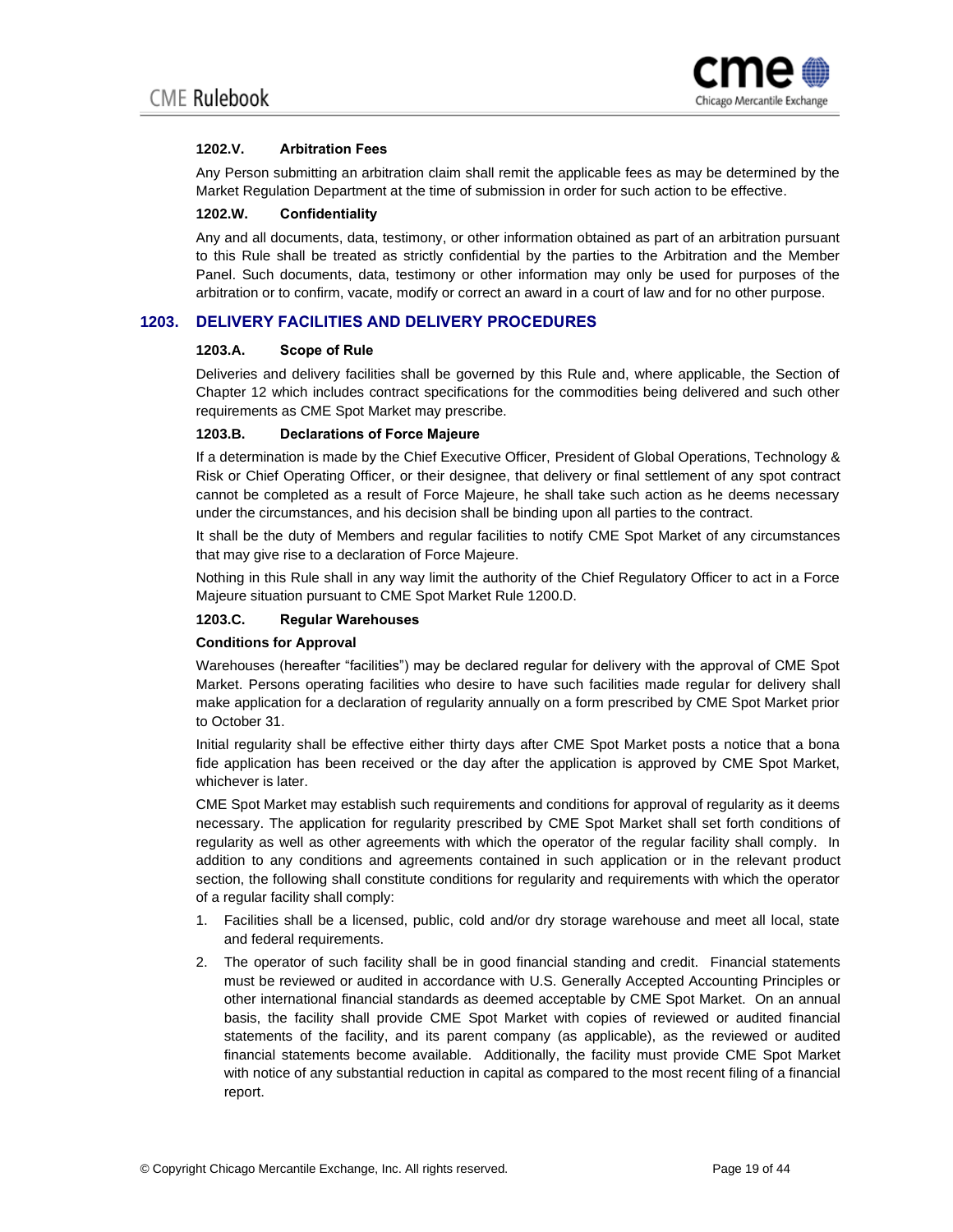

- 3. The operator of the facility shall promptly advise the Registrar of any issues at the facility which may cause damage to product held in store by it, whenever such damage shall occur to an extent that will render the product undeliverable.
- 4. The operator of the facility shall make such reports, keep such records and permit such facility visitation as CME Spot Market, or any other applicable government agency may require.
- 5. No facility shall be declared regular unless it has in force and effect warehouseman's legal liability insurance issued by such insurance companies and upon such terms and conditions as are satisfactory to CME Spot Market.
- 6. Facilities shall provide such guarantees, bonds or other financial instruments to CME Spot Market as may be required to guaranty the performance of its obligations pursuant to these Rules and any conditions set forth in the conditions for approval.
- 7. The facility is not required to own the storage facility and may lease the storage facility from the owner upon such terms and conditions as are satisfactory to CME Spot Market. The facility may also enter into a service arrangement pursuant to which an agent or contractor performs the daily operations of the storage facility upon such terms and conditions as are satisfactory to CME Spot Market. The facility shall be responsible for the conduct of its agents or contractors.
- 8. All officers, directors, employees and agents of a facility shall be prohibited from revealing any information regarding customers who have dealings with the facility except as permitted by CME Spot Market.

In the event the facility or any of its respective parent, subsidiaries or affiliates, engage in any trading activity, whether directly or indirectly, for which the facility has received approval for regularity, the facility shall institute such controls as CME Spot Market, at its discretion, deems necessary to protect the confidentiality of the users of the facility.

- 9. The operator of the facility shall not engage in unethical or inequitable practices, and shall comply with all applicable federal or state statutes, rules or regulations.
- 10. Members operating regular facilities shall be subject to CME Spot Market Rules and shall abide by and comply with the terms of any disciplinary decision imposed against it pursuant to CME Spot Market Rules.
- 11. Members operating regular facilities shall consent to the disciplinary jurisdiction of CME Spot Market for five years after such regularity lapses, for conduct which occurred while the facility was regular.

CME Spot Market, in its sole discretion, may determine not to approve facilities for regularity, regardless of whether such facilities meet the preceding requirements and conditions.

## **1203.D. Revocation, Expiration or Withdrawal of Regularity**

The Chief Regulatory Officer or his designee may revoke a declaration of regularity whenever a regular facility fails to comply with the conditions specified in this section, any other conditions to which it has agreed in its application for regularity, or any other CME Spot Market Rule.

Unless a shorter notification period is otherwise authorized by CME Spot Market, a facility shall give six (6) months prior written notice to withdrawing from regularity.

If the designation of a facility as regular is withdrawn or revoked, a notice shall be posted announcing such revocation and also the period of time.

## **1203.E. Liability for Negligence of Graders**

CME Spot Market shall not be liable for any error or negligence of any grader, and all claims for liability relating to grading or certificates of analysis shall be waived.

## **1203.F. Finality of USDA or Other Required Grading Certificate or Certificate of Analysis**

CME Spot Market assumes no responsibility and disclaims all liability on account of the grade, quantity or specifications of any commodity delivered on the basis of a USDA or other required grading certificate or certificate of analysis.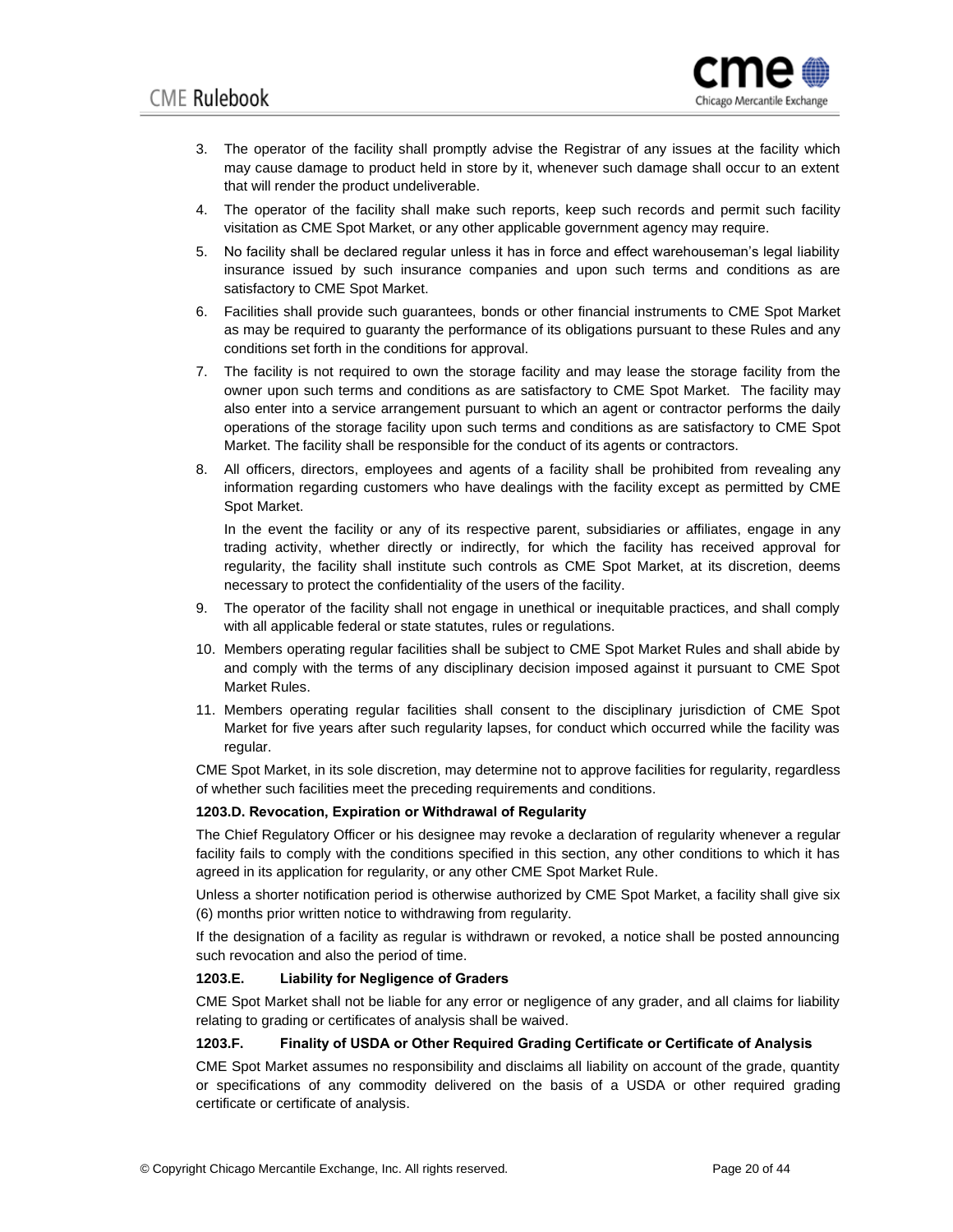

## **1203.G. Appendix**

[Service Providers](https://www.cmegroup.com/tools-information/lookups/advisories/ser/files/spot-market-service-providers.xlsx)

## **1204. SPOT CALL NONFAT DRY MILK**

## **1204.A. Commodity Specifications**

The nonfat dry milk shall be free flowing and manufactured using the spray process with a low heat treatment classification. It shall not show less than 6.0 milligrams undenatured whey protein nitrogen per gram. On the day of sale, the nonfat dry milk shall be less than 180 days old. All nonfat dry milk shall be certified Kosher by a Rabbinical Service that provides Kosher classification. The methods of analysis shall be those specified by the USDA.

All nonfat dry milk sold on CME Spot Market shall have been produced in facilities that at the time of production have been surveyed and approved by the Grading Service of the USDA and are on the eligible list of that Service or on the U.S. Department of Health and Human Services, Public Health Service, Food and Drug Administration IMS List, Sanitation Compliance and Enforcement Ratings of Interstate Milk Shippers.

## **Definitions**

- 1. The "spot call" is the procedure for trading and delivering nonfat dry milk as more fully set forth in this Rule.
- 2. The "day of sale" is the day on which trading on the spot call is conducted.
- 3. The 'day of tender' is the first business day after the day of sale.
- 4. The "day of invoice" is the second business day after the day of sale.
- 5. The "day of delivery" is the sixth business day after the day of sale.
- 6. A "carlot" consists of between 41,000 and 45,000 pounds, net weight, of nonfat dry milk which must be manufactured on or before the day of sale. No carlot shall consist of more than 3 sublots and each carlot shall be manufactured by a single plant.
- 7. "Certificate of Analysis" means a legible document, endorsed by a lab technician and/or quality manager, certifying the following with respect to the Grade A Nonfat Dry Milk being offered for sale: (a) the warehouse or plant location; (b) the storage lot, and if applicable, release number; (c) the number of bags in each sublot and total number of bags in the warehouse lot and the marked weight; (d) the date in storage and storage type; (e) that the butterfat content of the nonfat is not more than 1.25%; (f) a moisture content of not more than 4.00%; (g) its titratable acidity shall be not more than 0.15%; (h) its solubility index shall be not more than 1.2 milliliters; (i) that it shall have a bacterial estimate of not more than 10,000 per gram; (j) coliform of less than 10 per gram; (k) its scorched particle content shall be not more than 15.0 grams; (I) yeast and mold; (m) salmonella; (n) whey protein nitrogen; (o) and heat process.

## **1204.B. Spot Call**

## **Trading Schedule**

Contracts shall be scheduled for trading and delivery during such hours and days as may be determined by CME Spot Market.

## **Price Fluctuations**

The minimum price fluctuation shall be \$.0025 per pound.

The first posted bid (offer) of each trading session shall not be more than \$.01 higher (lower) than the last market price noted for the previous session. Subsequent bids (offers) that would establish or change the market price for the current session, or any responses to posted offers (bids) higher (lower) than the last market price, shall be made in price increments not to exceed \$.01 per pound from the last market price.

## **Posting Bids and Offerings**

A spot load can only be sold on CME Spot Market when, at the time of offering, the seller has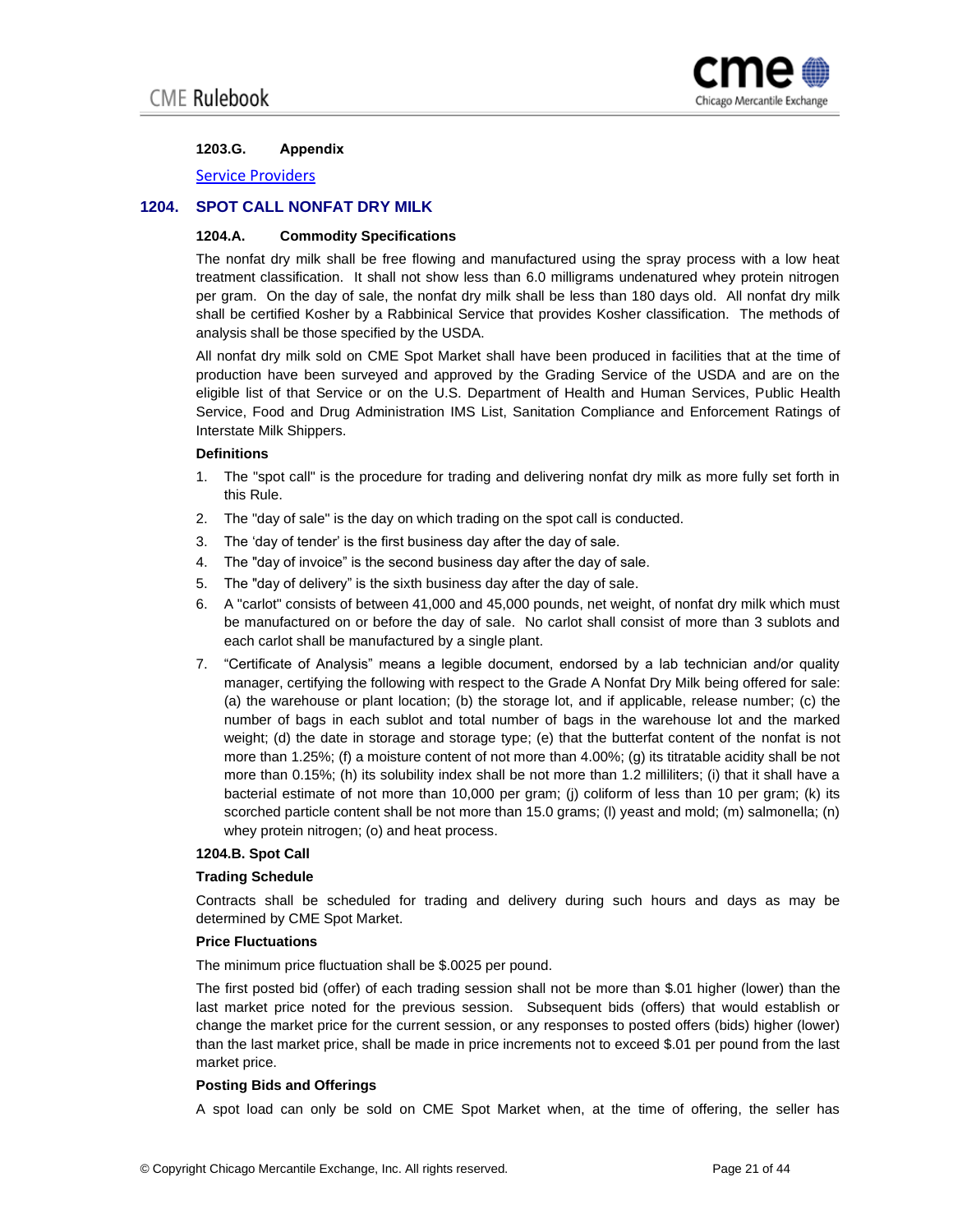

documented possession/ownership of a deliverable load.

#### **Quantities Bid and Offered**

An offer to sell or bid to buy more than one carlot may be accepted in part or in full.

#### **Contract Modifications**

All deliveries must conform to government regulations in force at time of delivery. If any federal governmental agency issues an order, ruling, directive or law that conflicts with the requirements of these Rules, such order, ruling, directive or law shall be construed to take precedence and become part of these Rules.

## **1204.C. Settlement Procedures**

#### **Seller's Duties**

- 1. The seller shall provide details about the nonfat dry milk, i.e., Certificate of Analysis, to the Clearing House and Buyer, by 3:00 p.m. (Chicago time) on the day of tender.
- 2. The seller shall, by 3:00 p.m. (Chicago time) on the day of tender, deliver to the Clearing House the following:

Any other documentation required by CME Spot Market.

3. Upon receipt of buyer's instructions, seller shall immediately make shipment in accordance therewith. If the seller is unable to obtain shipping facilities, seller shall promptly notify buyer of its inability to obtain shipping facilities and ship at the earliest opportunity. Nonfat dry milk shall be loaded on truck and shipped as directed by the buyer. All other transportation charges shall be borne by the buyer.

#### **Buyer's Duties**

- 1. The buyer shall, by 5:00 p.m. (Chicago time) on the day of tender, notify the Clearing House if the nonfat dry milk is to be inspected.
- 2. The buyer shall be responsible for arranging and providing transportation for the nonfat dry milk. The buyer shall deliver instructions for shipping and routing to final destination via the Clearing House's online deliveries system by 12:00 noon (Chicago time) on the third business day after the day of sale. If the buyer fails to deliver such instructions within the required time or if the buyer fails to pick up the nonfat dry milk at the specified date and time, the seller shall either store the nonfat dry milk and charge the buyer the generally accepted commercial monthly rate or ship the nonfat dry milk by truck or rail to the buyer at the buyer's main warehouse.
- 3. The buyer's clearing firm shall make payment by certified check or wire transfer of same day funds to the seller's clearing firm in the amount due as shown by the seller's tender notice by 3:00 p.m. (Chicago time) on the first business day after the day of invoice.

## **Clearing House Responsibilities**

The Clearing House shall make available an invoice that specifies the date and price of sale. The freight differential, if any, shall be credited to the buyer on the invoice.

## **1204.D. Deviations and Allowances Weight**

The delivered carlot may vary between 41,000 and 45,000 pounds in net weight. Payment shall be made on the basis of the exact net weight delivered.

## **Delivery Points**

Delivery may be made only from approved plants or approved warehouses within the 48 contiguous states. Par delivery of nonfat dry milk shall be made from approved warehouses or approved plants in Chicago. Deliveries made from approved warehouses or approved plants outside of Chicago shall be subject to a freight allowance determined by CME Spot Market as follows: up to 400 miles outside Chicago with a discount of \$.0125 per pound; between 400 and 800 miles outside Chicago with a discount of \$.025 per pound; between 800 and 1200 miles outside of Chicago with a discount of \$.0325 per pound; between 1200 and 1600 miles outside Chicago with a discount of \$.040 per pound; and beyond 1600 miles outside Chicago with a discount of \$.055 per pound. The allowance shall be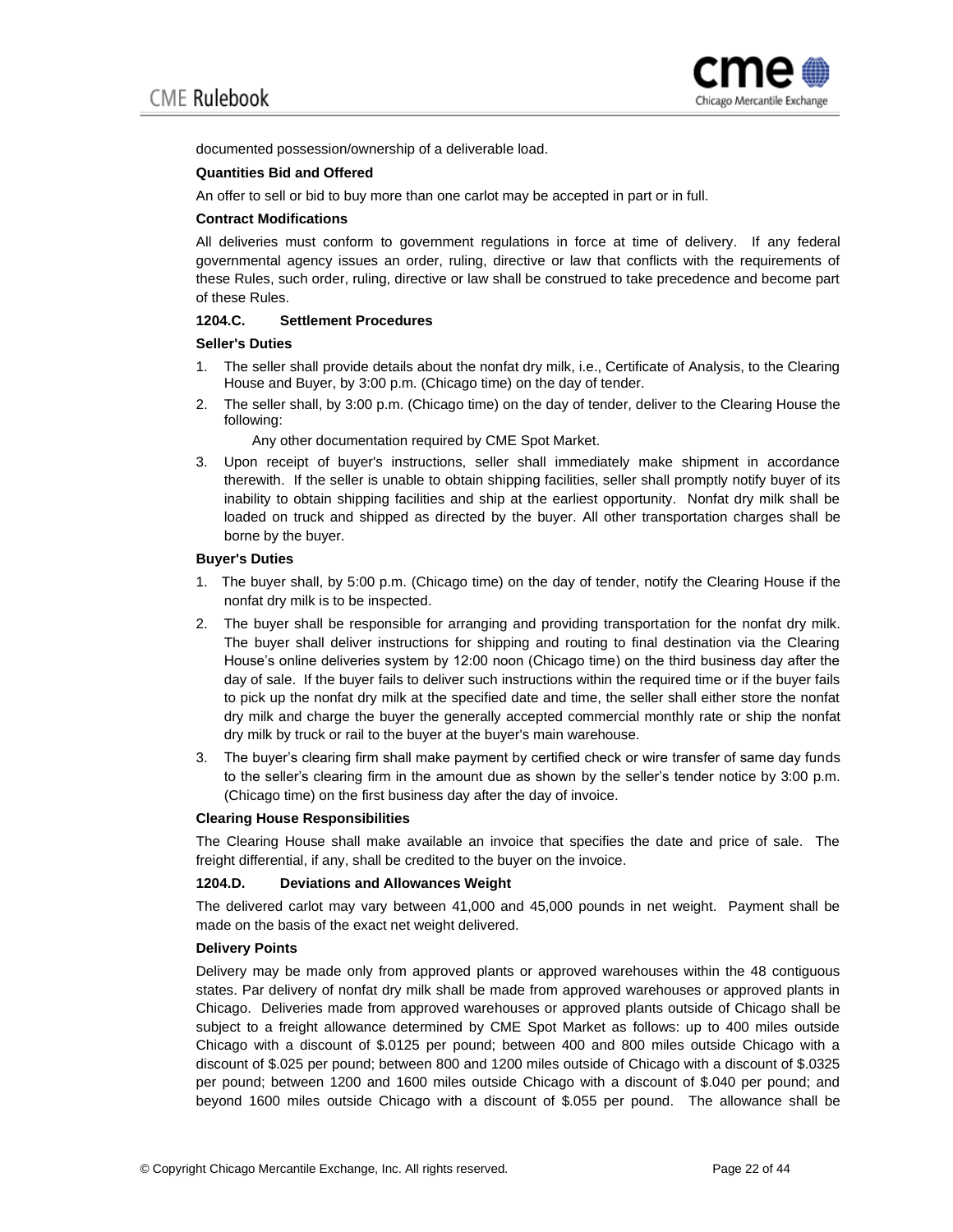

calculated on the net weight delivered.

## **1204.E. Packaging**

The nonfat dry milk shall be packaged in multiwall paper bags of 25 kilogram net capacity. The bag shall be constructed of a minimum of 3 walls of flat or extensible kraft paper and a minimum 2.0 mil (guaranteed) low density polyethylene food grade liner. The total basis weight of the walls of paper shall be a minimum of 160 pounds when flat kraft or extensible paper is used. All bags shall show the name and location of the manufacturing plant or a USDA plant number, the manufacturer's lot and sublot number, net weight, the date of manufacture, and the grade.

The closure for the bag shall meet one of the two following descriptions:

1. The bottom and top closures of the bag shall be closed by sewing through all walls of the outer bag with 12/6 needle and 12/5 cotton looper thread, or a comparable strength or with a single thread chain stitch with a 12/6 thread. The stitches shall be spaced 3.0 to 3.6 to the inch and not less than 3/8 inch and not more than 3/4 inch from the top and bottom ends of the bag. The stitches along the bottom and top of the bag shall be covered with not less than 70-pound basis weight flat extensible or low stretch creped kraft tape.

2. The bottom and top of the bag shall be closed to provide a tight seal using hot-melt or thermoplastic adhesive applied along the top edge of the long side of the bag extending downward at least 1-3/8 inches. The fold line of the closure shall be 1-5/8 inches plus or minus 3/8 inch below the top edge of the long side of the bag. The outer wall of the bag shall be stepped at the bottom and top foldover flap beyond all inner walls in order to provide a positive seal over the ends of the inner walls.

## **1204.F. Inspection**

Buyer or seller may demand inspection of nonfat dry milk for grade before it is shipped. Such inspection shall be made prior to shipment at seller's facilities or at a warehouse near the seller's facilities and cost to be borne by the party requesting the grade. Such inspection shall be made by an independent lab and the results of such inspection shall be final and binding to both parties.

If an inspection is requested the following deadlines shall apply.

- 1. Buyer shall pay 90% of the amount invoiced within one (1) business day after the day of invoice, and the balance when inspection is complete.
- 2. Buyer or seller shall enter the grading results into the Clearing House's online deliveries system within one business day of grading issuance.

If the buyer inspects and accepts the nonfat dry milk or if he waives inspection, he cannot thereafter dispute the grade of the nonfat dry milk delivered to him.

Any nonfat dry milk in dispute shall be properly stored by the Person having possession.

## **1204.G. Delivery Procedures**

The buyer must pick up the nonfat dry milk no later than 6 business days after the date of sale, unless an inspection is called for by the buyer or seller, in which case, the buyer will receive an additional 16 calendar days for pick up.

For loads that receive a failing grade, the following will take place:

- 1. Nonfat dry milk failing to meet the requirements will be replaced with nonfat dry milk meeting the requirements as stated in these Rules.
- 2. A seller will have a replacement load available for pick up 3 business days after issuance of the inspection certificate.
- 3. The buyer shall submit shipping and routing instruction by 12:00 p.m. (Chicago Time) within one (1) business day of receipt of a replacement load or a passing grading result.
- 4. A buyer will pick up the replacement load 3 business days after the load is made available from the seller.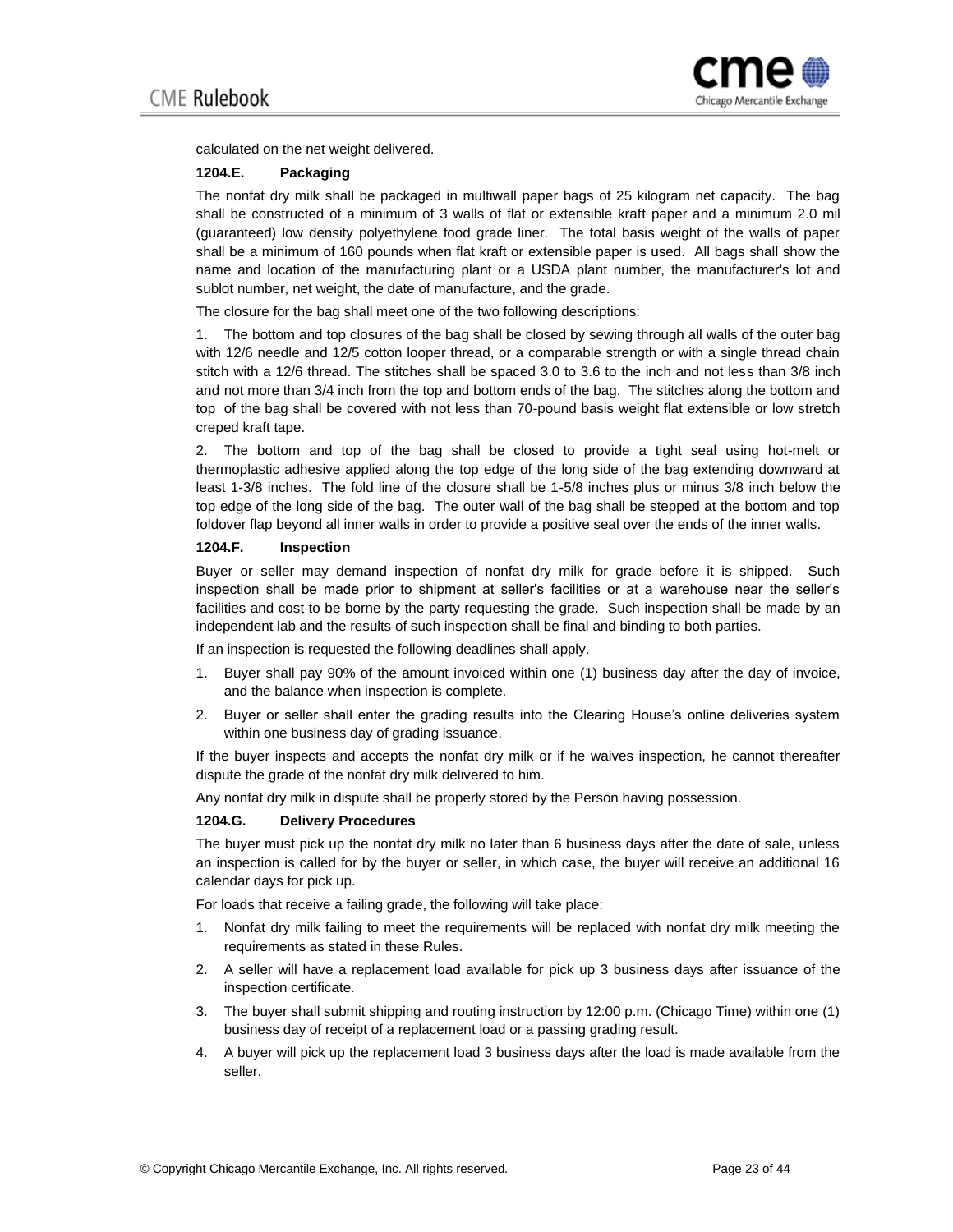

5. Documentation of replacement and pick up will be sent to the Clearing House within two business days after pick up.

Any claim regarding performance by the buyer or seller of the Rules of this Section shall be reporting to the Clearing House within Ten (10) calendar days of delivery.

The Market Regulation Department has the authority to perform audits of all market participants.

#### **Proper Handling by the Seller**

If an inspection is requested at buyer's location, the seller shall be responsible for loading according to industry practice. The bill of lading shall be prepared by the seller. The seller and the driver shall jointly seal the truck promptly upon completion of loading. The buyer may, at his option, request check loading by the USDA at origin.

#### **Proper Handling by the Buyer**

If an inspection is requested at buyer's location, the buyer shall be accountable for proper handling during transit and storage until the conclusion of the grading at the buyer's location and appeal grading, if any. Upon arrival at the buyer's location, the buyer and the driver shall jointly unseal the truck. The seller may, at his option, request check loading by the USDA at the buyer's location.

#### **Appeal Grading**

Following an inspection at the buyer's location, the buyer shall enter the grading results into the Clearing House's online deliveries system within one (1) business day of grading issuance. A request may then be made by the seller for an appeal inspection. Requests for such appeal must be presented to the Clearing House no later than 11:00 a.m. (Chicago time), one business day after notification to the seller of the results of the inspection at the buyer's location.

Appeal inspections shall be conducted by an independent lab. Applications for appeal inspections will be accepted or rejected in accordance with industry regulations and the results of the appeal inspection shall be final.

## **Revocation of Plant Approval**

If upon valid inspection at the buyer's location according to these Rules, portions of three or more carlots which have been shipped directly from the same manufacturing plant fail to meet the contract requirements within a single 12 month period, then the delivery approval of the plant may be revoked. Any nonfat dry milk originating in such plant after the date of such revocation and put into storage shall also be ineligible for delivery on the spot call.

#### **1204.H. Associated Costs**

#### **Delivery from Warehouse**

The seller shall assume storage charges until 5:00 p.m. on the fifth business day after the day of tender.

If an inspection is requested, and it indicates that the product is not equal to or better than the requirements specified by the terms of sale, the seller shall be responsible for storage charges until the seller or buyer provides the Clearing House with a certificate of analysis indicating that the product is equal to or better than the requirements specified by the terms of sale. At that point, the buyer shall be responsible for storage charges for the remainder of the storage month. The buyer's share shall be computed by dividing the prevailing monthly storage rate by 30, raising the quotient to the nearest five cents and multiplying by the number of days remaining until the next expiration date (all months figured as 30 days). Storage charges shall be paid in advance by the seller and the pro rata share due from the buyer shall be added to and shown on the tender notice. All charges for handling prior to the day that the seller or buyer provides the Clearing House with a certificate of analysis indicating that the product is equal to or better than the requirements specified by the terms of sale shall be borne by the seller. All charges incurred thereafter shall be borne by the buyer.

#### **Delivery from Plant**

If the buyer does not remove the nonfat dry milk from the plant of the seller on or before 3:00 p.m. local time on the fifth business day after the day of tender, the buyer shall be obligated to pay \$.005 per pound for each subsequent calendar day, up to and including the day the nonfat dry milk is removed. The seller must, within two business days after removal of the nonfat dry milk, invoice such amounts to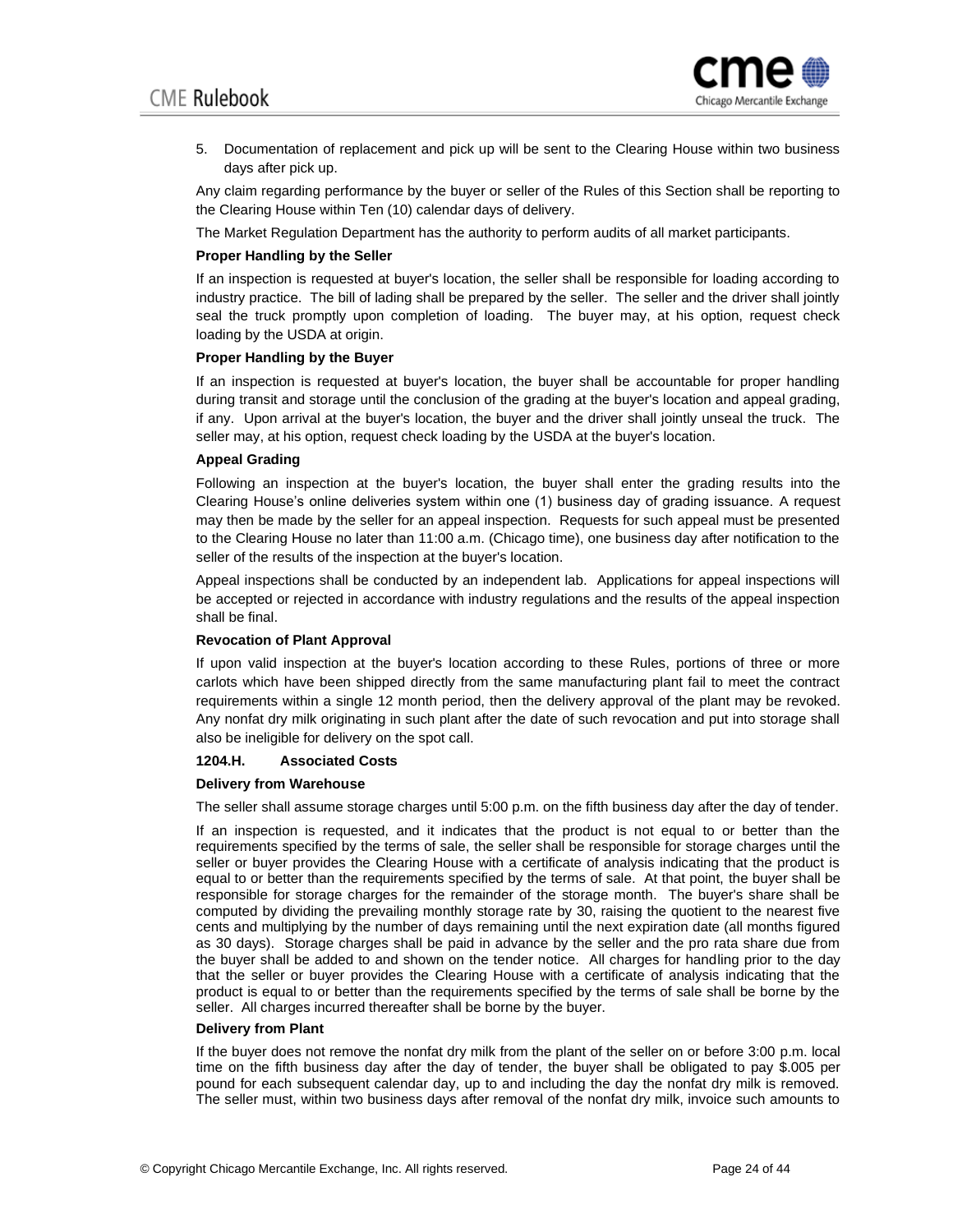

the buyer and send a copy of such invoice to CME Spot Market. The buyer shall make payment to the seller.

Only the original manufacturing plant can deliver the carlot from its plant. If that carlot is to be resold on CME Spot Market it must be moved to an approved warehouse before it can be sold.

#### **Costs of Grading and Appeal Grading**

The costs of all examinations, documentation and related services performed by independent labs for inspection at the buyer's or seller's location and appeal grading, if any, and the costs of CME Spot Market documentation and related services, such as repackaging after examination, shall be borne by the buyer if the requirements for each sublot specified by the terms of sale is upheld, and by the seller if it is not.

#### **Container and Pallet Charges**

Nonfat Dry Milk must be loaded on pallets for shipping. Buyer must make payments at \$12.50 per pallet.

#### **1204.I. Settlement of Disputes**

All disputes arising from the operation of this Section shall be arbitrated under the provisions of the Rules of CME Spot Market.

## **1204.J. CME Spot Market Fees**

A fee of \$25.00 per carlot shall be paid to CME Spot Market by both the buyer and the seller.

#### **1204.K. Failure to Perform**

If the seller fails to deliver at the required time, he shall be in default, except that the Chief Regulatory Officer or his designee may extend the time to deliver for good cause shown, an additional three hours. In the event a seller defaults, he shall be penalized \$.10 per pound plus the advance, if any, from the purchase price to the full market price on the day of tender. The Chief Regulatory Officer or his designee, at its sole discretion, shall determine such market price by taking account of bona fide sales and quotations on such date including any purchase by the buyer to replace the defaulted delivery.

If the buyer fails to accept delivery, he shall be penalized \$.10 per pound plus the decline, if any, from the purchase price to the full market price on the day of tender, as determined by the Chief Regulatory Officer or his designee in the above stated manner. Payment shall be made as above.

With the exception of Force Majeure, any failure to meet the deadlines set forth within this Section will subject one or both parties to a penalty of \$500 per contract, per calendar day payable to CME Spot Market at the close of each day. Repeated failure may result in suspension of trading privileges or expulsion for one or both parties.

Sellers or Buyers who submit late, materially incomplete or erroneous delivery information or who cause material adjustments to delivery information shall be fined \$200 per contract per day, payable to the buyer or seller depending on the party that is harmed.

## **1205. SPOT CALL BUTTER**

## **1205.A. Commodity Specifications**

#### **Definitions**

- 1. The "spot call" is the procedure for trading and delivering cash butter as more fully set forth in this chapter.
- 2. "Butter means salted butter that conforms to the definition of butter contained in 21 U.S.C. ∫ 321a, is made entirely from sweet cream, and, if graded by USDA, would be certified Grade AA Butter. All butter shall be certified Kosher by a Rabbinical Service that provides Kosher classification.
- 3. A "carlot" consists of between 40,000 and 43,000 pounds, net weight, of salted butter in not more than four churn lots, produced by a single plant. The butter must be uniform in color and salt. The butter must be manufactured on or before the date of sale. All butter sold on CME Spot Market shall have been produced in facilities that at the time of production have been surveyed and approved by the Grading Service of the USDA and are on the eligible list of that Service or on the U.S. Department of Health and Human Services, Public Health Service, Food and Drug Administration IMS List, Sanitation Compliance and Enforcement Ratings of Interstate Milk Shippers.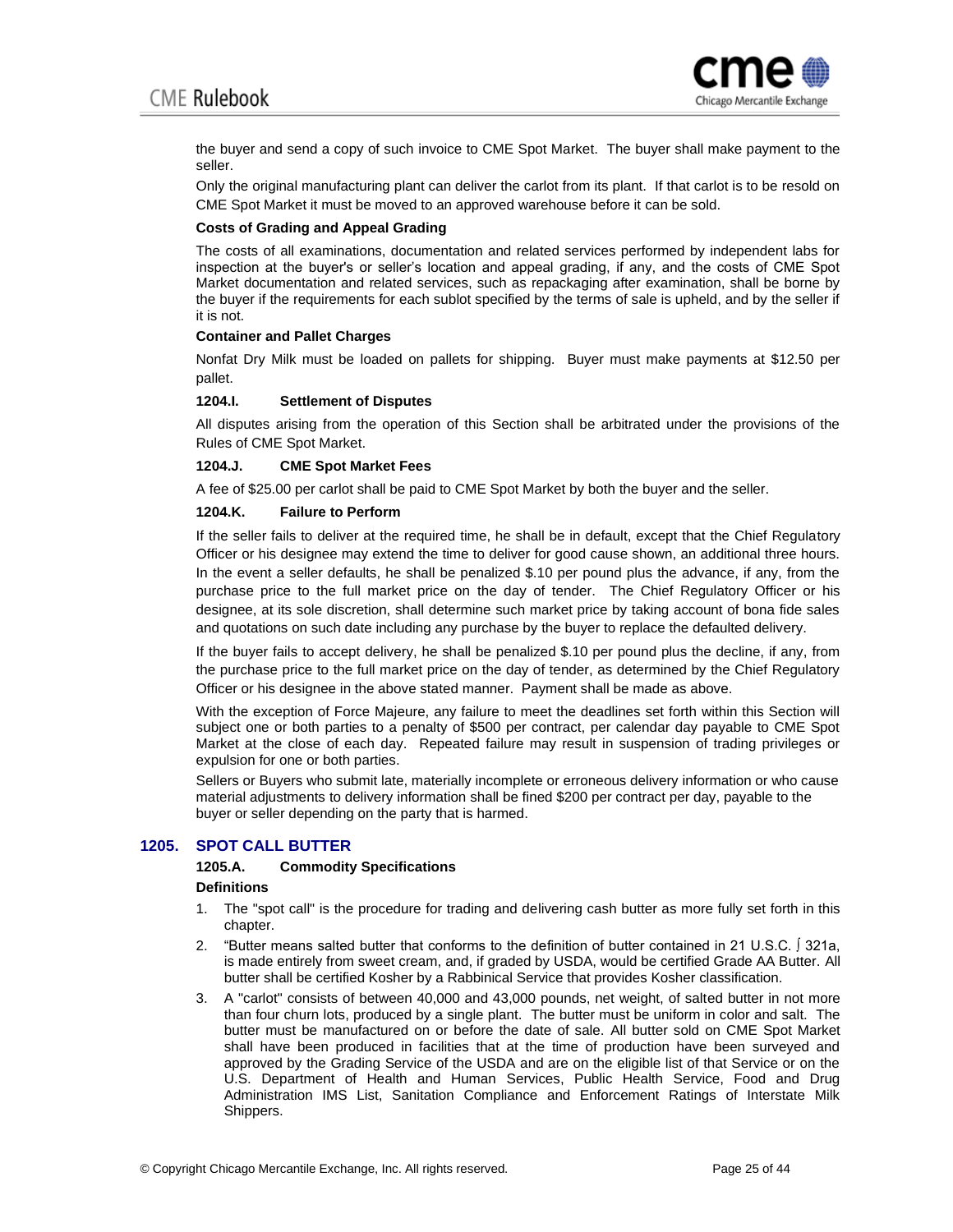

- 4. "Certificate of Analysis" means a legible document, endorsed by a lab technician and/or quality manager, certifying the following with respect to the butter being offered for sale: (a) the warehouse or plant location; (b) the storage lot, and if applicable, release number; (c) the number of boxes in each churn, total number of boxes in the warehouse lot and the marked weight; (d) the date in storage and storage type; (e) that the butterfat content of the butter is equal to or greater than eighty (80) percent by weight of milkfat; (f) that the moisture content is less than or equal to eighteen (18) percent by weight; (g) that the salt content is not less than 1.2 percent nor more than two (2) percent by weight; (h) that the standard plate count is less than five thousand (5,000) per gram; (i) that coliforms are less than 10 per gram; and that the yeast and mold count is less than twenty (20) per gram.
- 5. "Fresh Butter" shall be butter that, on the day of sale, has been in cooler rooms or freezer rooms of approved plants for 15 calendar days or less, or cold storage warehouses for 24 calendar days or less from date of manufacture of the earliest churning in the carlot at temperatures not to exceed 45 degrees Fahrenheit.
- 6. "Storage Butter" shall be butter that, on the day of sale, has been in cold storage or an approved plant 25 calendar days or longer from the date of manufacture of the earliest churning in the carlot at temperatures not to exceed 45 degrees Fahrenheit. Commencing on the 30th calendar day after the date of manufacture of the earliest churning in the carlot, the butter shall be held at temperatures not to exceed 0 degrees Fahrenheit. Storage butter may not be delivered if the day of sale is later than the 10th business day of the 12th month after the month of manufacture of the earliest churning in the carlot. Effective March 1, 2001, to be eligible for sale on or after March 1 of a given year, the butter shall not have been produced or stored prior to December 1 of the previous year.
- 7. The "day of sale" is the day on which trading on the spot call is conducted.
- 8. The "day of tender" is the first business day after the day of sale.
- 9. The "day of invoice" is the second business day after the day of sale.

10. The "day of delivery" is the fourth business day after the day of sale.

## **1205.B. Spot Call**

## **Tradi**n**g Schedule**

Contracts shall be scheduled for trading and delivery during such hours and days as determined by CME Spot Market.

#### **Price Fluctuations**

The minimum price fluctuation shall be \$.0025 per pound.

The first posted bid (offer) of each trading session shall not be more than \$.01 higher (lower) than the last market price noted for the previous session. Subsequent bids (offers) that would establish or change the market price for the current session, or any responses to posted offers (bids) higher (lower) than the last market price, shall be made in price increments not to exceed \$.01 per pound from the last market price.

#### **Posting Bids and Offerings**

A spot load can only be sold in CME Spot Market when, at the time of offering, the seller has documented possession/ownership of a deliverable load.

#### **Quantities Bid and Offered**

An offer to sell or bid to buy more than one carlot may be accepted in part or in full.

#### **Contract Modifications**

All deliveries must conform to government regulations in force at time of delivery. If any federal governmental agency issues an order, ruling, directive or law that conflicts with the requirements of these Rules, such order, ruling, directive or law shall be construed to take precedence and become part of these Rules.

#### **1205.C. Settlement Procedures**

#### **Seller's Duties**

- 1. The seller shall provide details about the butter, i.e. Certificate of Analysis, to the Clearing House by 3:00 p.m. (Chicago time) on the day of tender.
- 2. The seller shall make the butter available for shipment on the day of sale.
- 3. The seller shall, by 3:00 p.m. (Chicago time) on the day of tender deliver to the Clearing House the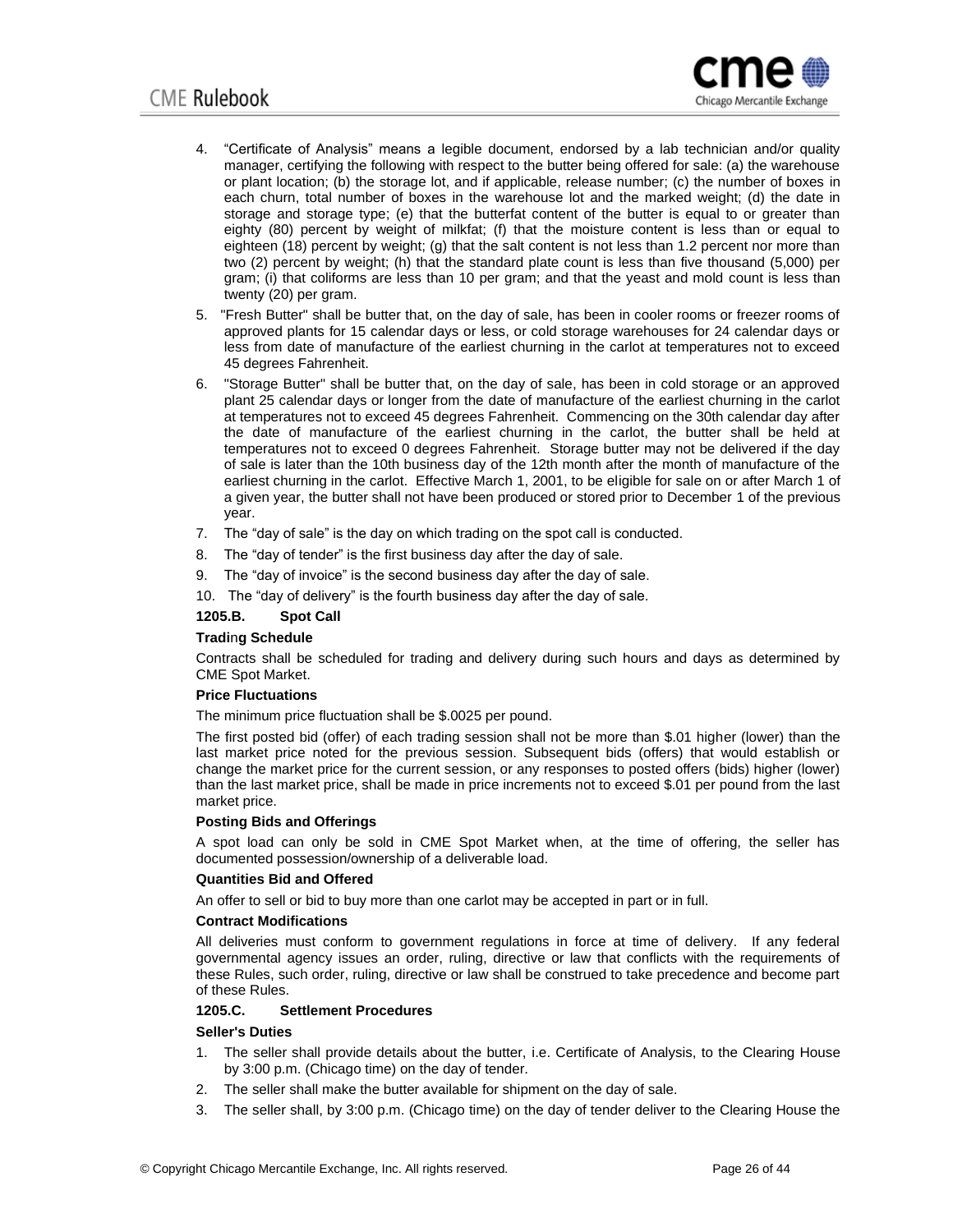

#### following:

Any other documentation required by the Spot Call Market.

4. A keeping quality test shall not be necessary for delivery on the spot call. However, the seller of a carlot of Fresh Butter warrants that, should a 7–day 72 degree Fahrenheit keeping quality test be completed by the USDA within 14 calendar days of day of tender, the tendered carlot would pass such test. Failure to pass such test, if conducted within the prescribed period, shall result in replacement of the failed churnings by the seller and compensation to the buyer for expenses and losses, according to normal industry practices. If the seller elects to have USDA conduct such test the results shall be final and binding on both the Buyer and the Seller.

#### **Buyer's Duties**

- 1. The buyer shall, by 5:00 p.m. (Chicago time) on the day of tender, notify the Clearing House if the butter is to be inspected.
- 2. The buyer shall be responsible for arranging and providing transportation for the butter.
- 3. The buyer's clearing firm shall make payment by certified check or wire transfer of same day funds to the seller's clearing firm in the amount due as shown by the seller's tender notice by 3:00 p.m. (Chicago time) on the first business day after the day of invoice.

#### **Clearing House Responsibilities**

The Clearing House shall make available an invoice that specifies the date and price of sale. The freight differential or discount, if any, shall be credited to the buyer on the invoice.

#### **1205.D. Deviations and Allowances**

#### **Discounts for Frozen and for Storage Butter**

If the carlot tendered is fresh butter located in a freezer room, it shall be discounted \$.005 per pound. If the carlot tendered is storage butter located in a cooler room, it shall be discounted \$.005 per pound. If the carlot tendered is storage butter located in a freezer room, it shall be discounted \$.01 per pound.

#### **Discount for In-Plant Delivery**

If the carlot tendered is located in a plant, it shall be discounted \$.03 per pound.

## **Weight**

The delivered carlot may vary between 40,000 and 43,000 pounds in net weight. Payment shall be made on the basis of the exact weight delivered.

## **Delivery Points**

Delivery may be made only from approved locations in the contiguous 48 states.

Par delivery of butter shall be made from approved warehouses or approved plants in Chicago. Deliveries made from approved warehouses or approved plants outside of Chicago shall be subject to a freight allowance determined by the CME Spot Market as follows: up to 400 miles outside Chicago with a discount of \$.0125 per pound; between 400 and 800 miles outside Chicago with a discount of \$.025 per pound; between 800 and 1200 miles outside Chicago with a discount of \$.0325 per pound; between 1200 and 1600 miles outside Chicago with a discount of \$.040 per pound; and beyond 1600 miles outside Chicago with a discount of \$.055 per pound. The allowance shall be figured on the net weight delivered plus a two pound per box tare.

#### **1205.E. Packaging**

Butter shall be packaged to conform to the packaging specifications of the Commodity Credit Corporation for bulk butter in force on the date of manufacture, as contained in "Announcement DAIRY-7, Purchase of Bulk Dairy Products", as amended, or in such other document or announcement as may supersede this publication. In addition, each carlot shall contain only one type and marked weight of box 25 kilograms or 68 pounds net capacity; all the boxes in a churning shall be consecutively numbered; the butter in each box shall be one solid piece and no bulging or misshapen boxes shall be permitted.

#### **1205.F. Inspection**

Buyer may require that seller obtain an inspection for grade of the butter before it is shipped. Such inspection for grade shall occur prior to shipment at seller's facilities or at a warehouse near the seller's facilities. Inspection for grade shall include completion of keeping quality test, and may be performed either by a USDA grader or by an independent laboratory chosen or agreed to by the buyer. The results of such grading shall be final and binding on both parties.

If buyer requires that the butter be inspected for grade, the following deadlines shall apply: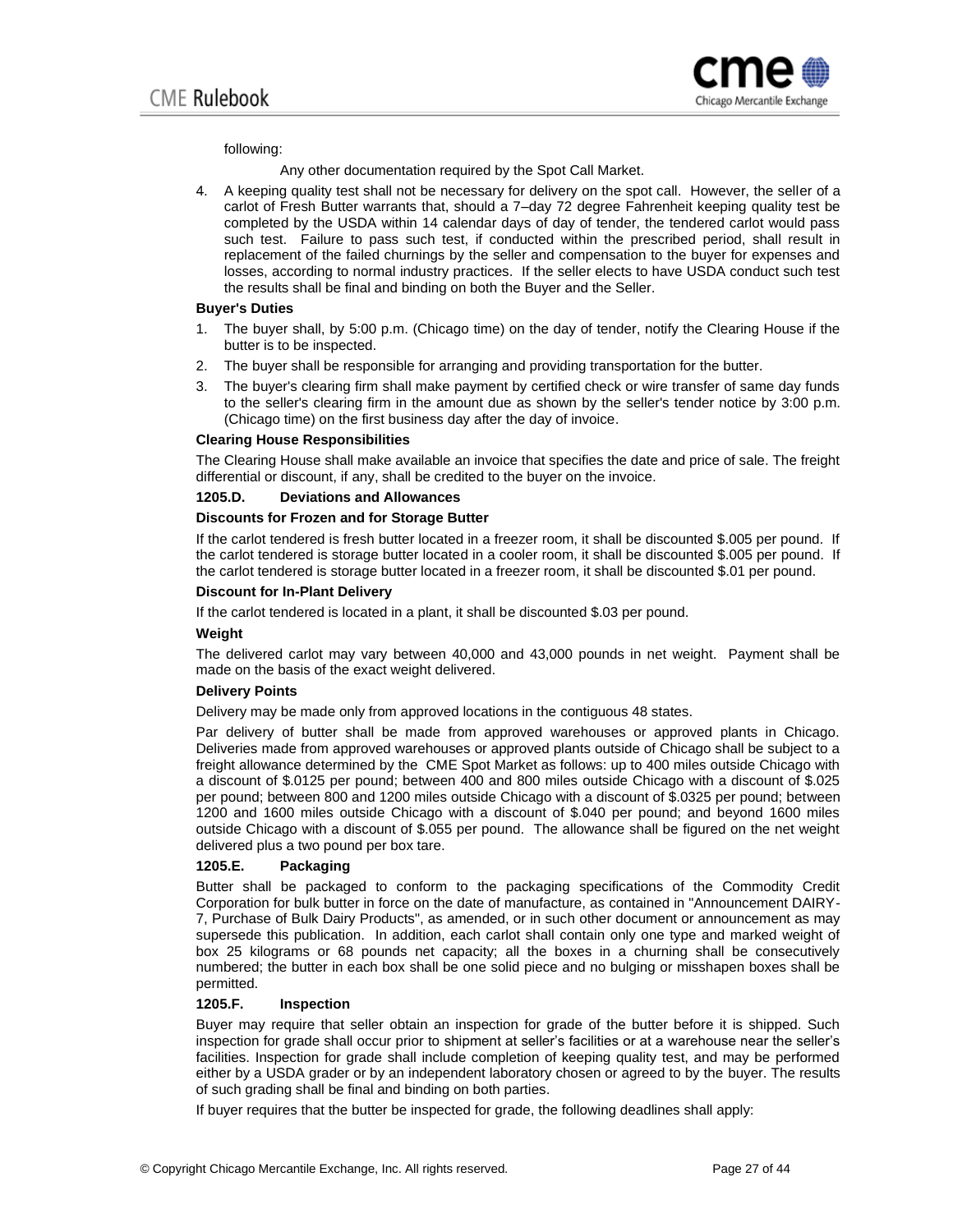

- 1. Buyer shall pay 90% of the amount invoiced one (1) business day after the day of invoice, and the balance when inspection is complete.
- 2. Seller shall contact USDA grading service or the independent laboratory within one (1) business day of buyer's demand and shall arrange for the inspection for grade. Seller shall notify buyer and Clearing House of the date on which the inspection for grading is scheduled to occur.
- 3. If the butter fails inspection for grade:
	- a. Seller shall make a replacement load available for pick-up not later than three (3) business days after USDA or independent laboratory discloses the results of the inspection for grade. Seller shall enter the grading result into the Clearing House's online delivery's system within one business day of grading issuance.
	- b. Buyer shall pick up the replacement load not later than three (3) business days after the load is made available by the seller; and
	- c. Buyer shall send documentation of replacement and pick-up to the Clearing House within two (2) business days after pick-up.

The costs of all inspections, documentation and related services performed by USDA grading services or by the independent laboratory, the costs of CME Spot market documentation, and the costs of any related services, such as repackaging after inspection, shall be borne by the buyer if USDA certifies the butter Grade AA, or if the independent laboratory certifies that the butter meets the standards in seller's Certificate of Analysis; or by the seller, if USDA or inspection service, whichever has been chosen, does not certify.

If the buyer inspects and accepts the butter or waives inspection, the buyer cannot therefore dispute the grade of the butter delivered.

Any butter in dispute shall be properly stored by the person having possession.

A USDA grading certificate shall not be valid for delivery if the butter has been moved from the location indicated on the certificate. The USDA grading certificate shall indicate state(s) of manufacture. Sample containers shall be drawn randomly in conformance with DA Instruction 918 00 of the Dairy Division, Agricultural Marketing Service (AMS), USDA, or in such other document or announcement as may supersede this publication.

#### **1205.G. Delivery Procedures**

The buyer shall have the right to call for one grading of the carlot at the buyer's destination, either by a USDA grader or by an independent laboratory. The buyer shall within one (1) business day, request USDA or independent laboratory to conduct the grading at the buyer's destination and notify the seller. Grading at destination shall be completed within 16 calendar days of the day of tender, including completion of a keeping quality test.

Failure of any churning to meet all the requirements of this Section shall result in replacement of the failed churnings by the seller and compensation to the buyer for expenses, or reimbursement to the buyer of the entire contract price

Any claim regarding performance by the buyer or seller of the Rules of this Section shall be reporting to the Clearing House within Ten (10) calendar days of delivery.

## **Proper Handling by the Seller**

The seller shall be responsible for loading according to industry practice. The bill of lading shall be prepared by the seller and shall provide instructions regarding trailer precooling and temperature maintenance during transit. In addition, the bill of lading shall state the time of completion of loading and shall be signed by the seller and the driver, with the seller retaining one copy and the driver three copies. The seller and the driver shall jointly seal the truck promptly upon completion of loading. The buyer may, at his option, request check loading by the USDA at origin.

#### **Proper Handling by the Buyer**

The buyer shall be accountable for proper handling during transit and storage until the conclusion of the grading at destination and appeal grading, if any.

In particular, the truck shall be a properly refrigerated vehicle and shall be cooled prior to loading to a temperature not to exceed 45 degrees Fahrenheit if the butter is fresh and to a temperature not to exceed 0 degrees Fahrenheit if the butter is frozen.

The bill of lading shall state that the truck was properly pre-cooled and that the applicable temperature was maintained throughout transit. Transit time between origin and destination, as evidenced by ICC logs, shall be normal for the weather and other conditions prevailing. Upon arrival at destination, the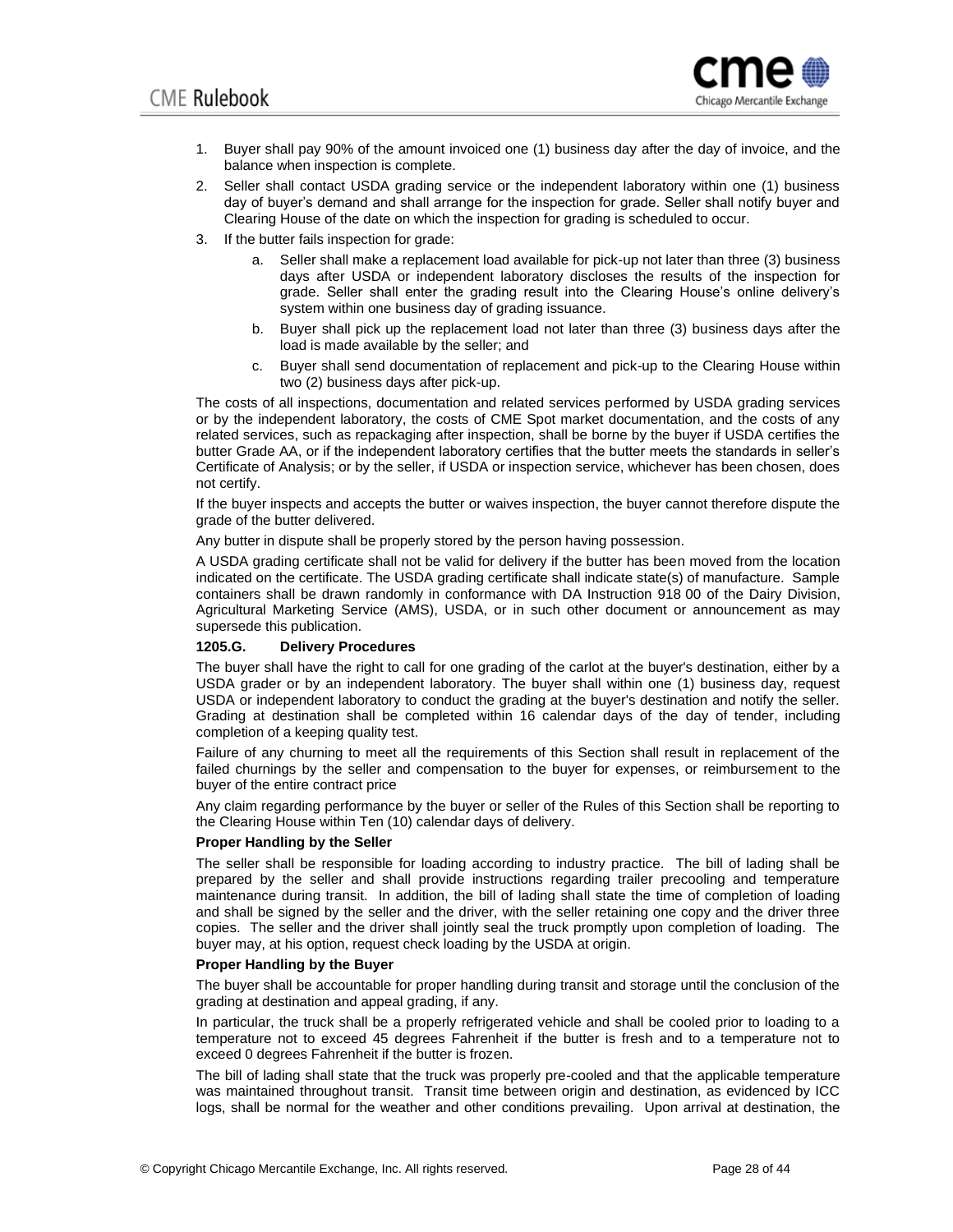

buyer and the driver shall jointly unseal the truck. The seller may, at his option, request check loading by the USDA at destination.

The driver's copies of the bill of lading shall be endorsed by both the driver and the buyer upon arrival stating the time of arrival at destination, the time unloading commenced and the time unloading was completed. The buyer shall indicate the condition of the butter upon arrival at destination on the bill of lading and the driver shall indicate the place of unloading (i.e. dock, cooler or freezer). The buyer shall keep one copy, the driver one copy and one copy shall be sent by the buyer to the Clearing House.

The buyer shall be able to produce evidence in the form of affidavits that unloading into proper refrigerated storage with temperatures prevailing as above was prompt and according to normal industry practice. The buyer shall be able to produce evidence in the form of affidavits that storage thereafter until completion of grading at destination and appeal grading, if any, was within applicable temperatures as above and in all other ways conformed to normal industry practice.

Failure by the buyer to meet the conditions of Rule 1205.G shall result in forfeiture of the right to compensation for expenses and losses.

#### **Appeal Grading**

Following grading at destination, the buyer shall enter the grading results into the Clearing House's online deliveries system within one business day of grading issuance. A request may then be made by the seller for appeal grading. Requests for such appeal must be presented to the Clearing House no later than 11:00 a.m. Chicago time, one business day after notification to the seller of the results of the grading at destination.

Appeal grading shall be conducted by a grader(s) assigned by the Regional Director of Dairy Inspection and Grading, AMS, USDA. Applications for appeal grading will be accepted or rejected in accordance with AMS regulations. The results of the appeal grading shall be final.

#### **Revocation of Plant Approval**

If upon valid grading at destination according to these Rules, portions of three or more carlots from the same manufacturing plant grade lower than USDA Grade AA within a single 12 month period, then the delivery approval of the plant may be revoked. Any butter originating in such plant after the date of such revocation and put into storage shall also be ineligible for delivery on the spot call.

#### **1205.H. Associated Costs**

#### **Delivery from Warehouse**

The seller shall assume storage charges until 5:00 p.m. on the third business day after the date of tender. The buyer shall be responsible for charges for the remainder of the storage month. The buyer's share shall be computed by dividing the prevailing monthly storage rate by 30, raising the quotient to the nearest five cents and multiplying by the number of days remaining until the next expiration date (all months figured as 30 days). Storage charges shall be paid in advance by the seller and the pro rata share due from the buyer shall be added to and shown on the tender notice. All charges for handling prior to the date of tender shall be borne by the seller. All charges incurred thereafter shall be borne by the buyer.

#### **Delivery from Plant**

If the buyer does not remove the butter from the plant of the seller on or before 3:00 p.m. local time on the third business day after the day of tender, the buyer shall be obligated to pay \$.005 per pound for each calendar day subsequent thereto, up to and including the day the butter is removed. The seller must within two business days after removal of the butter invoice such amounts to the buyer and send a copy of such invoice to CME Spot Market. The buyer shall make payment through CME Spot Market.

The original manufacturing plant can only deliver the carlot from its plant. If that carlot is to be resold on CME Spot Market it must be moved to an approved warehouse before it can be sold.

#### **Costs of Grading and Appeal Grading**

The costs of all examinations, documentation and related services performed by the USDA grader for grading at destination and appeal grading, if any, and the costs of CME Spot Market documentation and related services, such as repackaging after examination, shall be borne by the buyer if the original grade for each churning is upheld, and by the seller if it is not.

#### **1205.I. Settlement of Disputes**

All disputes arising from the operation of this shall be arbitrated under the provisions of CME Spot Market.

The Market Regulation Department has the authority to perform audits of all market participants.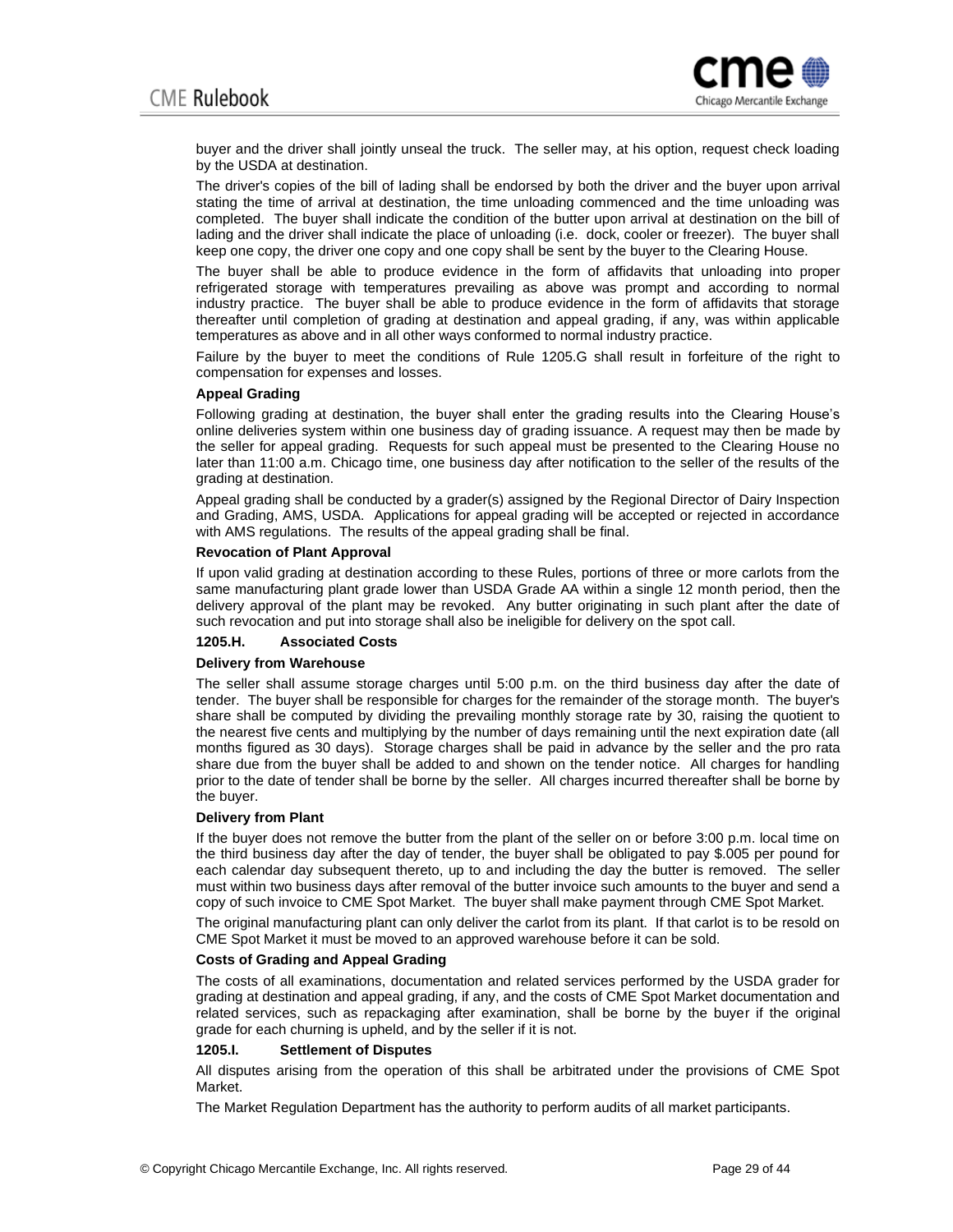

#### **1205.J. CME Spot Market Fees**

A fee of \$25.00 per carlot shall be paid to CME Spot Market by both the buyer and the seller.

#### **1205.K. Failure to Perform**

If the seller fails to deliver at the required time, he shall be in default, except that CME Spot Market Chief Regulatory Officer or his designee may extend the time to deliver for good cause shown, an additional three hours. In the event a seller defaults, he shall be penalized \$.10 per pound plus the advance, if any, from the purchase price to the full market price on the day of tender. The Chief Regulatory Officer or his designee, at its sole discretion, shall determine such market price by taking account of bona fide sales and quotations on such date including any purchase by the buyer to replace the defaulted delivery.

If the buyer fails to accept delivery, he shall be penalized \$.10 per pound plus the decline, if any, from the purchase price to the full market price on the day of tender, as determined by the Chief Regulatory Officer or his designee in the above stated manner. Payment shall be made as above.

With the exception of Force Majeure, any failure to meet the deadlines set forth within this Section will subject one or both parties to a penalty of \$500 per contract, per calendar day payable to the CME Spot Market at the close of each day. Repeated failure may result in suspension of trading privileges or expulsion for one or both parties.

Sellers or Buyers who submit late, materially incomplete or erroneous delivery information or who cause material adjustments to delivery information shall be fined \$200 per contract per day, payable to the buyer or seller depending on the party that is harmed.

#### **1206. SPOT CALL CHEESE**

## **1206.A. Commodity Specifications**

#### **Definitions**

- 1. The "spot call" is the procedure for trading and delivering cash cheese as more fully set forth in this Rule.
- 2. A "carload" consists of between 40,000 and 44,000 pounds, gross weight.
- 3. The "day of sale" is the day on which trading on the spot call is conducted.

#### **Varieties**

The following "Varieties" of cheese, as defined in the standards of identity established by the Food & Drug Administration in Code of Federal Regulations, Title 21, Part 133 (21 CFR 133), as amended from time to time, may be traded on the spot call:

Cheddar cheese Cheddar cheese for manufacturing Granular cheese Granular cheese for manufacturing

#### **Styles**

Trading in the several varieties shall be limited to the following "styles":

| Varietv                                           | Style          |
|---------------------------------------------------|----------------|
| Cheddar cheese                                    | 40# blocks     |
| (Manufactured from pasteurized milk only.)        |                |
| Cheddar cheese, cheddar cheese for manufacturing, | <b>Barrels</b> |

granular cheese, granular cheese for manufacturing

#### **Grades**

Cheese in 40# block style shall meet the requirements of Wisconsin State Brand, USDA Grade A or better.

Cheese in barrel style shall meet the requirements of Wisconsin State Brand, USDA Extra Grade or better.

**Age** 

Unless a bid or offer specifies otherwise, on date of sale cheese shall be not less than four days or more than one month (30 calendar days) of age.

#### **Moisture Content**

Moisture content for cheese in 40# block style shall not be less than 36.5%.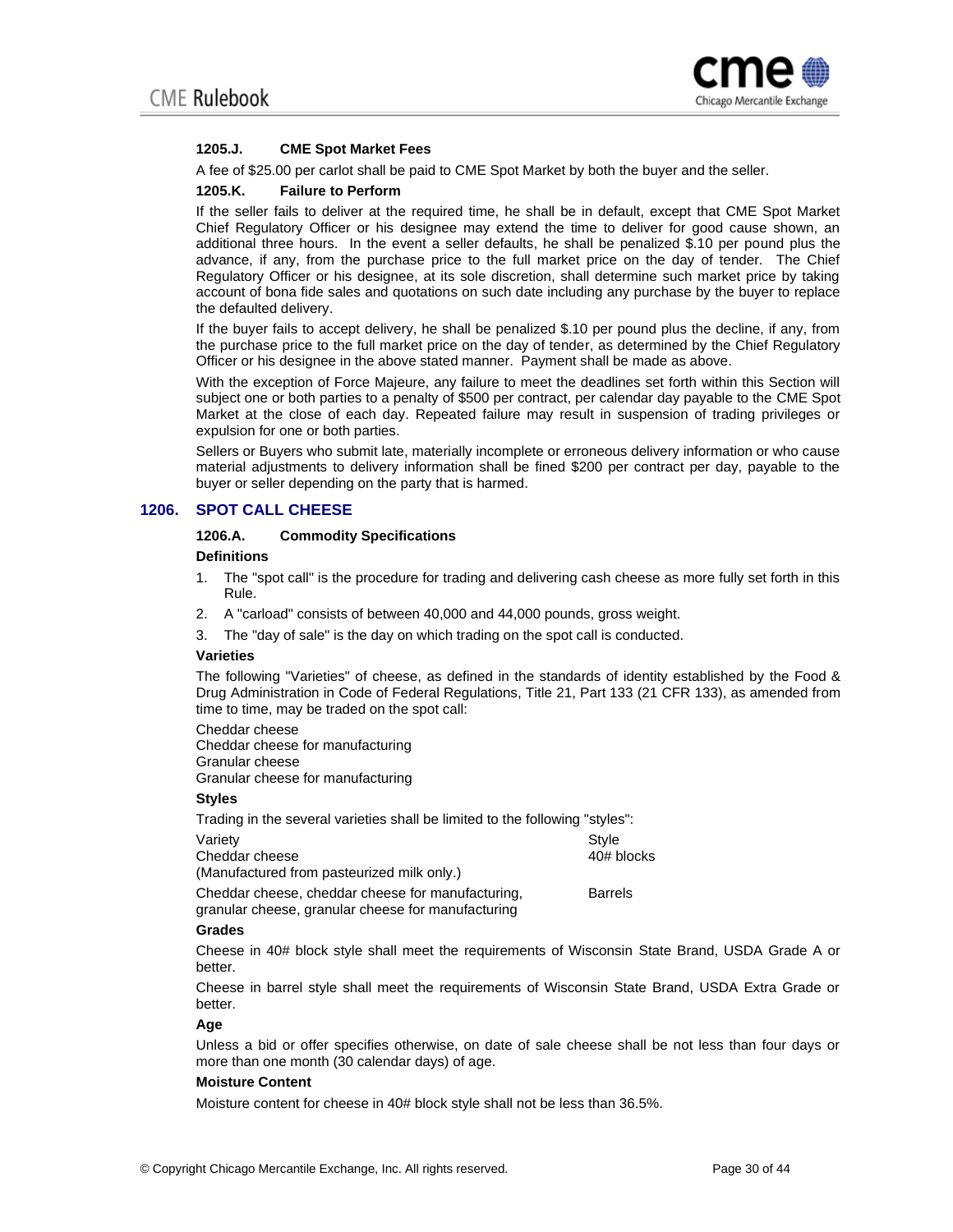

## **Color**

Cheese in barrels shall be white. Cheese in 40# block style shall be colored and shall fall within the color range of 6-8 on the NCI color chart.

#### **Marking**

All cheese sold on CME Spot Market shall show upon each package the shipper's lot number, net weight, vat number, and date and shall not contain upon the cheese and package any brand or printed information except such information as is required by this Rule and by law.

## **Approved Factories**

All cheese sold on CME Spot Market shall have been produced in factories which at the time of production have been surveyed and approved by the Grading Service of the USDA and are on the eligible list of that Service.

**1206.B. Spot Call** 

#### **Trading Schedule**

Contracts shall be scheduled for trading and delivery during such hours and days as determined by CME Spot Market.

#### **Price Fluctuations**

All bids and offers shall be at a stated price per pound. Fractions of a cent shall be stated in multiples of a quarter of a cent. The minimum price fluctuation shall be \$.0025 per pound.

The first posted bid (offer) of each trading session shall not be more than \$.01 higher (lower) than the last market price noted for the previous session. Subsequent bids (offers) that would establish or change the market price for the current session, or any responses to posted offers (bids) higher (lower) than the last market price, shall be made in price increments not to exceed \$.01 per pound from the last market price.

#### **Posting Bids and Offerings**

A spot load can only be sold on CME Spot Market when, at the time of offering, the seller has documented possession/ownership of a deliverable load.

#### **Quantities Bid and Offered**

An offer to sell or bid to buy more than one carload may be accepted in part or in full.

#### **Restriction on Bids and Offers**

No principal shall enter a bid (offer) for cheese of the same variety, style, grade and age at the same price that is currently being offered (bid) by that principal.

#### **Contract Modifications**

All deliveries must conform to government regulations in force at time of delivery. If any federal governmental agency issues an order, ruling, directive or law that conflicts with the requirements of these Rules, such order, ruling, directive or law shall be construed to take precedence and become part of these Rules.

## **1206.C. Settlement Procedures**

#### **Seller's Duties**

- 1. The seller shall, by 3:00 p.m. (Chicago time) on the day of sale submit to the Clearing House the identity of the seller.
- 2. The seller shall provide details about the cheese, to the Clearing House by 12:00 noon (Chicago time) on the business day after the date of sale.
- 3. The seller shall, by 3:00 p.m. (Chicago time) on the business day after the day of sale, notify the Clearing House if the cheese is to be graded.
- 4. Upon receipt of buyer's instructions, seller shall immediately make shipment in accordance therewith. If the seller is unable to obtain shipping facilities, seller shall promptly notify buyer of its inability to obtain shipping facilities and ship at the earliest opportunity. Cheese shall be loaded on truck and shipped as directed by the buyer. All other transportation charges shall be borne by the buyer.
- 5. Proof of delivery (i.e. bill of lading or warehouse form showing ownership transfer) shall accompany the invoice and seller shall submit copies of the documents to the Clearing House no later than 5 business days after the buyer receives the product.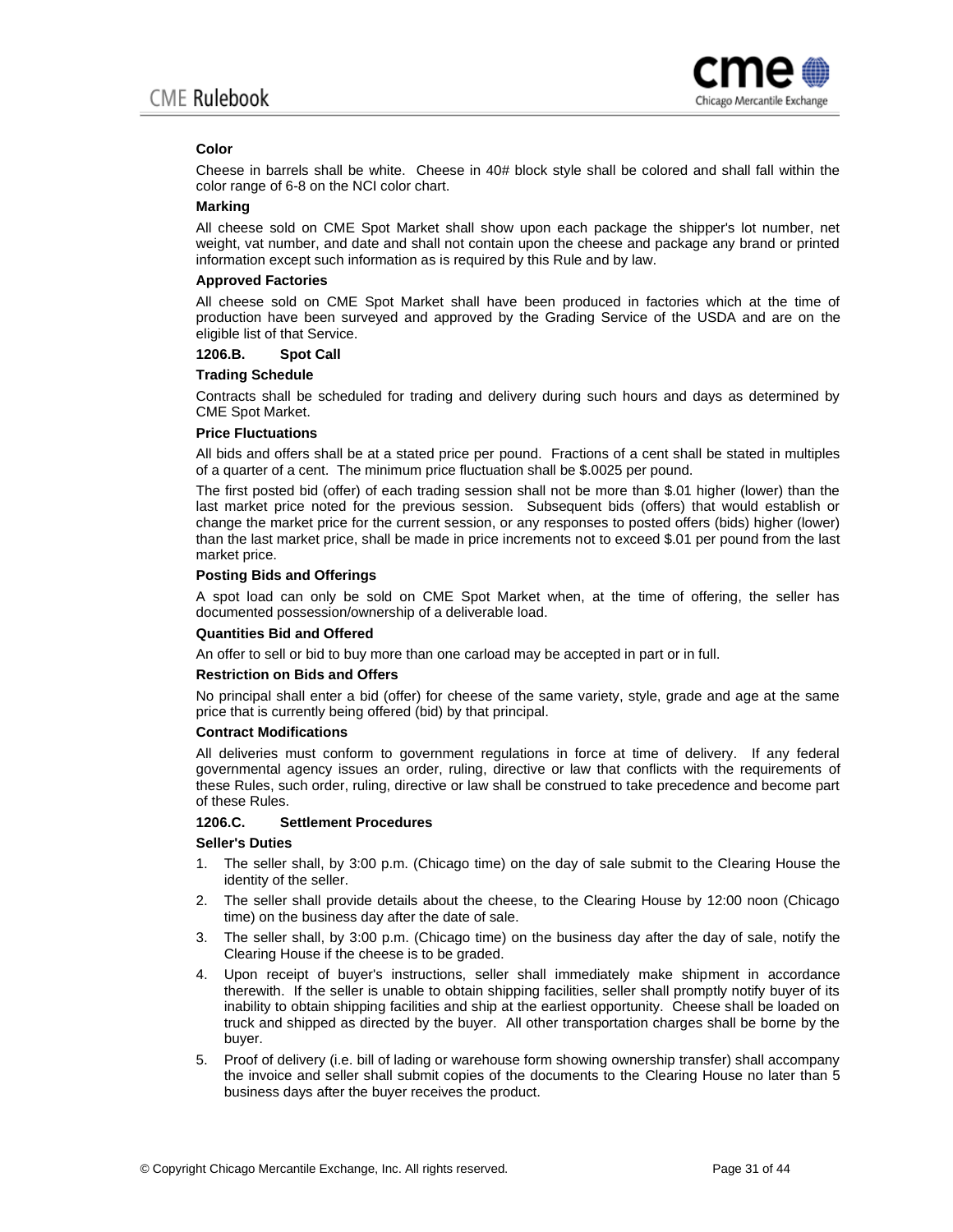

#### **Buyer's Duties**

- 1. The buyer shall, by 3:00 p.m. (Chicago time) on the day of sale, submit to the Clearing House the identity of the buyer.
- 2. The buyer shall, by 3:00 p.m. (Chicago time) on the business day after the day of sale, notify the Clearing House if the cheese is to be graded.
- 3. The buyer shall be responsible for arranging and providing transportation for the cheese. The buyer shall deliver instructions for shipping and routing to final destination via the Clearing Houses online deliveries system by 12:00 noon (Chicago time) on the third business day after the day of sale. If the buyer fails to deliver such instructions within the required time or if the buyer fails to pick up the cheese at the specified date and time, the seller shall either store the cheese and charge the buyer the generally accepted commercial monthly rate or ship the cheese by truck or rail to the buyer at the buyer's main warehouse.
- 4. The buyer shall pay for the cheese within 3 business days after the date of the invoice covering the cheese.

#### **Clearing House Responsibilities**

The Clearing House shall make available an invoice that specifies the date and price of sale, adjusted for moisture content when applicable. The freight differential, if any, shall be credited to the buyer on the invoice.

#### **1206.D. Deviations And Allowances**

#### **Adjustment for Moisture Content**

Adjustments in price for moisture content shall be made for carloads of cheese in barrel style in accordance with this Rule. Cheese in the 40# block style shall not be subject to price adjustment for moisture content. No cheese exceeding 37.7% moisture content shall be invoiced on the moisture basis.

Where applicable, the price adjustment for moisture content shall be invoiced according to the following Rules:

The price specified on the board, which shall be known as the stated price, shall be adjusted for moisture content in accordance with the moisture price adjustment tables as provided by CME Spot Market.

In adjusting the stated price for moisture content the measured moisture shall be rounded to the nearest one-half percent. For example, if the measured moisture is 36.2 percent, it shall be considered to be 36 percent moisture, while if the measured moisture is 36.3 percent, it shall be rounded to 36.5 percent moisture.

The seller of cheese on the moisture basis shall furnish the buyer and to CME Spot Market, a manifest showing for each vat the seller's lot number, date and vat number, number of boxes, weight, moisture test, price per pound and extension in dollars and cents.

#### **Weight**

The delivered carload may vary between 40,000 and 44,000 pounds in gross weight. Payment shall be made on the basis of the exact net weight delivered, with cheese delivered in steel barrels receiving a 3-cent per pound discount.

#### **Delivery Points**

Cheese may be delivered at any point within the continental United States. Cheese delivered from points more than 300 miles from Green Bay, Wisconsin, shall be subject to a freight differential. The freight differential shall be deducted from the gross weight and shall be the amount by which the cost of shipment from the shipping point to Green Bay, Wisconsin, exceeds the cost of shipment for 300 miles. To comply with this Rule, distance from the shipping point to Green Bay shall be arrived at by reference to the current issue of the Household Goods Carriers' Bureau Mileage Guide. The cost of shipment shall be determined by reference to a table provided from time to time by CME Spot Market based on reasonable competitive rates per mile for minimum load of 44,000 pounds gross weight. In no event shall the deduction for the freight differentials exceed the actual cost of shipment as noticed by the buyer's shipping and routing instructions. The freight differential to be deducted is the lower of the Green Bay delivery point or the actual mileage exclusive of the first 300 miles to the noticed delivery point. See the notes at the end of this chapter for tables used in determining freight differentials and for examples of calculations.

#### **1206.E. Packaging**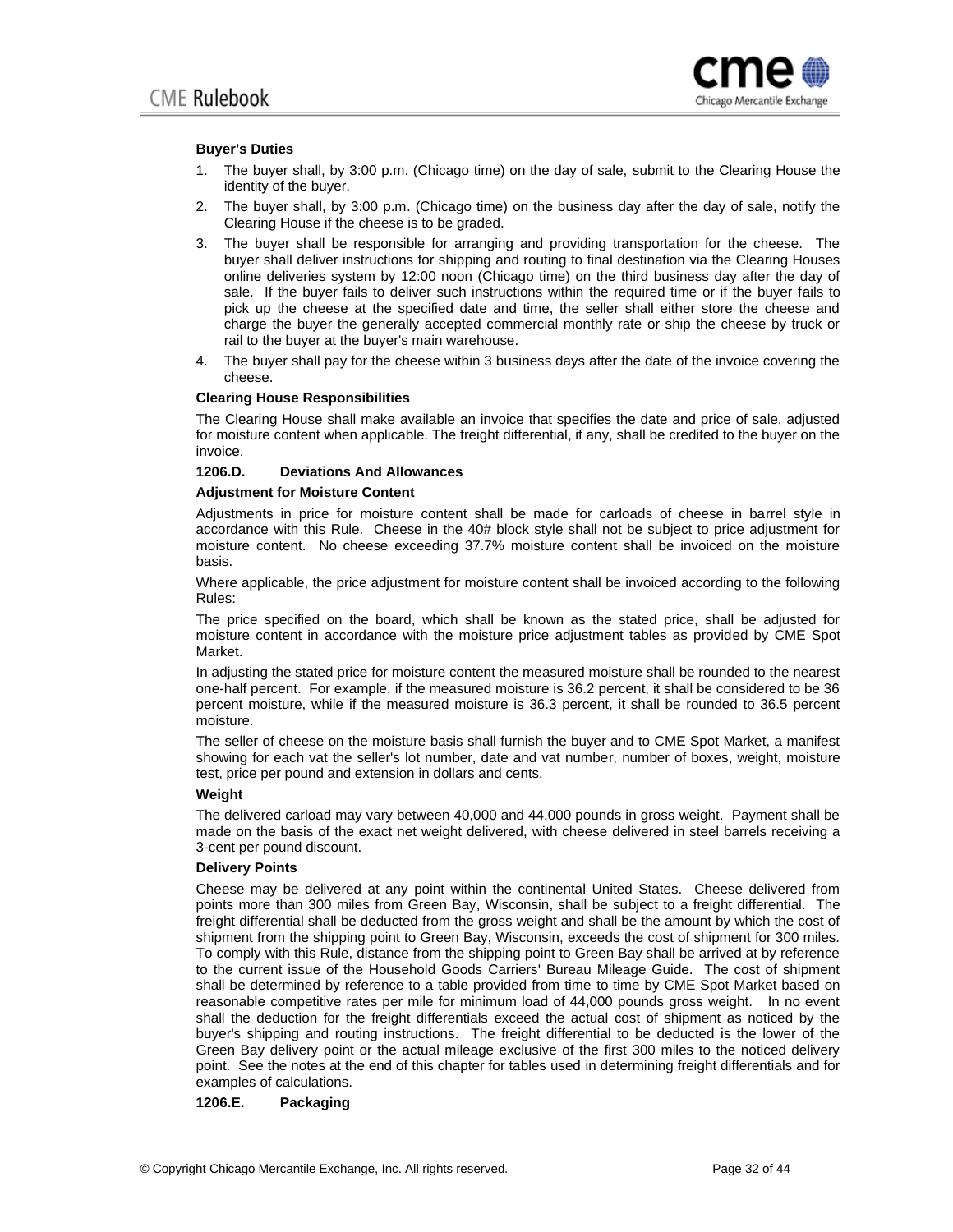

All containers used in the packaging of cheese sold on CME Spot Market shall meet the requirements of all applicable Federal and State laws and the applicable requirements of the Consolidated Freight Classification, sometimes known as the Uniform Freight Classification, and of the National Motor Freight Classification.

Cheese shall be packed according to the following specifications:

## **1. 40# Block**

Cheese in 40# block style shall be wrapped in a sealed film resulting in an airtight package and shall be packed in corrugated or solid fiberboard containers with a reinforcing inner liner or sleeve.

## **2. Steel Barrels**

The barrel shall be an airtight 16 gauge steel, straight side, universal style drum with full open removable head and bolt locking ring closure. It shall be 55 gallon capacity with inside dimensions of 22 ½" diameter by 33 ½" depth.

The closing ring shall be 12 gauge steel, type 17-H, either dipped or sprayed with aluminum enamel, with forged lugs—one flanged and the other drilled and threaded to accommodate a 5/8" National Coarse, zinc or cadmium plated bolt.

The barrel cover or head shall have 2" I.P.S. Reike zinc plated fitting with rubber plug gasket (No. GK-43-W supplied by Reike Metal Products Co., Auburn, Indiana), or equivalent.

The barrel cover gasket shall be white, odorless, tasteless, non-toxic, fat resistant rubber. Gasket dimensions shall be 3/8" outside diameter, 1/8" inside diameter, approximately 70" long, vulcanized endless, 75 to 80 durometer on "A" scale. It shall be free of extrusion marks or ridges.

Barrels shall be lined with not less than .0015" thick polyethylene bag liner not less than 36" wide by 62" long.

## **3. Barrels Other than Steel**

Barrel cheese in containers other than steel shall meet the specifications of USDA as set forth in "Announcement DAIRY-7, Purchase of Bulk Dairy Products", as amended from time to time or as such specifications are modified as follows:

- A. Fiber barrels
	- (1) Sidewalls shall consist of Kraft liner board or equivalent which has been convolutely or spirally wound using sodium silicate adhesive or equivalent, shall be constructed with a minimum of six plies and have a thickness of not less than .07 inches. Bursting strength of the sidewall shall be a minimum of 600 lbs. PSI.
	- (2) Inside dimensions of the sidewalls shall measure between  $22\frac{1}{2}$  and  $23\frac{1}{2}$ " in diameter with a height of between 33" and 35".
	- (3) Sidewalls may be manufactured with one open end to use one cover or two open ends which require two covers.
	- (4) Top and bottom covers shall be manufactured of Kraft liner board with a minimum of six plies glued together with the same adhesive as sidewalls. Bursting strength of the covers shall be a minimum of 800 lbs. PSI.
	- (5) Covers shall be coated, waxed or laminated for protection from the effects of free whey.
	- (6) Top and bottom covers shall be secured to the sidewall body with  $\frac{1}{2}$ " to 3/4" wide flat steel strapping with a minimum breaking strength of 300 lbs. Strapping shall be applied straight and sufficiently taut to embed into the edges of the barrel, but not to the extent of cutting, tearing or damaging the barrel.
	- (7) Fiber barrels which are pallet loaded shall be strapped together, 4 barrels per pallet. The steel banding shall have a minimum breaking strength of 1,400 lbs. and be applied straight around the 4 barrels 8" to 10" from the top.
- B. Corrugated Fiberboard Barrels

Body construction may be comprised of one or two parts. The shape may be round, hexagonal or octagonal. The covers may be an integral folding part of the barrel body or may be a separate part of the barrel.

(1) Two Body Parts

Barrels which are comprised of two body parts (body and inner sleeve or tube) shall meet the following minimum specifications: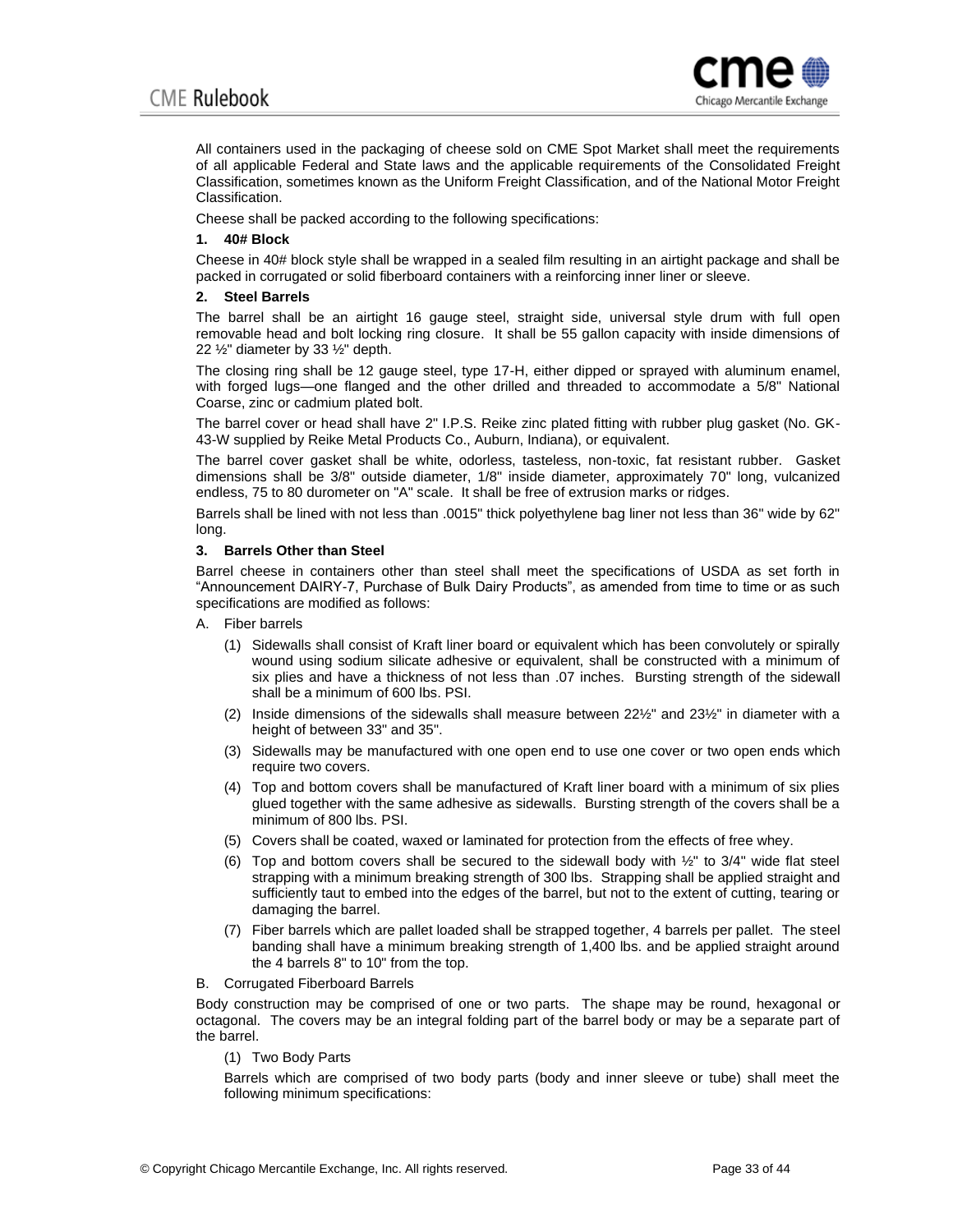

- a. The outer body may consist of a single wall corrugated fiberboard 180 lb. natural Kraft B flute with a minimum bursting strength of 350 lbs. PSI. The body joint shall be overlapped a minimum of 3 inches and glued.
- b. The inner corrugated fiberboard tube shall be made of double wall 106 lb. natural Kraft, A-B or B-C flute with a minimum bursting strength of 350 PSI. This liner shall be the same height as the body of the barrel.
- c. Top and bottom cover material shall meet the minimum standards for body construction. The covers shall be coated, waxed or laminated to protect them from the effects of free whey. Covers shall be designed with an interlocking feature of cover to barrel body. Both covers shall be secured to the barrel body with steel strapping.
- d. When the sidewall body does not contain a minimum of three strands of sesame tape or equivalent reinforcing as an integral part of the body, then those barrels shall have two straps of steel banding around the body. This strapping shall be sufficiently taut, applied straight and equally spaced for added body strength.
- e. Steel strapping shall be ½" or larger with a minimum breaking strength of 300 lbs.
- f. Maximum overhang on a standard 40 X 48 pallet shall be four inches. Pallet loaded barrels shall be banded together as required by subparagraph 3A of this Rule.
- g. Barrel liners shall be USDA approved as outlined in "Announcement DAIRY-7, Purchase of Bulk Dairy Products as amended from time to time."
- (2) Single Body

Barrels which are comprised of one body part shall meet the following minimum specifications:

- a. Double wall corrugated material which has B, AB or BC flutes. Minimum bursting strength shall be 500 PSI.
- b. Barrels with folding covers but without an interlocking feature shall be taped closed with a wide waterproof tape of adequate strength to hold the closure securely.
- c. Covers which are a separate part of the barrel shall comply with subparagraph 3B(1)c.
- d. Barrels manufactured without sesame tape or equivalent body reinforcement shall be body banded as in B(1) above.
- e. Maximum overhang on a standard 40 X 48 pallet shall be 3 inches. Pallet loaded barrels shall be banded together as required by subparagraph 3A of this Rule.
- f. Barrel liners shall be USDA approved as outlined in "Announcement DAIRY-7, Purchase of Bulk Dairy Products as amended from time to time."
- C. Performance Criteria for Fiber and Corrugated Fiberboard Barrels:
	- (1) Barrels shall be clean and dry. They may contain stains from free whey providing the area has dried out and has not damaged the barrel.
	- (2) Barrels may not be split, torn or contain any holes except for the sampling hole.
	- (3) Barrels shall maintain their original shape, however, hexagonal and octagonal barrels may show slight rounding of the body.
	- (4) Barrels must withstand a minimum stacking height of 3 pallet loads without distorting or damaging the bottom barrels.
	- (5) The maximum head space on all types of barrels shall be 1 ½ inches.
	- (6) Whenever in these Rules a bursting strength is specified, it shall refer to the Mullen test.

Any claim that cheese containers do not meet the above stated performance criteria must be made within thirty calendar days of delivery to buyer and any dispute shall be reported to CME Spot Market and settled by arbitration by a Member Panel as set forth in Rule 1202.A. which may, in addition to other sanctions permitted by these Rules, require seller to replace barrels not meeting said performance criteria and/or compensate buyer for any damages buyer has sustained by virtue of the barrels not meeting performance criteria.

## **1206.F. Inspection**

Buyer or seller may demand inspection of cheese for grade and weight before it is shipped. Such inspection shall be made prior to shipment at seller's facilities or at a warehouse near the seller's facilities and cost to be borne by the party requesting the grade. Such inspection shall be made by an independent third party grader such as a Wisconsin State Grader or a U.S. Government Grader. The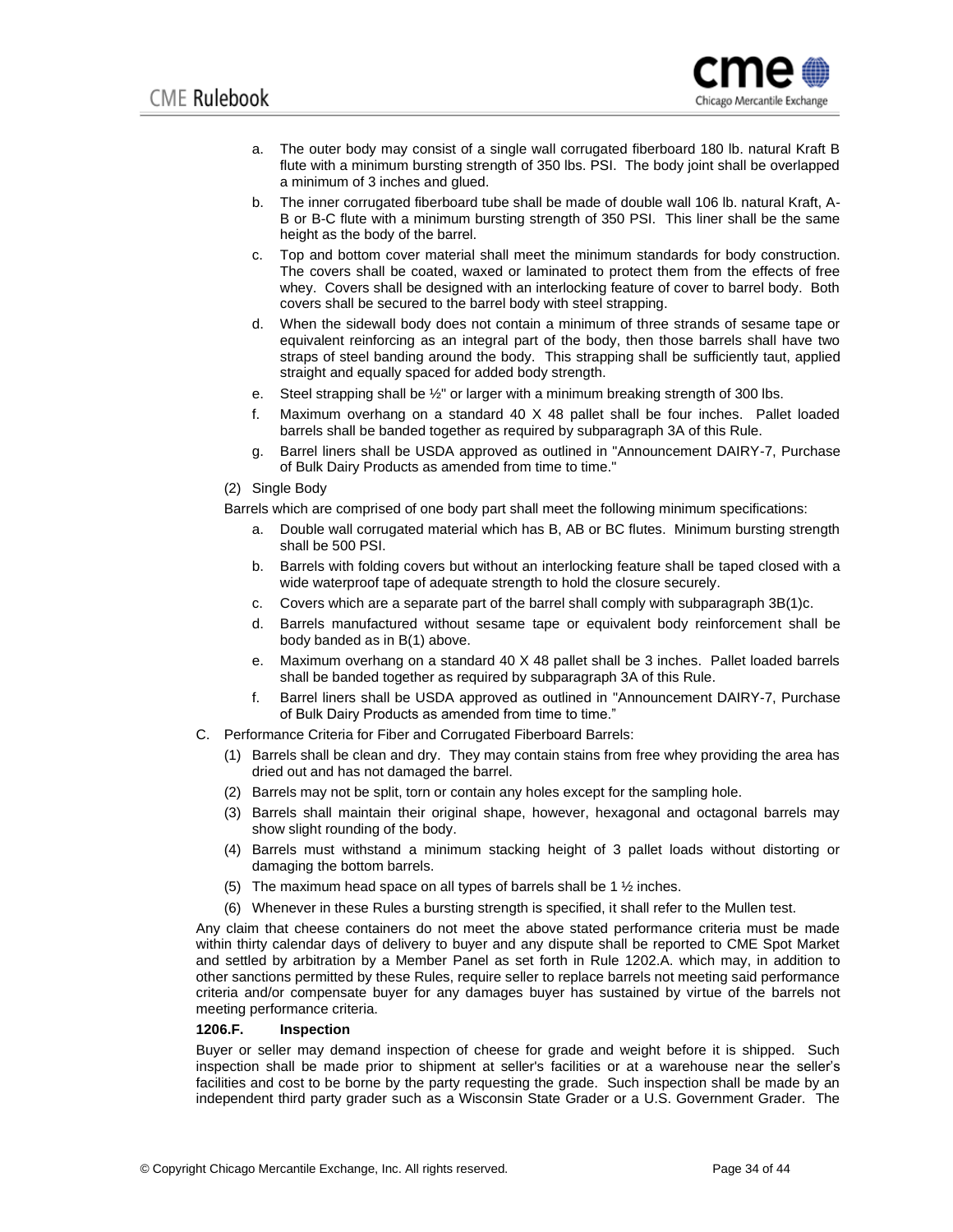

results of such inspection, grading or weighing shall be final and binding to both parties.

If an inspection is requested the following deadlines shall apply.

- 1. Buyer shall pay 90% of the amount invoiced within 3 business days after the day of invoice, and the balance when grading is complete.
- 2. If the cheese delivered fails to meet specifications as stated in these Rules a claim shall be made in writing to the seller with a copy delivered to the Clearing House within two business days of grading issuance.

If the buyer inspects and accepts the cheese or if he waives inspection, he cannot thereafter dispute the grade or weight of the cheese delivered to him.

Any cheese in dispute shall be properly stored by the Person having possession.

#### **1206.G. Delivery Procedures**

The buyer must pick up the cheese no later than 6 business days after the date of sale, unless an inspection is call for by the buyer or seller. In which case, the buyer will receive additional calendar days for pick up depending on the age of cheese on the day of sale.

- 1 Seven (7) additional calendar days for cheese between ten and thirty days old.
- 3. Ten (10) additional calendar days for cheese between four and nine days old.

For loads that receive a failing grade, the following will take place:

- 4. A seller will have a replacement load available for pick up 3 business days after issuance.
- 5. A buyer will pick up the replacement load 3 business days after the load is made available from the seller.
- 6. Cheese failing to meet grade will be replaced with cheese meeting the requirements as stated in these Rules or should be of like requirements of the original load.
- 7. Documentation of replacement and pick up sent to the Clearing House within two business days.
- 8. Any claim regarding performance by the buyer or seller of the Rules of this Section shall be reported to the Clearing House within Ten (10) calendar days of delivery.

The Market Regulation Department has the authority to perform audits of all market participants.

## **1206.H. Associated Costs**

## **Container and Pallet Charges**

Seller shall invoice and buyer shall deposit with seller the sum of \$34.00 per steel barrel plus the amount of any sales or other tax which would be imposed in the event of a forfeiture of said deposit. If he notifies seller at or prior to delivery, the buyer may, within 60 calendar days of receipt thereof, return to seller on a freight prepaid basis, identical barrels or barrels of like specification and in approximately the same condition. All returned barrels must have been cleaned, and washed and waxed. Seller shall, upon receipt of such barrels, refund to buyer the amount deposited with seller plus any excess freight charge. The excess freight charge shall be the amount by which the actual return freight on empty barrels exceeds the freight cost from buyer's shipping point to Green Bay, Wisconsin.

Failure of buyer to return containers within the time and in the condition called for in this Rule shall be reported to CME Spot Market and settled by arbitration by a Member Panel as set forth in Rule 1202.A. which may assess damages in favor of seller for double the value of the containers.

Seller shall invoice and buyer shall pay to the seller the sum of \$5 per barrel for cheese in containers other than steel.

Cheese in block style must be loaded on pallets for shipping. Seller must note whether barrel style cheese is floor or pallet loaded. Buyer must arrange for full exchange of pallets or make payment at \$7 per pallet.

#### **1206.I. Settlement of Disputes**

All disputes arising from the operation of this Section, except for disputes noted under Rule 1206.F., shall be arbitrated under the provisions of the Rules of CME Spot Market Inc.

## **1206.J. CME Spot Market Fees**

A fee of \$25 per carlot shall be paid to CME Spot Market by both the buyer and the seller.

#### **1206.K. Failure to Perform**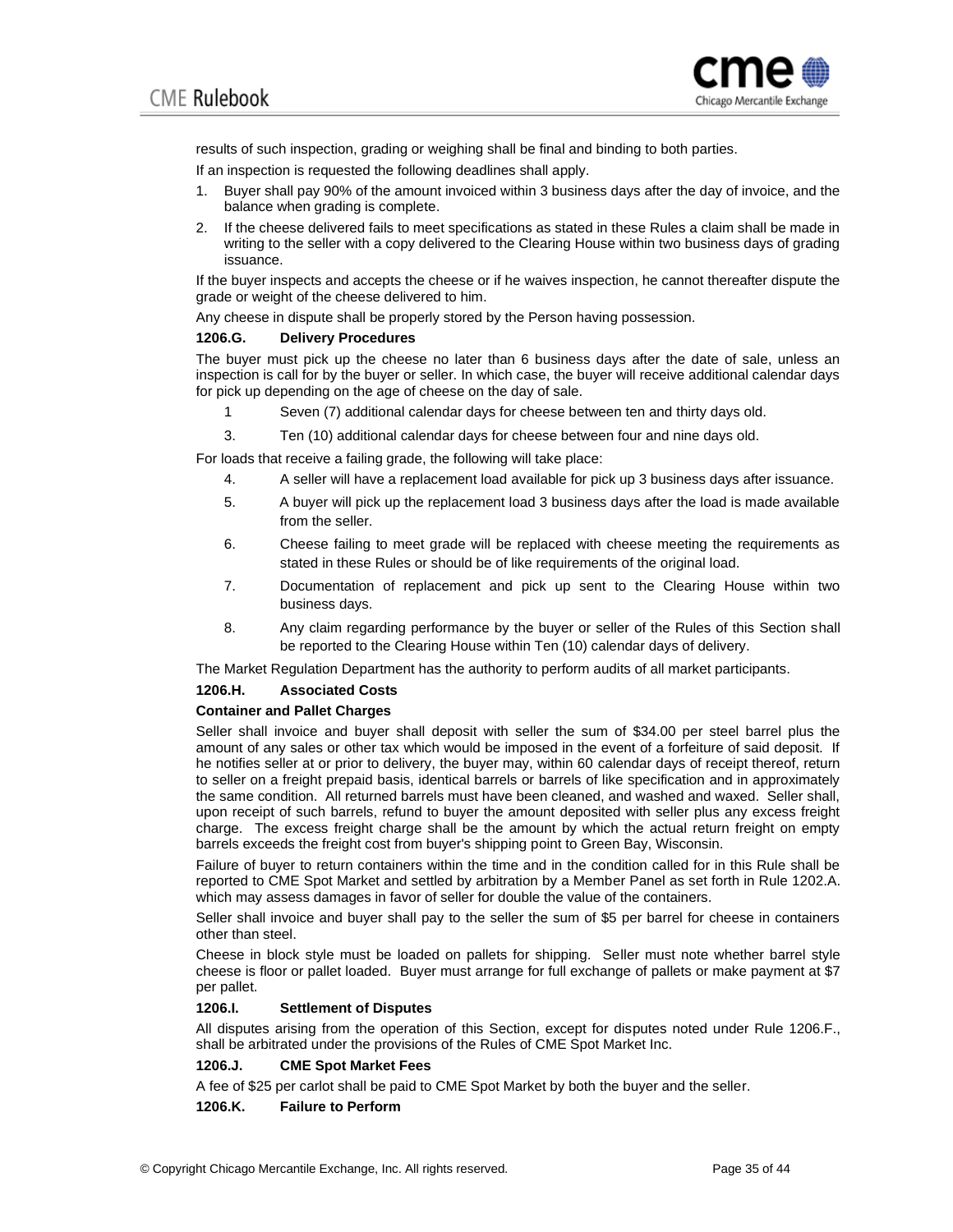

If the seller fails to deliver at the required time, he shall be in default, except that the Chief Regulatory Officer or his designee may extend the time to deliver for good cause shown, an additional three hours. In the event a seller defaults, he shall be penalized \$.10 per pound plus the advance, if any, from the purchase price to the full market price on the day of tender. The Chief Regulatory Officer or his designee, at its sole discretion, shall determine such market price by taking account of bona fide sales and quotations on such date including any purchase by the buyer to replace the defaulted delivery.

If the buyer fails to accept delivery, he shall be penalized \$.10 per pound plus the decline, if any, from the purchase price to the full market price on the day of tender, as determined by the Chief Regulatory Officer or his designee] in the above stated manner. Payment shall be made as above.

With the exception of Force Majeure, any failure to meet the deadlines set forth within this Section will subject one or both parties to a penalty of \$500 per contract, per calendar day payable to CME Spot Market at the close of each day. Repeated failure may result in suspension of trading privileges or expulsion for one or both parties.

Sellers or Buyers who submit late, materially incomplete or erroneous delivery information or who cause material adjustments to delivery information shall be fined \$200 per contract per day, payable to the buyer or seller depending on the party that is harmed.

## **INTERPRETATIONS AND SPECIAL NOTICES RELATING TO RULE 1206**

## **INTERPRETATION TO RULE 1206.D. ADJUSTMENT FOR MOISTURE CONTENT**

The method used in computing the moisture price adjustment tables noted in Rule 1206.D.. is as follows:

- 1. Legal cheddar cheese may contain 39% moisture; therefore, 61% of solids. A cheese containing 37% moisture would have 63% solids, etc.
- 2. Price to be paid for 37% cheese on a "dry basis" where market level is 52.75 cents for 39% moisture would be figured: multiply solids (100 less 37 equals 63) by market price (52.75) and divide by 61 (100 less 39).

This gives the price per pound of 37% cheese as compared to 39% cheese at the 52.75 cent market level (54.48 cents)

3. For 35% cheese on basis of 52.75 cents for 39% cheese: 65 times 52.75 divided by 61 equals 56.21 cents.

## **INTERPRETATION TO RULE 1206.D. DELIVERY POINTS**

Table for use in determining freight differential to be deducted from the sale price pursuant to Rule 1206.D.:

| Miles from       | Deduction per           |  |  |
|------------------|-------------------------|--|--|
| delivery point   | hundredweight on        |  |  |
| to Green Bay, WI | gross weight of invoice |  |  |
| 300-319          | \$.03                   |  |  |
| 320–339          | .07                     |  |  |
| 340–359          | .11                     |  |  |
| 360-379          | .15                     |  |  |
| 380-399          | .20                     |  |  |
| 400-419          | .24                     |  |  |
| 420-439          | .29                     |  |  |
| 440–459          | .34                     |  |  |
| 460-479          | .40                     |  |  |
| 480–499          | .45                     |  |  |
| 500-519          | .50                     |  |  |
| 520-539          | .55                     |  |  |
| 540–559          | .61                     |  |  |
| 560-579          | .66                     |  |  |
| 580-599          | .71                     |  |  |
| 600-619          | .76                     |  |  |
| 620–639          | .82                     |  |  |
| 640–659          | .87                     |  |  |
| 660–679          | .92                     |  |  |
|                  |                         |  |  |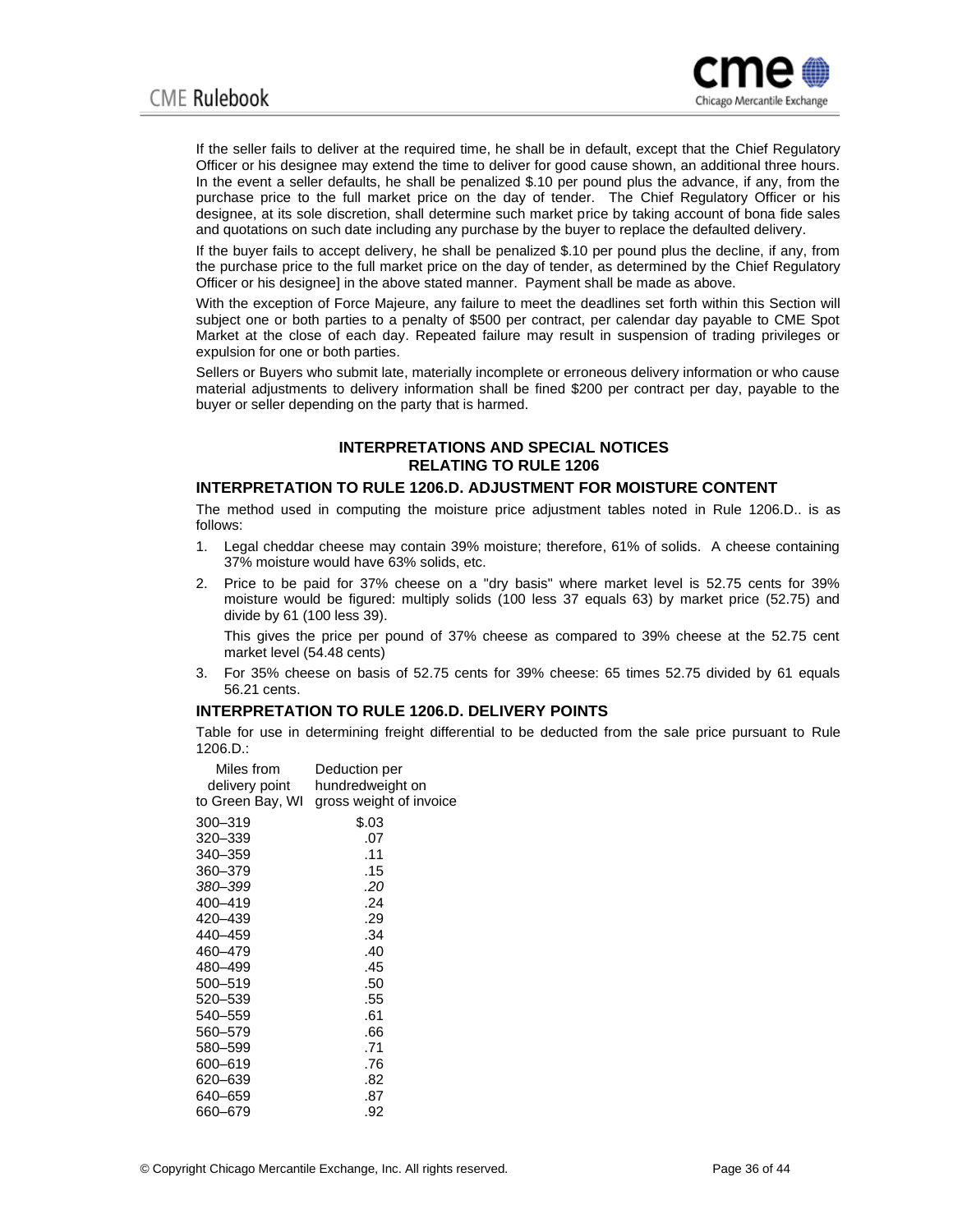

| 680–699        | .97  |
|----------------|------|
| 700–729        | 1.03 |
| 730-759        | 1.10 |
| 760-789        | 1.17 |
| 790-819        | 1.25 |
| 820–849        | 1.34 |
| 850–879        | 1.42 |
| 880-909        | 1.50 |
| 910–939        | 1.57 |
| 940–969        | 1.64 |
| 970–999        | 1.73 |
| 1000-1029      | 1.80 |
| 1030-1059      | 1.88 |
| 1060-1089      | 1.94 |
| 1090-1119      | 2.02 |
| 1120–1159      | 2.10 |
| 1160-1199      | 2.18 |
| 1200-1239      | 2.26 |
| 1240-1279      | 2.36 |
| 1280-1319      | 2.45 |
| 1320-1359      | 2.54 |
| 1360-1399      | 2.62 |
| 1400-1439      | 2.72 |
| 1440-1479      | 2.82 |
| 1480-1519      | 2.90 |
| 1520-1559      | 3.00 |
| 1560-1599      | 3.09 |
| 1600-1649      | 3.18 |
| 1650-1699      | 3.28 |
| 1700-1749      | 3.39 |
| 1750-1799      | 3.50 |
| 1800-1849      | 3.62 |
| 1850-1899      | 3.72 |
| 1900-1949      | 3.83 |
| 1950-1999      | 3.93 |
| 2000-2049      | 4.05 |
| 2050-2099      | 4.16 |
| 2100-2149      | 4.27 |
| 2150-2199      | 4.38 |
| 2200-2249      | 4.49 |
| 2250–2299      | 4.60 |
| 2300-2349      | 4.71 |
| 2350–2399      | 4.82 |
| 2400-<br>-2449 | 4.93 |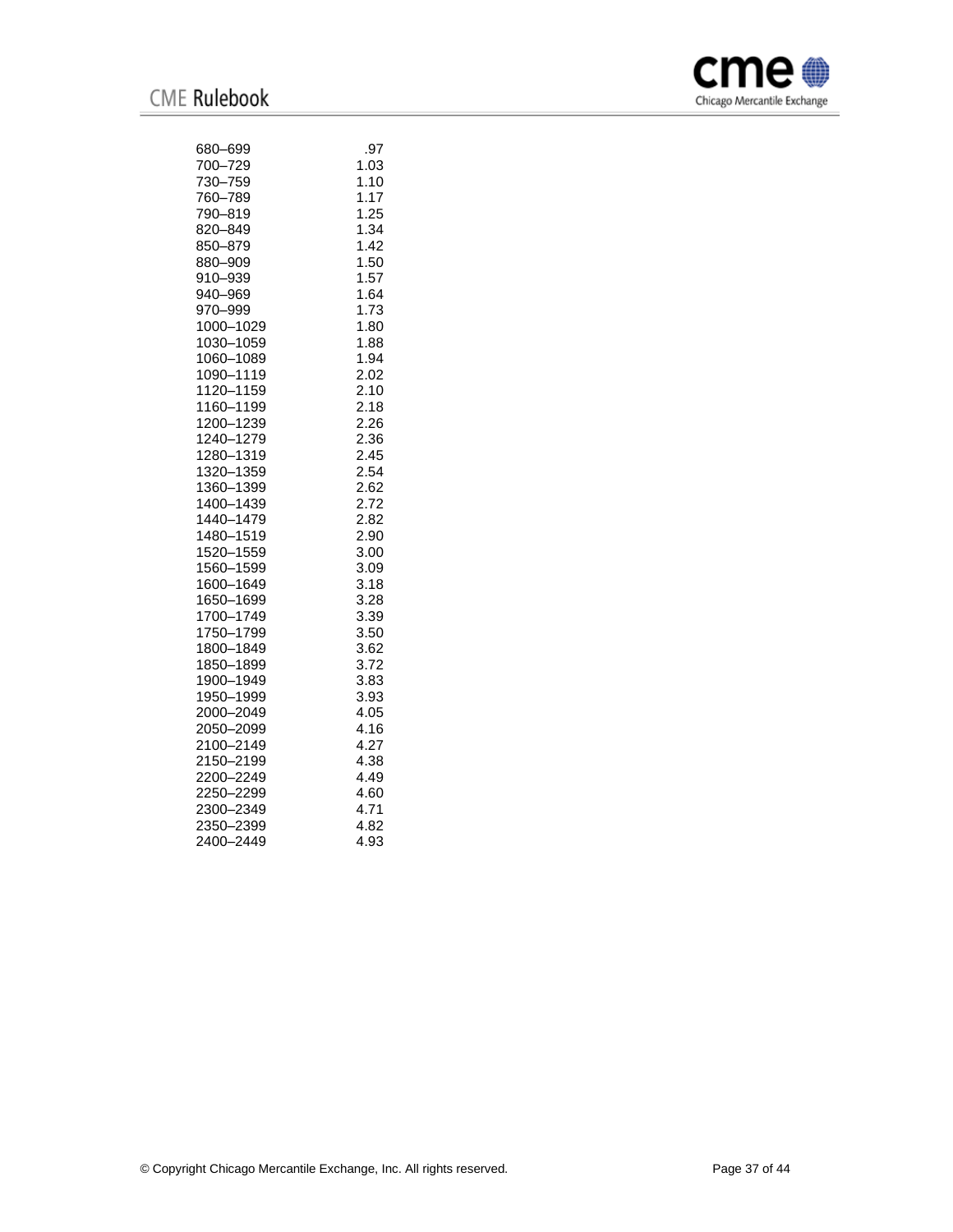|           |                                                                 | Example 1        | Example 2         | Example 3           | Example 4      | Example 5                    |
|-----------|-----------------------------------------------------------------|------------------|-------------------|---------------------|----------------|------------------------------|
| А.        | Seller location                                                 | Eau Claire, WI   | Twin Falls,<br>ID | Dallas, TX          | Fresno, CA     | Mankato,<br>MN               |
| <b>B.</b> | Seller mileage to<br>Green Bay                                  | 194              | 1,586             | 1,095               | 2,218          | 343                          |
| C.        | Seller deduction<br>per cwt. gross wt.<br>vs. Green Bay         | \$0.00           | \$3.09            | \$2.02              | \$4.49         | \$0.11                       |
| D.        | <b>Buyer location</b>                                           | Milwaukee,<br>WI | Ogden, UT         | Springfield,<br>MO. | Mankato,<br>ΜN | East<br>Atlantic<br>City, NJ |
| Е.        | Buyer mileage to<br>Seller                                      | 234              | 184               | 421                 | 1,895          | 1,230                        |
| F.        | Seller deduction<br>per cwt. gross wt.<br>vs. buyer             | \$0.00           | \$0.00            | \$0.29              | \$3.72         | \$2.26                       |
| G.        | <b>Net Seller</b><br>deduction per cwt.<br>(lesser of C. or F.) | \$0.00           | \$0.00            | \$0.29              | \$3.72         | \$0.11                       |

Examples of calculations for freight differentials:

- Example 1: The seller to buyer mileage (E) is greater than the seller to Green Bay mileage (B). Both are less than 300 miles. The seller pays \$0 freight differential.
- Example 2: The seller to buyer mileage (E) is less than the seller to Green Bay mileage (B). The seller to buyer mileage is also less than 300 miles. The seller pays \$0 freight differential.
- Example 3: The seller to buyer mileage (E) is less than the seller to Green Bay mileage (B). Both are greater than 300 miles. The seller to buyer mileage applies. The seller pays \$0.29 freight differential.
- Example 4: The seller to buyer mileage (E) is less than the seller to Green Bay mileage (B). Both are greater than 300 miles. The seller to buyer mileage applies. The seller pays \$3.72 freight differential.
- Example 5: The seller to buyer mileage (E) is greater than the seller to Green Bay mileage (B). Both are greater than 300 miles. The seller to Green Bay mileage applies. The seller pays \$.11 freight differential.

## **1207. SPOT CALL DRY WHEY**

## **1207.A. Commodity Specifications**

The dry whey is the product resulting from drying fresh whey which has been pasteurized and to which nothing has been added as a preservative. It shall conform to the applicable provisions of [21 CFR](http://www.ecfr.gov/cgi-bin/text-idx?SID=d427fea1e1d7aa5d6cf59ab91fc80032&mc=true&node=se21.3.184_11979&rgn=div8)  [184.1979.](http://www.ecfr.gov/cgi-bin/text-idx?SID=d427fea1e1d7aa5d6cf59ab91fc80032&mc=true&node=se21.3.184_11979&rgn=div8) On the day of sale, the dry whey shall be less than 120 days old. All dry whey shall be certified Kosher by a Rabbinical Service that provides Kosher classification. The methods of analysis shall be those specified by the USDA.

All dry whey sold on the CME Spot Market shall have been produced in facilities that at the time of production have been surveyed and approved by one or more of the following: The Grading Service of the USDA and are on the eligible list of that Service or on the U.S. Department of Health and Human Services, Public Health Service, Food and Drug Administration IMS List, Sanitation Compliance and Enforcement Ratings of Interstate Milk Shippers, or on the appropriate state agency inspection list.

#### **Definitions**

- 1. The "spot call" is the procedure for trading and delivering dry whey as more fully set forth in this Rule.
- 2. The "day of sale" is the day on which trading on the spot call is conducted.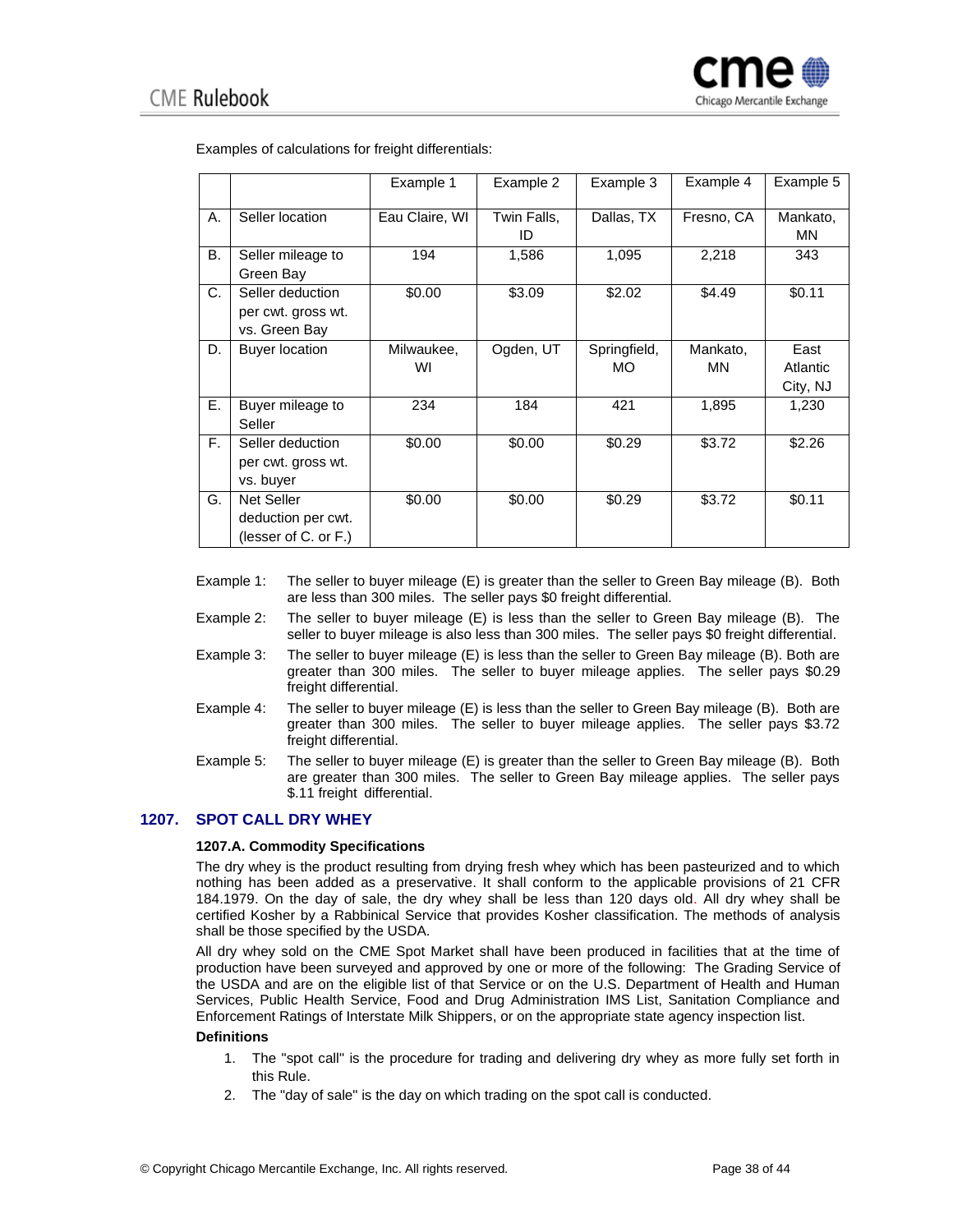

- 3. The "day of tender' is the first business day after the day of sale.
- 4. The "day of invoice" is the second business day after the day of sale
- 5. The "day of delivery" is the sixth business day after the day of sale.
- 6. A "carlot" consists of between 41,000 and 45,000 pounds, net weight, of dry whey, which must be manufactured on or before the day of sale. No carlot shall consist of more than 3 sublots and each carlot shall be manufactured by a single plant.
- 7. "Certificate of Analysis" means a legible document, endorsed by a lab technician and/or quality manager, certifying the following with respect to the U.S. Extra Grade Dry Whey being offered for sale: (a) the warehouse or plant location; (b) the storage lot, and if applicable, release number; (c) the number of bags in each sublot and total number of bags in the lot and the marked weight; (d) the date in storage and storage type; (e) that the U.S. Extra Grade shall have a milkfat content of no more than 1.50%; (f) a moisture content of not more than 5.0%; (g) its bacterial estimate of not more 30,000 per gram standard plate count; (h) its coliform count of less than 10 per gram; (i) its scorched particles content shall be not more than 15.0 gram; and its titratable acidity shall not be more than 15.0 mg.

#### **1207.B. Spot Call**

#### **Trading Schedule**

Contracts shall be scheduled for trading and delivery during such hours and days as may be determined by CME Spot Market.

## **Price Fluctuations**

The minimum price fluctuation shall be \$0.0025 per pound. The first posted bid (offer) of each trading session shall not be more than \$0.01 higher (lower) than the last market price noted for the previous session. Subsequent bids (offers) that would establish or change the market price for the current session, or any responses to posted offers (bids) higher (lower) than the last market price, shall be made in price increments not to exceed \$0.01 per pound from the last market price.

#### **Posting Bids and Offerings**

A spot load can only be sold on CME Spot Market when, at the time of offering, the seller has documented possession/ownership of a deliverable load.

#### **Quantities Bid and Offered**

An offer to sell or bid to buy more than one carlot may be accepted in part or in full.

#### **Contract Modifications**

All deliveries must conform to government regulations in force at time of delivery. If any federal governmental agency issues an order, ruling, directive or law that conflicts with the requirements of these Rules, such order, ruling, directive or law shall be construed to take precedence and become part of these Rules.

## **1207.C. Settlement Procedures**

#### **Seller's Duties**

- 1. The seller shall provide details about the dry whey i.e. Certificate of Analysis, to the Clearing House and Buyer, by 3:00 p.m. (Chicago time) on the day of tender.
- 2. The seller shall, by 3:00 p.m. (Chicago Time) on the day of tender deliver to the Clearing House the following:

Any other documentation required by CME Spot Market.

3. Upon receipt of buyer's instructions, seller shall immediately make shipment in accordance therewith. If the seller is unable to obtain shipping facilities, seller shall promptly notify buyer of its inability to obtain shipping facilities and ship at the earliest opportunity. Dry whey shall be loaded on truck and shipped as directed by the buyer. All other transportation charges shall be borne by the buyer.

#### **Buyer's Duties**

1. The buyer shall, by 5:00 p.m. (Chicago time) on the day of tender, notify the Clearing House if the dry whey is to be inspected.

2. The buyer shall be responsible for arranging and providing transportation for the dry whey. The buyer shall deliver instructions for shipping and routing to final destination via the Clearing House's online deliveries system by 12:00 noon (Chicago time) on the second business day after the day of sale. If the buyer fails to deliver such instructions within the required time or if the buyer fails to pick up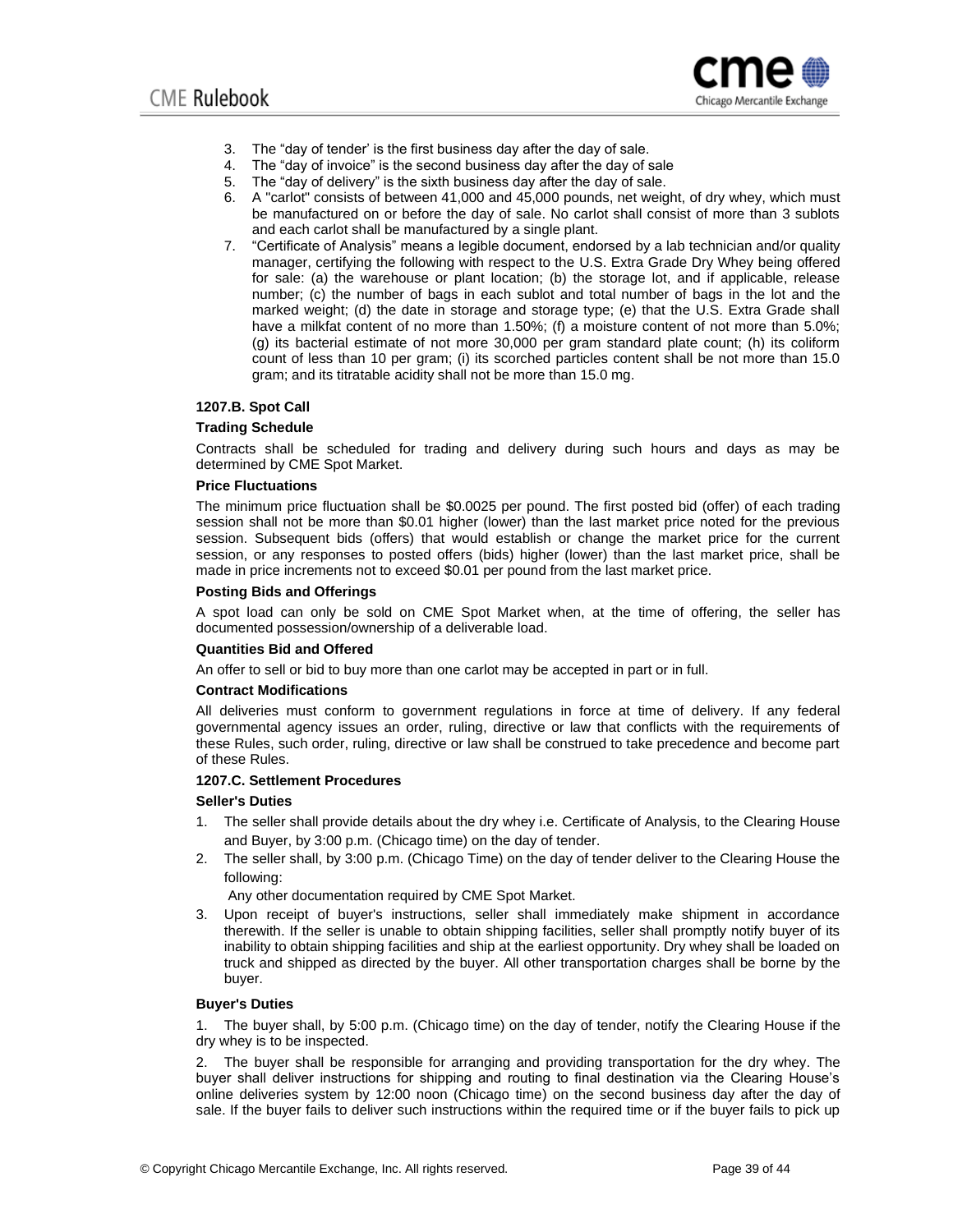

the dry whey at the specified date and time, the seller shall either store the dry whey and charge the buyer the generally accepted commercial monthly rate or ship the dry whey by truck or rail to the buyer at the buyer's main warehouse.

3. The buyer's clearing firm shall make payment by certified check or wire transfer of same day funds to the seller's clearing firm in the amount due as shown by the seller's tender notice by 3:00 p.m. (Chicago time) on the first business day after the day of invoice.

#### **Clearing House Responsibilities**

The Clearing House shall make available an invoice that specifies the date and price of sale. The freight differential, if any, shall be credited to the buyer on the invoice.

#### **1207.D. Deviations and Allowances**

The delivered carlot may vary between 41,000 and 45,000 pounds in net weight. Payment shall be made on the basis of the exact net weight delivered.

#### **Delivery Points**

Delivery may be made only from approved plants or approved warehouses within the 48 contiguous states. Par delivery of dry whey shall be made from approved warehouses or approved plants in Chicago. Deliveries made from approved warehouses or approved plants outside of Chicago shall be subject to a freight allowance determined by CME Spot Market as follows: up to 400 miles outside Chicago with a discount of \$0.0125 per pound; between 400 and 800 miles outside Chicago with a discount of \$0.025 per pound; between 800 and 1200 miles outside of Chicago with a discount of \$0.0325 per pound; between 1200 and 1600 miles outside Chicago with a discount of \$0.040 per pound; and beyond 1600 miles outside Chicago with a discount of \$0.055 per pound. The allowance shall be calculated on the net weight delivered.

#### **1207.E. Packaging**

The dry whey shall be packaged in multiwall paper bags of either 25-kilogram or 50-pound net capacity. The bag shall be constructed of a minimum of 3 walls of flat or extensible kraft paper and a minimum 2.0 mil (guaranteed) low-density polyethylene food grade liner. The total basis weight of the walls of paper shall be a minimum of 160 pounds when flat kraft or extensible paper is used. All bags shall show the name and location of the manufacturing plant or a USDA plant number, the manufacturer's lot and sublot number, net weight, the date of manufacture, and the grade.

The closure for the bag shall meet one of the two following descriptions:

1. The bottom and top closures of the bag shall be closed by sewing through all walls of the outer bag with 12/6 needle and 12/5 cotton looper thread, or a comparable strength or with a single thread chain stitch with a 12/6 thread. The stitches shall be spaced 3.0 to 3.6 to the inch and not less than 3/8 inch and not more than 3/4 inch from the top and bottom ends of the bag. The stitches along the bottom and top of the bag shall be covered with not less than 70-pound basis weight flat extensible or low stretch creped kraft tape.

2. The bottom and top of the bag shall be closed to provide a tight seal using hot-melt or thermoplastic adhesive applied along the top edge of the long side of the bag extending downward at least 1-3/8 inches. The fold line of the closure shall be 1-5/8 inches plus or minus 3/8 inch below the top edge of the long side of the bag. The outer wall of the bag shall be stepped at the bottom and top foldover flap beyond all inner walls in order to provide a positive seal over the ends of the inner walls.

#### **1207.F. Inspection**

Buyer or seller may demand inspection of dry whey for grade before it is shipped. Such inspection shall be made prior to shipment at seller's facilities or at a warehouse near the seller's facilities and cost to be borne by the party requesting the grade. Such inspection shall be made by an independent lab and the results of such inspection shall be final and binding to both parties.

If an inspection is requested the following deadlines shall apply.

1. Buyer shall pay 90% of the amount invoiced one (1) business day after the day of invoice, and the balance when inspection is complete.

2. Buyer or seller shall enter the grading results into the Clearing House's online deliveries system within one business day of grading issuance.

3. If the buyer inspects and accepts the dry whey or if he waives inspection, he cannot thereafter dispute the grade of the dry whey delivered to him.

Any dry whey in dispute shall be properly stored by the person having possession.

## **1207.G. Delivery Procedures**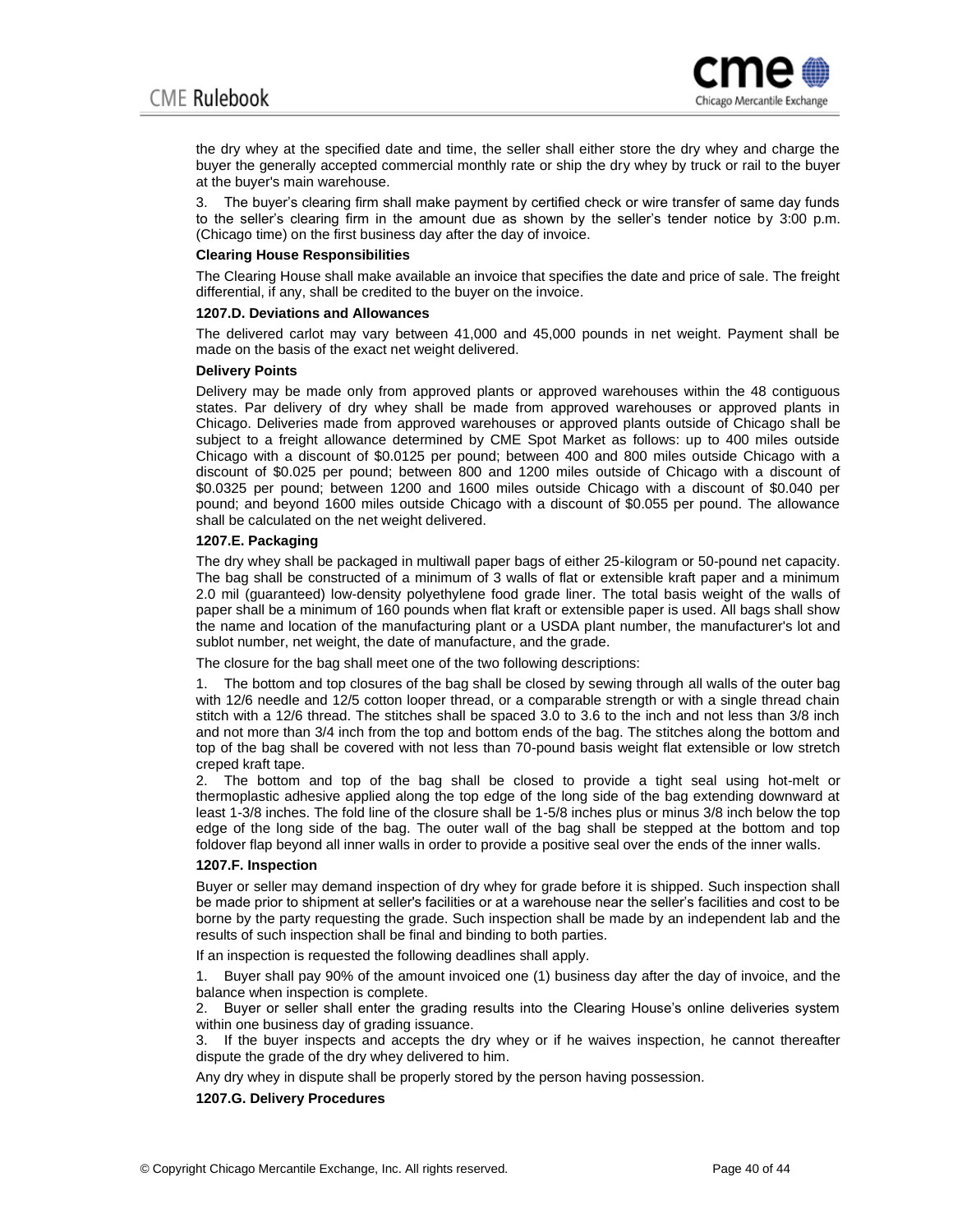

The buyer must pick up the dry whey no later than 6 business days after the date of sale, unless an inspection is called for by the buyer or seller, in which case, the buyer will receive an additional 16 calendar days for pick up.

For loads that receive a failing grade, the following will take place:

1. Dry whey failing to meet the requirements will be replaced with dry whey meeting the requirements as stated in these Rules.

2. A seller will have a replacement load available for pick up 3 business days after issuance of the inspection certificate.

3. The buyer shall submit shipping and routing instruction by 12:00 p.m. (Chicago Time) within one (1) business day of receipt of a replacement load or a passing grading result.

4. A buyer will pick up the replacement load 3 business days after the load is made available from the seller.

5. Documentation of replacement and pick up will be sent to the Clearing House within two business days after pick up.

Any claim regarding performance by the buyer or seller of the Rules of this Section shall be reported to the Clearing House within Ten (10) calendar days of delivery.

The Market Regulation Department has the authority to perform audits of all market participants.

#### **Proper Handling by the Seller**

If an inspection is requested at buyer's location, the seller shall be responsible for loading according to industry practice. The bill of lading shall be prepared by the seller. The seller and the driver shall jointly seal the truck promptly upon completion of loading. The buyer may, at his option, request check loading by the USDA at origin.

#### **Proper Handling by the Buyer**

If an inspection is requested at buyer's location, the buyer shall be accountable for proper handling during transit and storage until the conclusion of the grading at the buyer's location and appeal grading, if any. Upon arrival at the buyer's location, the buyer and the driver shall jointly unseal the truck. The seller may, at his option, request check loading by the USDA at the buyer's location.

#### **Appeal Grading**

Following an inspection at the buyer's location, the buyer shall enter the grading results into the Clearing House's online deliveries system within one (1) business day of grading issuance. A request may then be made by the seller for an appeal inspection. Requests for such appeal must be presented to the Clearing House no later than 11:00 a.m. (Chicago time), one business day after notification to the seller of the results of the inspection at the buyer's location. Appeal inspections shall be conducted by an independent lab. Applications for appeal inspections will be accepted or rejected in accordance with industry regulations and the results of the appeal inspection shall be final.

#### **Revocation of Plant Approval**

If upon valid inspection at the buyer's location according to these Rules, portions of three or more carlots which have been shipped directly from the same manufacturing plant fail to meet the contract requirements within a single 12- month period, then the delivery approval of the plant may be revoked. Any dry whey originating in such plant after the date of such revocation and put into storage shall also be ineligible for delivery on the spot call.

#### **1207.H. Associated Costs**

#### **Delivery from Warehouse**

The seller shall assume storage charges until 5:00 p.m. on the fifth business day after the day of tender.

If an inspection is requested, and it indicates that the product is not equal to or better than the requirements specified by the terms of sale, the seller shall be responsible for storage charges until the seller or buyer provides the Clearing House with a certificate of analysis indicating that the product is equal to or better than the requirements specified by the terms of sale. At that point, the buyer shall be responsible for storage charges for the remainder of the storage month. The buyer's share shall be computed by dividing the prevailing monthly storage rate by 30, raising the quotient to the nearest five cents and multiplying by the number of days remaining until the next expiration date (all months figured as 30 days). Storage charges shall be paid in advance by the seller and the pro rata share due from the buyer shall be added to and shown on the tender notice. All charges for handling prior to the day that the seller or buyer provides the Clearing House with a certificate of analysis indicating that the product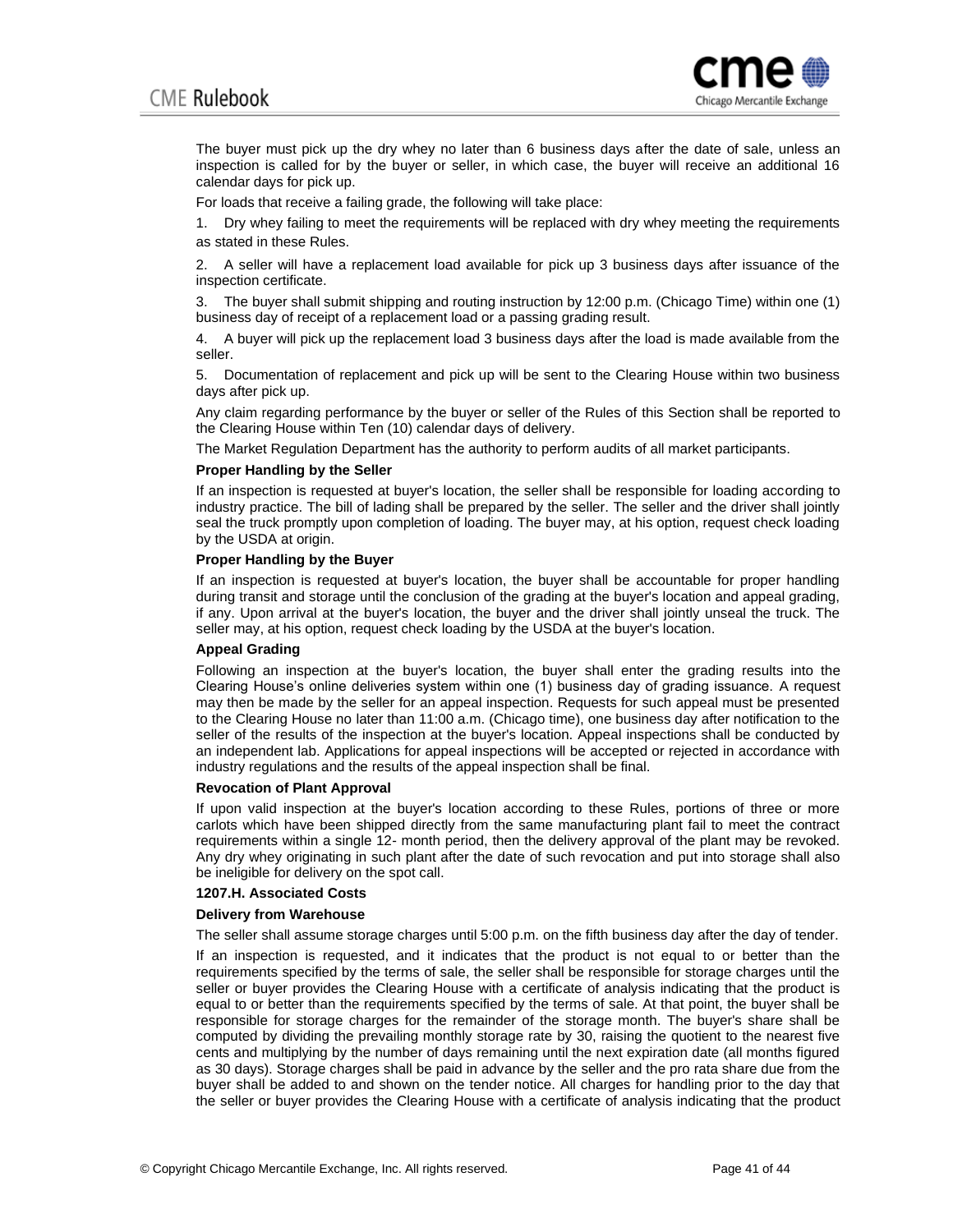

is equal to or better than the requirements specified by the terms of sale shall be borne by the seller. All charges incurred thereafter shall be borne by the buyer.

### **Delivery from Plant**

If the buyer does not remove the dry whey from the plant of the seller on or before 3:00 p.m. local time on the fifth business day after the day of tender, the buyer shall be obligated to pay \$0.005 per pound for each subsequent calendar day, up to and including the day the dry whey is removed. The seller must, within two business days after removal of the dry whey, invoice such amounts to the buyer and send a copy of such invoice to CME Spot Market. The buyer shall make payment to the seller.

Only the original manufacturing plant can deliver the carlot from its plant. If that carlot is to be resold on CME Spot Market it must be moved to an approved warehouse before it can be sold.

#### **Costs of Grading and Appeal Grading**

The costs of all examinations, documentation and related services performed by independent labs for inspection at the buyer's or seller's location and appeal grading, if any, and the costs of CME Spot Market documentation and related services, such as repackaging after examination, shall be borne by the buyer if the requirements for each sublot specified by the terms of sale is upheld, and by the seller if it is not.

#### **Container and Pallet Charges**

Dry whey must be loaded on pallets for shipping. Buyer must make payments at \$12.50 per pallet.

#### **1207.I. Settlement of Disputes**

All disputes arising from the operation of this Section shall be arbitrated under the provisions of the Rules of CME Spot Market.

## **1207.J. CME Spot Market Fees**

A fee of \$25.00 per carlot shall be paid to CME Spot Market by both the buyer and the seller.

## **1207.K. Failure to Perform**

If the seller fails to deliver at the required time, he shall be in default, except that the Chief Regulatory Officer or his designee may extend the time to deliver for good cause shown, an additional three hours. In the event a seller defaults, he shall be penalized \$0.10 per pound plus the advance, if any, from the purchase price to the full market price on the day of tender. The Chief Regulatory Officer or his designee, at its sole discretion, shall determine such market price by taking account of bona fide sales and quotations on such date including any purchase by the buyer to replace the defaulted delivery.

If the buyer fails to accept delivery, he shall be penalized \$0.10 per pound plus the decline, if any, from the purchase price to the full market price on the day of tender, as determined by the Chief Regulatory Officer or his designee in the above stated manner. Payment shall be made as above.

With the exception of Force Majeure, any failure to meet the deadlines set forth within this Section will subject one or both parties to a penalty of \$500 per contract, per calendar day payable to CME Spot Market at the close of each day. Repeated failure may result in suspension of trading privileges or expulsion for one or both parties.

Sellers or Buyers who submit late, materially incomplete or erroneous delivery information or who cause material adjustments to delivery information shall be fined \$200 per contract per day, payable to the buyer or seller depending on the party that is harmed.

## **1208. LIMITATION OF LIABILITY**

- A. EXCEPT AS PROVIDED BELOW, CHICAGO MERCANTILE EXCHANGE INC, INCLUDING THE CME SPOT MARKET (THE "EXCHANGE"), THE BOARD OF TRADE OF THE CITY OF CHICAGO, INC. ("CBOT"), NEW YORK MERCANTILE EXCHANGE, INC. ("NYMEX") (INCLUDING EACH OF THEIR RESPECTIVE SHAREHOLDERS) (INCLUDING EACH OF THEIR RESPECTIVE SUBSIDIARIES AND AFFILIATES), THEIR RESPECTIVE OFFICERS, DIRECTORS, EMPLOYEES, AGENTS, CONSULTANTS, LICENSORS, MEMBERS, AND CLEARING MEMBERS, SHALL NOT BE LIABLE TO ANY PERSON FOR ANY LOSSES, DAMAGES, COSTS OR EXPENSES (INCLUDING, BUT NOT LIMITED TO, LOSS OF PROFITS, LOSS OF USE, AND DIRECT, INDIRECT, INCIDENTAL, CONSEQUENTIAL OR PUNITIVE DAMAGES), ARISING FROM:
	- i. ANY FAILURE, MALFUNCTION, FAULT IN DELIVERY, DELAY, OMISSION, SUSPENSION, INACCURACY, INTERRUPTION, TERMINATION, OR ANY OTHER CAUSE, IN CONNECTION WITH THE FURNISHING, PERFORMANCE, OPERATION,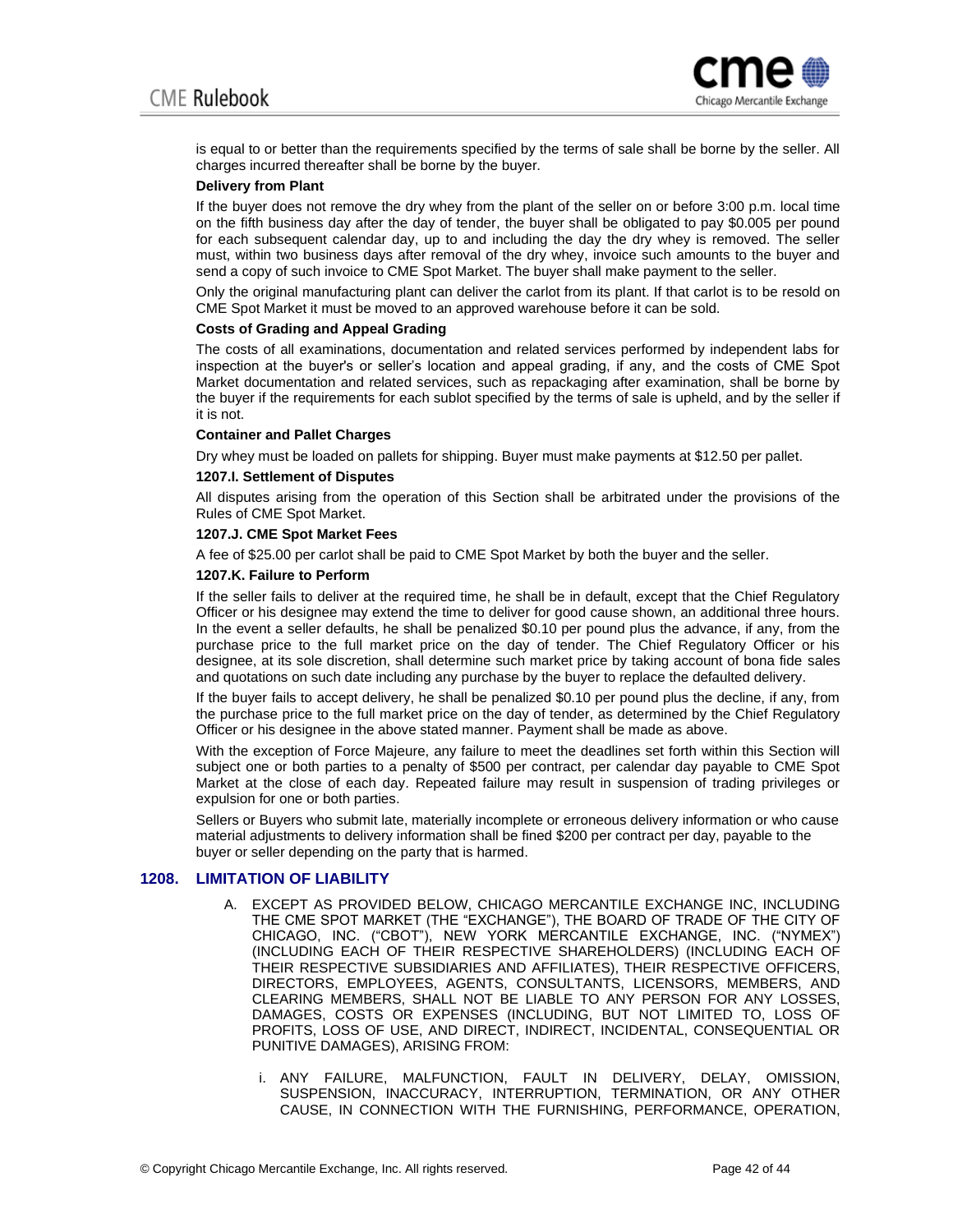

MAINTENANCE, USE OF OR INABILITY TO USE ALL OR ANY PART OF ANY OF THE SYSTEMS AND SERVICES OF THE EXCHANGE OR SERVICES, EQUIPMENT OR FACILITIES USED TO SUPPORT SUCH SYSTEMS AND SERVICES, INCLUDING WITHOUT LIMITATION ELECTRONIC ORDER ENTRY/DELIVERY, TRADING THROUGH ANY ELECTRONIC MEANS, ELECTRONIC COMMUNICATION OF MARKET DATA OR INFORMATION, WORKSTATIONS USED BY MEMBERS AND AUTHORIZED EMPLOYEES OF MEMBERS, PRICE REPORTING SYSTEMS AND ANY AND ALL TERMINALS, COMMUNICATIONS NETWORKS, CENTRAL COMPUTERS, SOFTWARE, HARDWARE, FIRMWARE AND PRINTERS RELATING THERETO; OR

- ii. ANY FAILURE OR MALFUNCTION, FAULT IN DELIVERY, DELAY, OMISSION, SUSPENSION, INACCURACY, INTERRUPTION OR TERMINATION, OR ANY OTHER CAUSE, OF ANY SYSTEM OR SERVICE OF THE EXCHANGE OR SERVICES, EQUIPMENT OR FACILITIES USED TO SUPPORT SUCH SYSTEMS OR SERVICES, CAUSED BY ANY THIRD PARTIES INCLUDING, BUT NOT LIMITED TO, INDEPENDENT SOFTWARE VENDORS AND NETWORK PROVIDERS; OR
- iii. ANY ERRORS OR INACCURACIES IN INFORMATION PROVIDED BY THE EXCHANGE OR ANY EXCHANGE SYSTEMS, SERVICES OR FACILITIES; OR
- iv. ANY UNAUTHORIZED ACCESS TO OR UNAUTHORIZED USE OF ANY EXCHANGE SYSTEMS, SERVICES OR FACILITIES BY ANY PERSON.

THE FOREGOING LIMITATION OF LIABILITY SHALL APPLY WHETHER A CLAIM ARISES IN CONTRACT, TORT, NEGLIGENCE, STRICT LIABILITY, CONTRIBUTION OR OTHERWISE AND WHETHER THE CLAIM IS BROUGHT DIRECTLY OR AS A THIRD PARTY CLAIM.

A PARTY WHO HAS BEEN FINALLY ADJUDICATED TO HAVE ENGAGED IN WILLFUL OR WANTON MISCONDUCT MAY NOT AVAIL ITSELF OF THE PROTECTIONS IN THIS RULE.

B. THERE ARE NO EXPRESS OR IMPLIED WARRANTIES OR REPRESENTATIONS

(INCLUDING BUT NOT LIMITED TO WARRANTIES OF MERCHANTABILITY AND FITNESS FOR A PARTICULAR PURPOSE OR USE) PROVIDED BY THE EXCHANGE, CBOT, OR NYMEX (INCLUDING THEIR RESPECTIVE SUBSIDIARIES AND AFFILIATES), THEIR RESPECTIVE OFFICERS, DIRECTORS, EMPLOYEES, AGENTS, CONSULTANTS, AND LICENSORS RELATING TO ANY SYSTEMS OR SERVICES OF THE EXCHANGE OR SERVICES, EQUIPMENT OR FACILITIES USED TO SUPPORT SUCH SYSTEMS OR SERVICES INCLUDING THE CME DIRECT AUCTION PLATFORM.

- C. ANY DISPUTE ARISING OUT OF THE USE OF SYSTEMS OR SERVICES OF THE EXCHANGE OR SERVICES, EQUIPMENT OR FACILITIES USED TO SUPPORT SUCH SYSTEMS OR SERVICES IN WHICH THE EXCHANGE (INCLUDING ITS SUBSIDIARIES AND AFFILIATES), OR ANY OF ITS OFFICERS, DIRECTORS, EMPLOYEES, AGENTS, CONSULTANTS OR LICENSORS IS A PARTY SHALL BE ARBITRATED PURSUANT TO EXCHANGE RULES. ANY ARBITRATION SHALL BE BROUGHT WITHIN THE PERIOD PRESCRIBED BY EXCHANGE RULES. ANY OTHER ACTIONS, SUITS OR PROCEEDINGS AGAINST ANY OF THE ABOVE MUST BE BROUGHT WITHIN TWO YEARS FROM THE TIME THAT A CAUSE OF ACTION HAS ACCRUED. THIS PARAGRAPH C SHALL IN NO WAY BE CONSTRUED TO LIMIT A PARTY'S OBLIGATION TO ARBITRATE ITS CLAIM OR TO CREATE A CAUSE OF ACTION AND SHALL NOT AUTHORIZE AN ACTION THAT WOULD OTHERWISE BE PROHIBITED BY EXCHANGE RULES. IF FOR ANY REASON, A COURT OF COMPETENT JURISDICTION FINDS THAT SUCH DISPUTE IS NOT ARBITRABLE, SUCH DISPUTE MAY ONLY BE LITIGATED IN THE COUNTY OF COOK IN THE STATE OF ILLINOIS AND WILL BE GOVERNED BY THE LAWS OF THE STATE OF ILLINOIS WITHOUT REGARD TO ANY PROVISIONS OF ILLINOIS LAW THAT WOULD APPLY THE SUBSTANTIVE LAW OF A DIFFERENT JURISDICTION.
- D. THE EXCHANGE, CBOT AND NYMEX MAY, IN THEIR SOLE DISCRETION, ASSUME